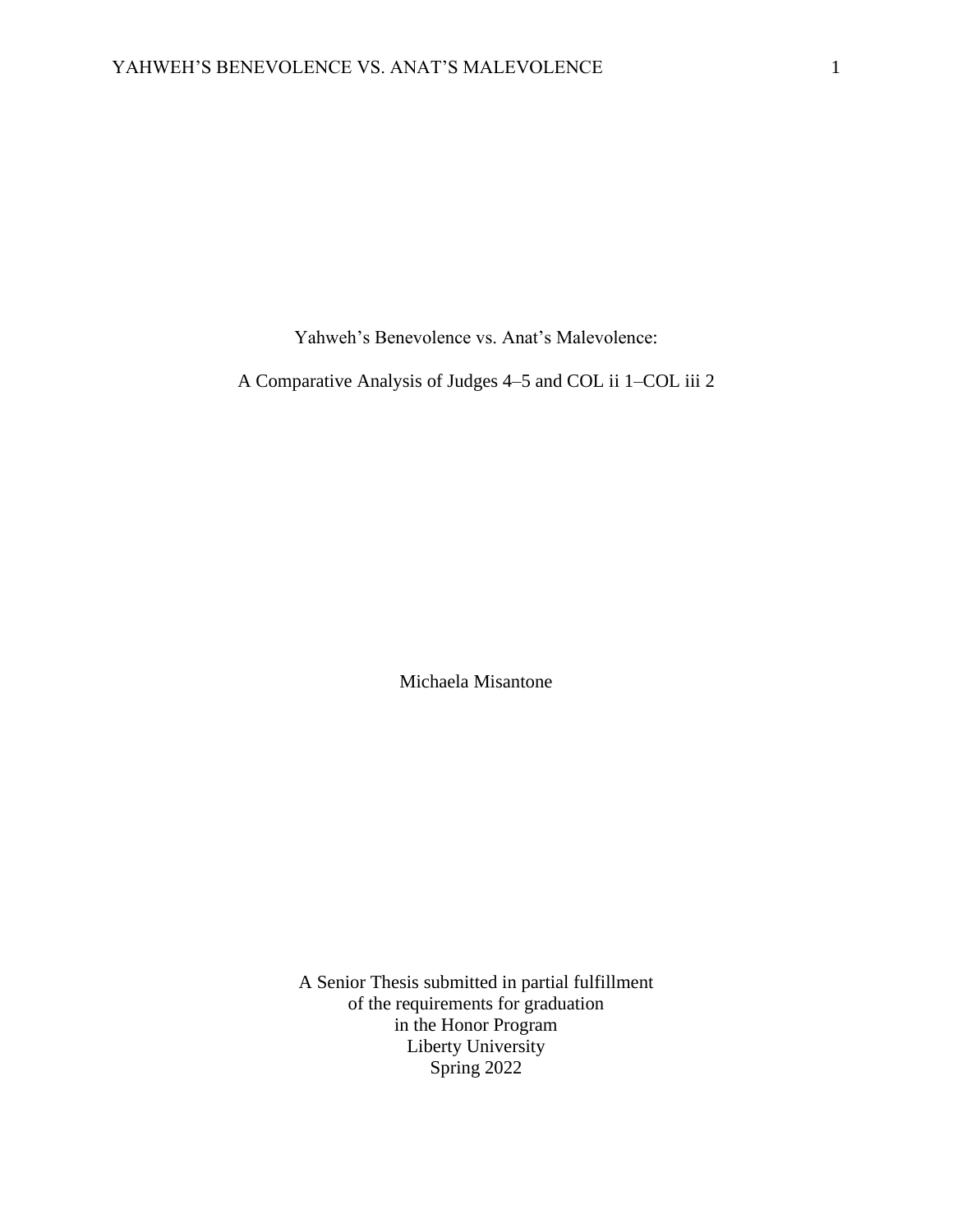Acceptance of Senior Honors Thesis

This Senior Honors Thesis is accepted in partial fulfillment of the requirements for graduation from the Honors Program of Liberty University.

> Jillian Ross, Ph.D. Thesis Chair

\_\_\_\_\_\_\_\_\_\_\_\_\_\_\_\_\_\_\_\_\_\_\_\_\_\_

Paul Müller, Ph.D. Committee Member

\_\_\_\_\_\_\_\_\_\_\_\_\_\_\_\_\_\_\_\_\_\_\_\_

James H. Nutter, D.A. Honor Director

\_\_\_\_\_\_\_\_\_\_\_\_\_\_\_\_\_\_\_\_\_\_\_\_

Date

\_\_\_\_\_\_\_\_\_\_\_\_\_\_\_\_\_\_\_\_\_\_\_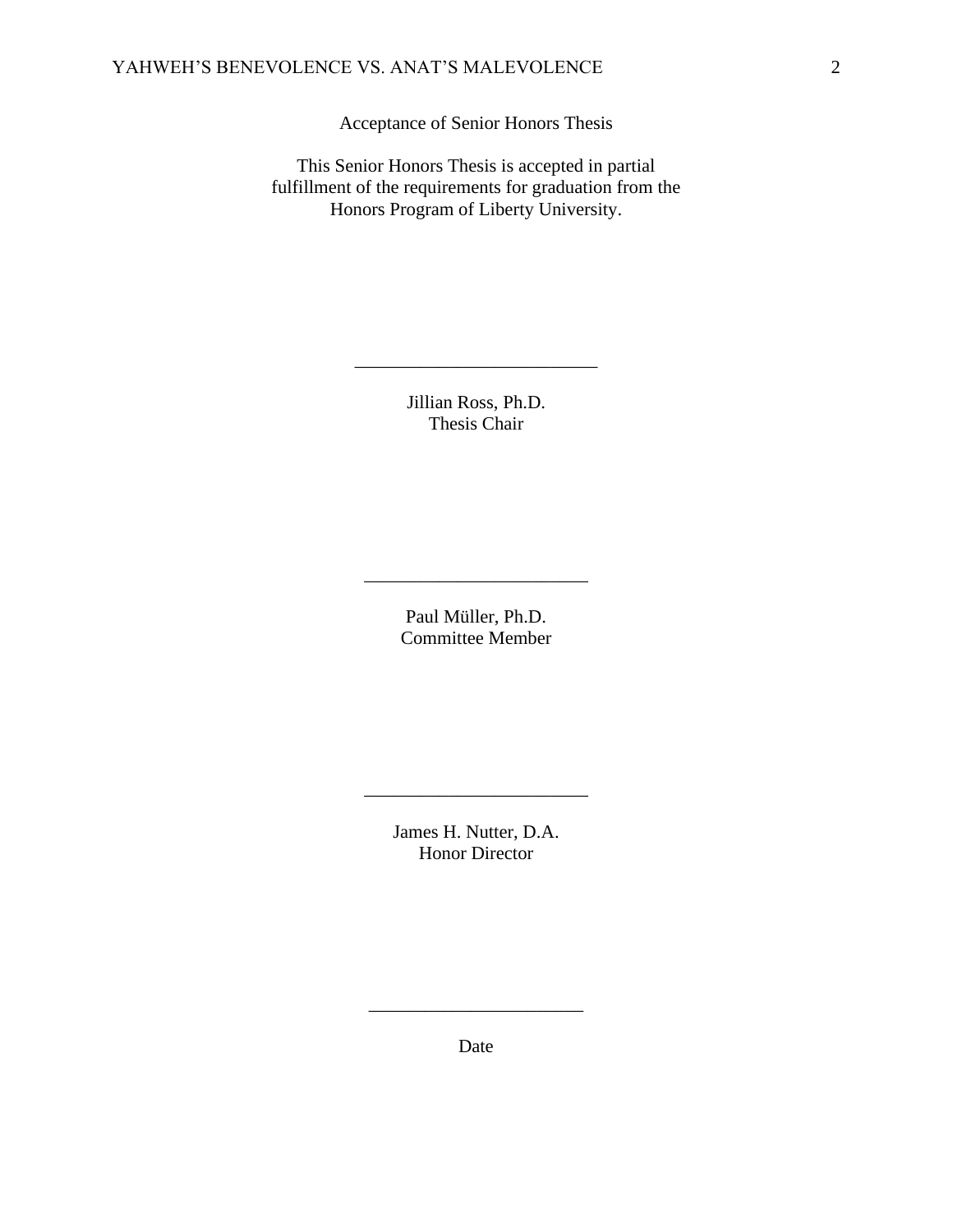# **Abstract<sup>1</sup>**

The actions of ancient Near Eastern warrior gods are often depicted as acts of vengeance, greed, and brutality, serving selfish ambition and never-ending power struggles. These gods and their warfare ethic dominated the worldview of the ancient world in which the events of the Old Testament took place. The actions of the Hebrew God are often included, even emphasized, in discussions of ancient divine warfare today. There are supposed similarities between the actions of war gods like Anat from the Ugaritic pantheon and those of Yahweh from ancient Israel. Unfortunately, this has led to the present-day belief that the God of the Old Testament is violent and vengeful, harboring hidden, malevolent motives. However, a closer look at the warfare ethic of Yahweh and that of Anat reveals a stark distinction between the ethics of each deity in their violent dealings with their enemies.

By comparing the warfare ethic of Yahweh in Judges 4–5 and Anat in the Baal Cycle, it will be made apparent that Yahweh's violent actions against the Canaanites are ultimately merciful. The stark distinction between the ethic and motives of these two deities make an apologetic for the morally superior warfare ethic of Yahweh and, consequently, His inherently benevolent nature.

<sup>1</sup> This document is prepared according to the guidelines of the *Society of Biblical Literature* (2014), which is recognized as the format of choice in most graduate programs. The *Society of Biblical Literature* (SBL) specifies 1" margins on all sides (section 2.1), top, bottom, left, and right margins.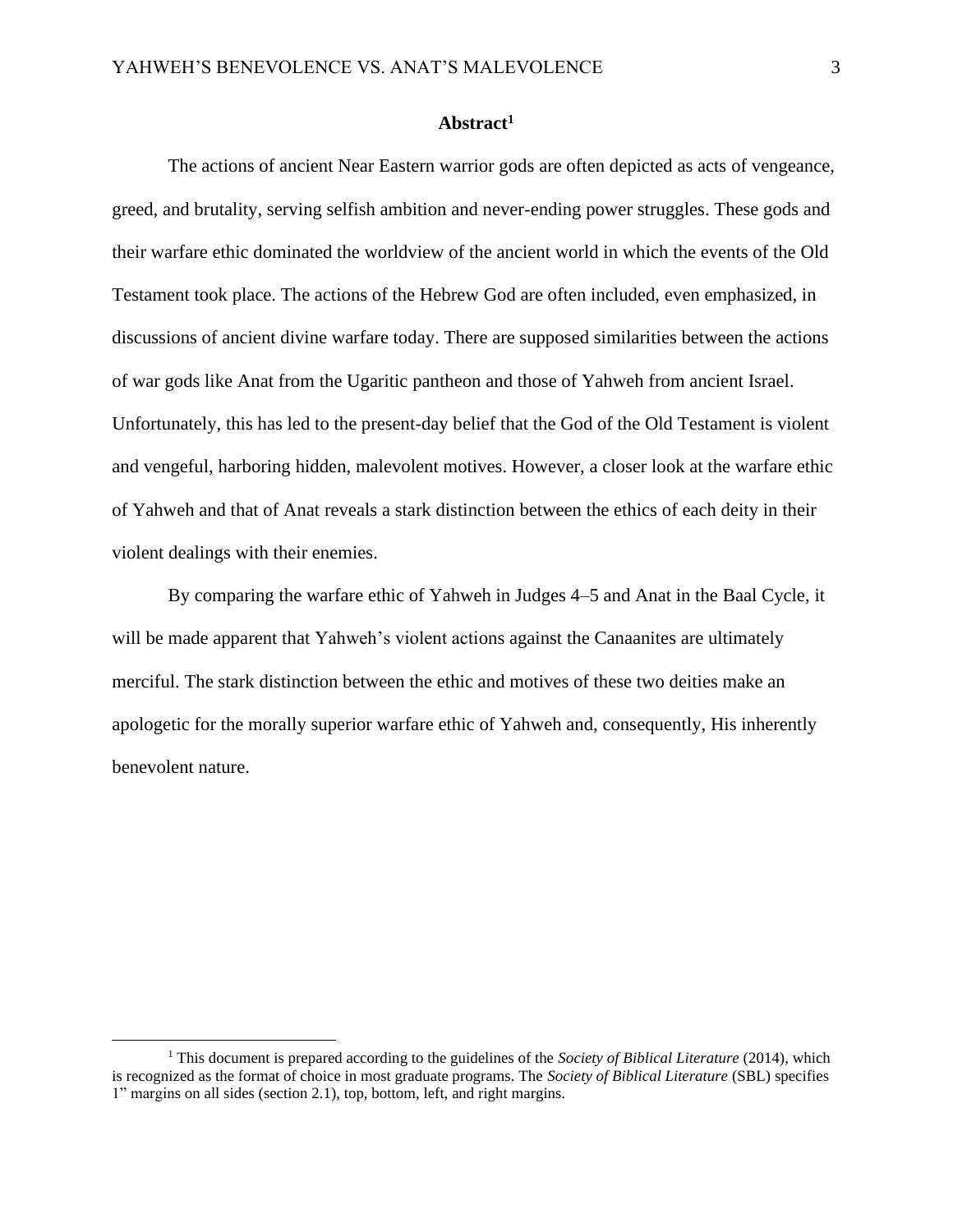# **Yahweh's Benevolence vs. Anat's Malevolence: A Comparative Analysis of Judges 4–5 and COL ii 1–COL iii 2 Introduction**

In the ancient Near East, warfare was an inescapable firsthand experience for many and affected virtually all major aspects of their lives.<sup>2</sup> Sun Tzu, a well-known Chinese military general and philosopher, wrote in his work *The Art of War* that "War is the greatest affair of the State, the basis of life and death, the Way (Tao) to survival or extinction."<sup>3</sup> Although warfare dominates the affairs of various nations throughout the world today, a glance at history shows that its presence in the ancient world substantially outweighs the experience of modern people.<sup>4</sup> Kurt A. Raaflaub states that "war was pervasive and deeply ingrained in human thinking through most of world history."<sup>5</sup> This aspect of ancient society is witnessed through countless historical accounts written as annals, reliefs, administrative documents, and letters.<sup>6</sup>

While the ubiquity of warfare in the ancient Near East is accredited by these historical sources, it is also authorized through the abundance of religious mythology that relays countless stories of divine beings waging war against and alongside each other and humanity.<sup>7</sup> In the

- <sup>5</sup> Raaflaub, "Searching for Peace," 10.
- <sup>6</sup> Trimm, *Fighting for the Kings*, 6-9.

<sup>2</sup> Charles Trimm, *Fighting for the Kings and the Gods: A Survey of Warfare in the Ancient Near East* (Atlanta: SBL Press, 2017), 1.

<sup>3</sup> Sun Tzu, *The Art of War*, trans. Ralph D. Sawyer (Boulder, CO: Westview Press, 1994), 167.

<sup>4</sup> Examples of current conflicts include war in Afghanistan, civil war in Syria and Ethiopia, war between Russia and Ukraine, and the drug wars in Mexico; Kurt A. Raaflaub, "Searching for Peace in the Ancient World," in *Peace in the Ancient World: Concepts and Theories* (West Sussex: John Wiley & Sons, Inc., 2016), 8-12.

 $7$  Charlie Trimm states that "All armies in the ancient Near East viewed warfare as fundamentally religious" because of their worship of divine warriors, call for their help, messages received from them, lamentations over their abandonment, acceptance of divine weapons, and observation of divine involvement in battle (Trimm, *Fighting for the Kings*, 553). There are also depictions of the gods fighting against monsters. For example, the Israelite God, Yahweh, is depicted as fighting a serpent named Leviathan (Isa 27:1; Ps 74:13-14). Also, the Ugaritic storm god, Baal, is known for defeating a sea monster named Yam (CTA 2.iv. 18-27).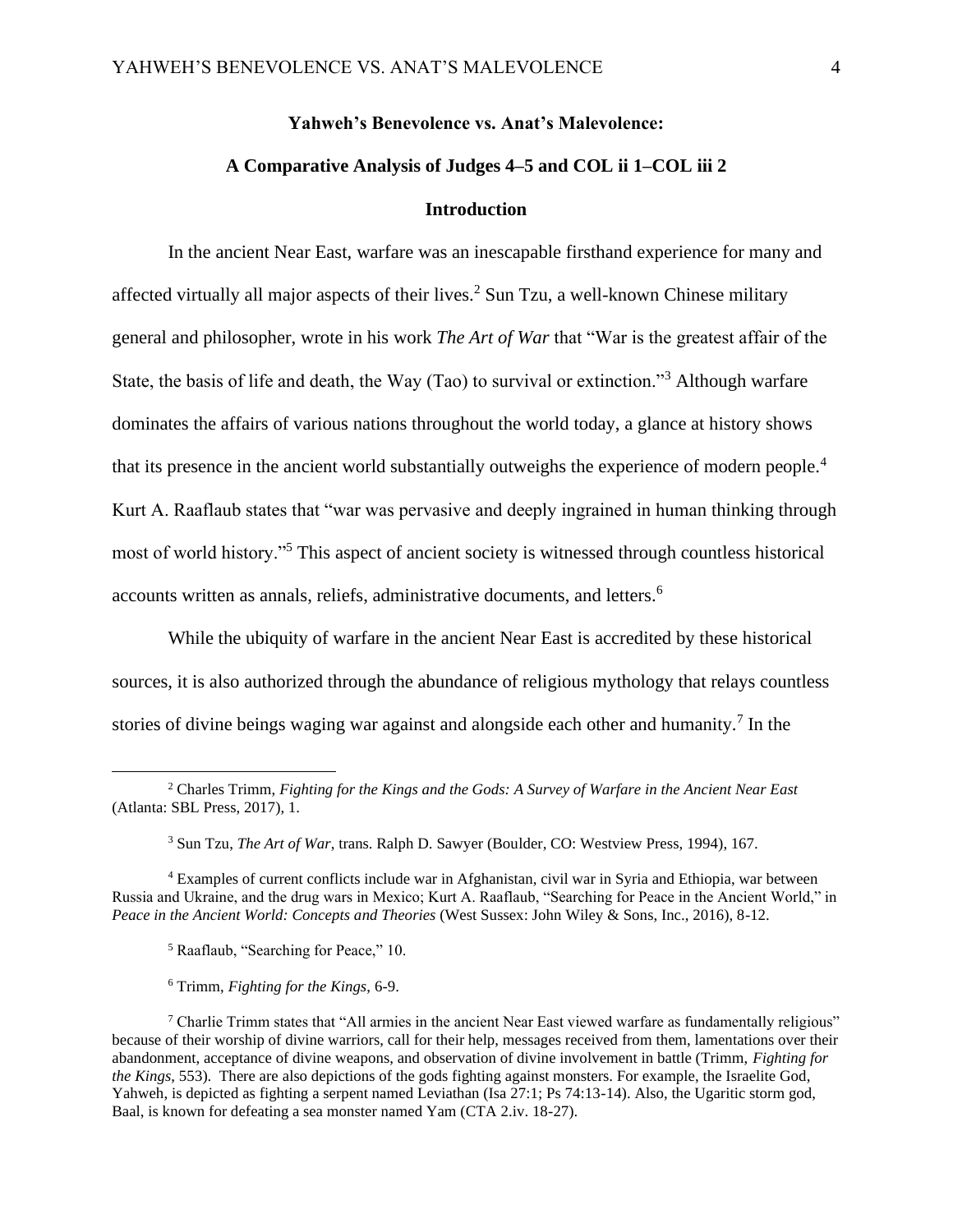Bible, Yahweh is depicted as going forth "like a mighty man, like a man of war" who "stirs up his zeal" (Isa 42:13). <sup>8</sup> This implies His position as a warrior and leader of great heavenly armies. One of the most well-known accounts of God acting as a divine warrior is seen in Israel's exodus from Egypt, where He wars against the Egyptian army by allowing the waters of the parted Red Sea to fall back on them, killing their entire fleet (Exod 14).<sup>9</sup> A popular myth from Egypt itself, the *Leiden Hymns*, speaks of deities like Raiyt and Amun Re acting as divine warriors in their battles against various opponents (COS 1.16.23-26). <sup>10</sup> The Hittite *Illuyanka Tales* describe a battle between the storm god and the serpent (COS 1.56.150-51), whereas another tale, the *Song of Kumarbi,* describes a battle between Alalu (the king) and Anu (his cupbearer) (COS 4.6A:39-  $44$ ).<sup>11</sup> One of the most famous tales of divine combat from ancient literature comes from Mesopotamia and is titled, *Enuma Elish*. This is a Babylonian myth that depicts the victory of Marduk over Tiamat (one of the chief gods), making him the chief king of the gods (COS  $1.111.390-402$ ).<sup>12</sup> As is evidenced by these myths, along with countless others, the gods were viewed as intimately involved in the warfare of the ancient world.<sup>13</sup>

The ethics of war during this time are worth noting in the conversation of warfare in the ancient world. While efforts to preserve peace were present, many historical accounts boast the

 $13$  Ibid. 553-67.

<sup>8</sup> All references are taken from the *English Standard Version: Anglicized Edition*, unless otherwise noted.

<sup>9</sup> For a closer look at the parting of the Red Sea and how Israel saw Yahweh acting as a divine warrior against the nation of Egypt see Douglas K. Stuart, *Exodus: An Exegetical and Theological Exposition of Holy Scripture*, NAC 2, ed. E. Ray Clendenen (Nashville: B&H Publishing Group, 2006), 299-306.

<sup>10</sup> Trimm, *Fighting for the Kings*, 554.

<sup>11</sup> Ibid. 557-59., William W. Hallo and K. Lawson Younger, ed. *Canonical Compositions from the Biblical World,* Vol. 4 of *The Context of Scripture*, Leiden: Brill, 2017.

<sup>12</sup> Trimm, *Fighting for the Kings,* 560-61.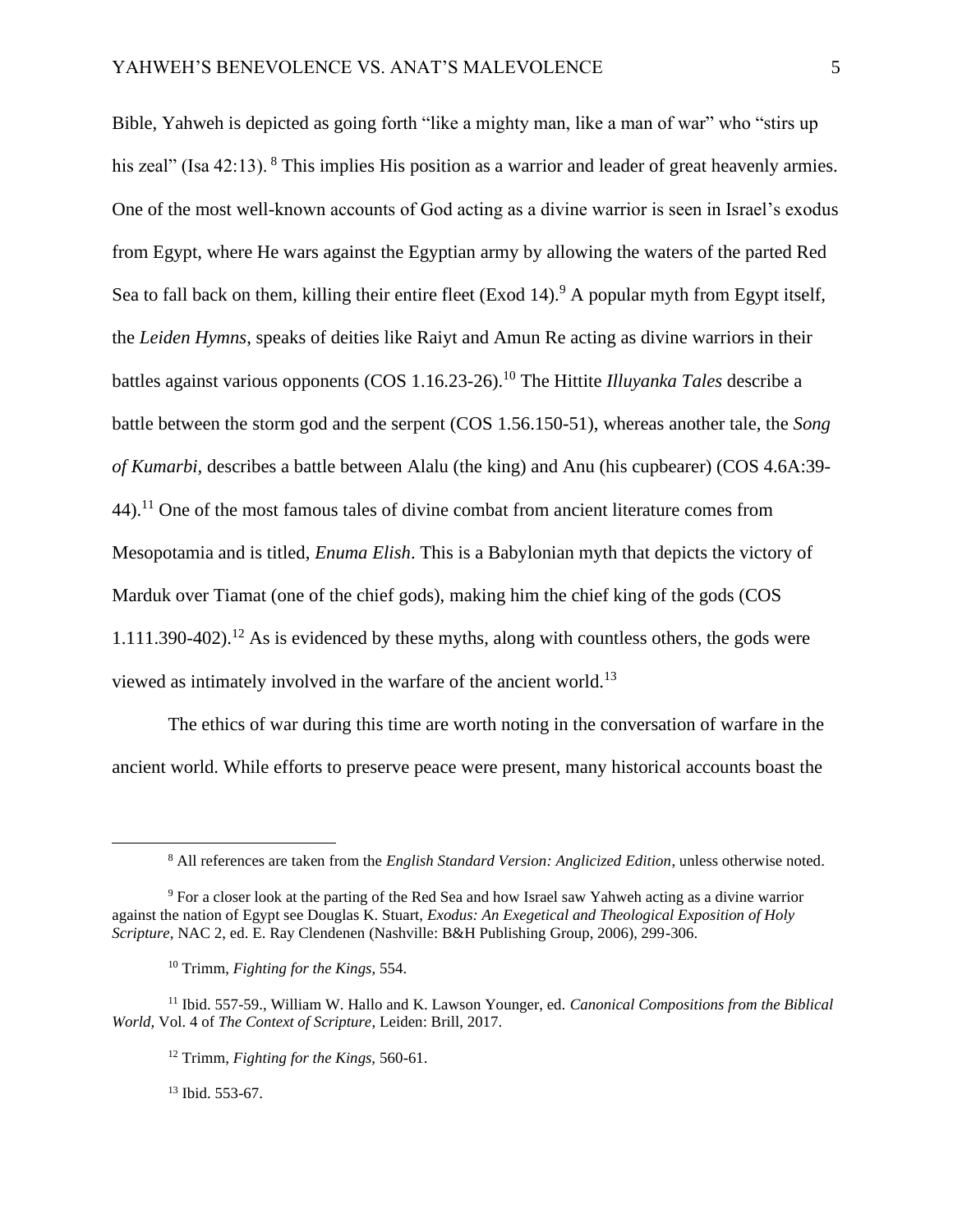victories of kings and detail the brutality of their exploits against their enemies.<sup>14</sup> An example of brutality in West Semitic warfare comes from "a Luwian inscription from Maras," which "describes Halparuntiyas, a king of Gurgum, abusing the people of a city he captured" by cutting off their feet and making the children eunuchs.<sup>15</sup> Cruel actions like this are mirrored in West Semitic mythology, like in the Baal Cycle, where Anat cuts off the hands and heads of her enemies and wears them around her neck and waist (CTA 3.ii.5-16). Ancient warfare also often included mass extermination of people groups.<sup>16</sup> Israel is well-known for following the commands of their divine warrior, Yahweh, to employ *herem* warfare against their enemies. This is commonly defined as one's enemies being "devoted to [complete] destruction" and is often referred to as 'the ban.'<sup>17</sup> The books of Deuteronomy and Joshua both give various accounts of Yahweh commanding Israel to enact *herem* warfare against the Canaanites (e.g. Deut 7:2; Josh 6:21). These examples of brutality and extermination portray a complex warfare ethic that is intimately connected with the motives of divine beings. A closer review of ancient warfare texts in Judges 4–5 and the Baal Cycle will provide an in-depth look at the behavior of the divine warriors, Yahweh and Anat, and bring more clarity to the nature of their actions.

#### **Just Warfare Theory**

In this discussion, it is important to explore how scholars have defined just warfare as it relates to certain prescribed guidelines for waging war against an enemy. This is commonly known as Just Warfare Theory, which has been defined as "a war against military aggression or

<sup>&</sup>lt;sup>14</sup> For a further discussion of peace in the ancient world, see Raaflaub, "Searching for Peace," 12-25.

<sup>15</sup> Trimm, *Fighting for Kings*, 366.

<sup>16</sup> Ibid. 379-92.

<sup>&</sup>lt;sup>17</sup> There has been great debate about the definition of this term, which has resulted in a necessitated look at the context of each use throughout the Bible. For an in-depth look at the varying definitions see Susan Niditch, *War in the Hebrew Bible* (New York: Oxford University Press, 1993), 28-77.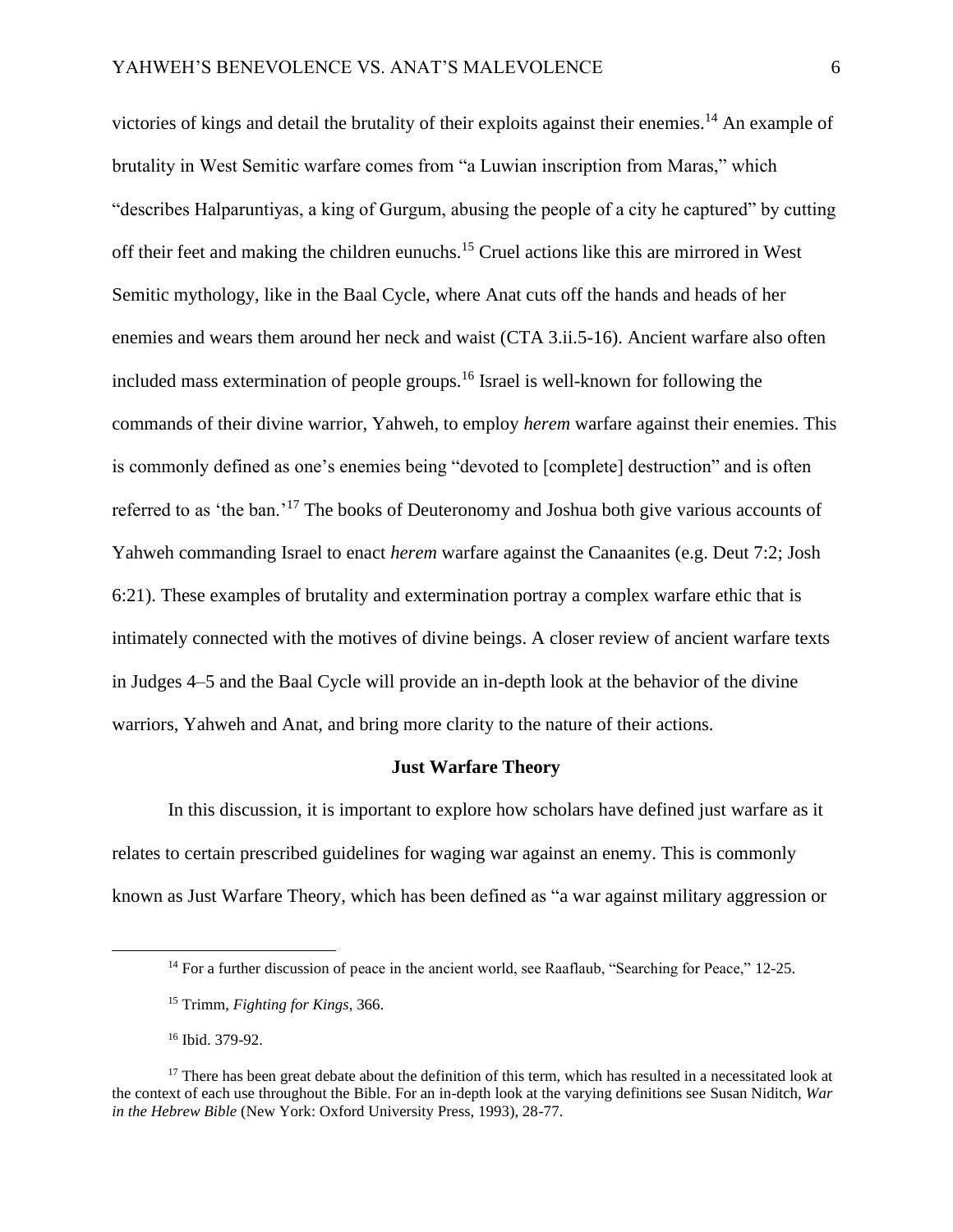the serious intentional threat of military aggression or a war of intervention to protect fundamental human right."<sup>18</sup> According to this theory, a war is determined to be just by the fulfillment of the requirements set out by *jus ad bellum*, which is the set of conditions that are generally accepted requirements for a just war.<sup>19</sup>

The conditions of *jus ad bellum* include, just cause, proportionality, a reasonable chance of success, legitimate authority, right intention, last resort, and a public declaration of war.<sup>20</sup> Just cause can best be understood as the foundation of a case for war, which could include an assassination of the leader, illegal occupation of land, or threat to the common life of the people.<sup>21</sup> Proportionality refers to the analysis of whether the good that is being protected is worth the harm that is being inflicted through warfare. That is, will the inflicted harm be outweighed by the good that is trying to be protected.<sup>22</sup> A reasonable chance of success, prevents fighting "against all odds" and determines that war is enacted only in the case of reasonable success.<sup>23</sup> This diminishes unnecessary conflict and destruction. Legitimate authority recognizes the necessity for war to be pronounced and enacted by the highest authority over a group of people. That is, whoever has the authority to speak for a group of people is the one who should sanction the war.<sup>24</sup> Right intention is like just cause, but with a significant distinction. *Jus ad* 

 $20$  Ibid.

<sup>23</sup> Ibid. 59.

 $24$  Ibid. 61.

<sup>18</sup> Richard J. Arneson, "Just Warfare Theory and Noncombatant Immunity," *Cornell International Law Journal* 39, no. 3 (2006): 663.

<sup>19</sup> These guidelines were set out in the United Nations Charter of 1945. Helen Fowles, *The Ethics of War and Peace: An Introduction* (New York: Routledge, 2016), 52.

<sup>21</sup> Helen Fowles, *The Ethics of War and Peace: An Introduction* (New York: Routledge, 2016), 52-53. Michael Walzer, *Just and Unjust Wars* (New York: Basic Books, 1977), 54.

<sup>22</sup> Fowles, *The Ethics of War,* 56.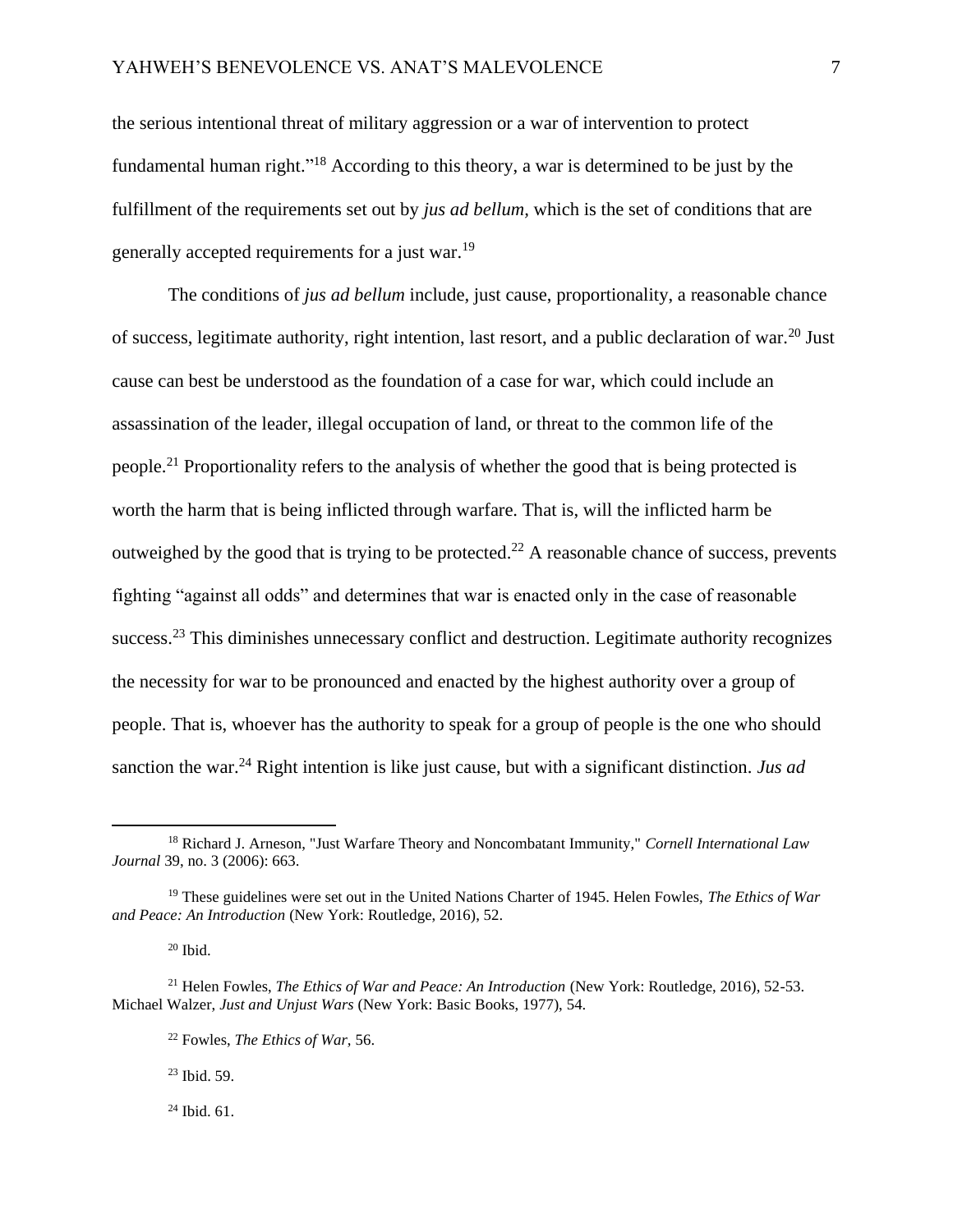*bellum* specifies that "one cannot use a just cause as an excuse to wage a war that is not really being fought in response to the received or anticipated wrong, but rather for some other purpose such as regime change or economic advantage."<sup>25</sup> Last resort implies that war should only be acted out after all other means of solving the disagreement or dissipating the threat are exhausted.<sup>26</sup> Finally, the public declaration of war calls for an explicit warning to be made before war is begun.<sup>27</sup> According to Fowles, it is understood that "When all of these conditions are met, we can say that a state has an overall just case for war: the war as an enterprise is just."<sup>28</sup>

Within just warfare, there is an important distinction made between the combatant and non-combatant. That is, those who are involved in fighting (soldiers) and those who are not (civilians, wounded soldiers, prisoners of war). According to just warfare theory, justice in warfare is acted out by, "above all, respecting noncombatant immunity."<sup>29</sup> That is, noncombatant's have the right not to be deliberate targets of attack.<sup>30</sup> This respect is reflected in the treatment of noncombatant prisoners of war who have ceased their participation in hostilities due to illness, surrender, or injury. According to just warfare, these individuals are entitled to a "benevolent quarantine" while in captivity, which bans any act of killing, torture, or "inhuman treatment" by their overseers.<sup>31</sup> Alternatively, combatants (soldiers) are granted what is known as the "combatant's privilege," which is "the right to kill and wound enemy soldiers and to destroy

 $30$  Ibid.

 $25$  Ibid. 63.

<sup>26</sup> Ibid. 64.

 $27$  Ibid. 66.

<sup>28</sup> Ibid. 52.

<sup>29</sup> Arneson, "Just Warfare Theory," 664.

<sup>31</sup> Allen S. Weiner, "Just Warfare Theory & the Conduct of Asymmetric Warfare," *Dædalus* 146 (2017): 60.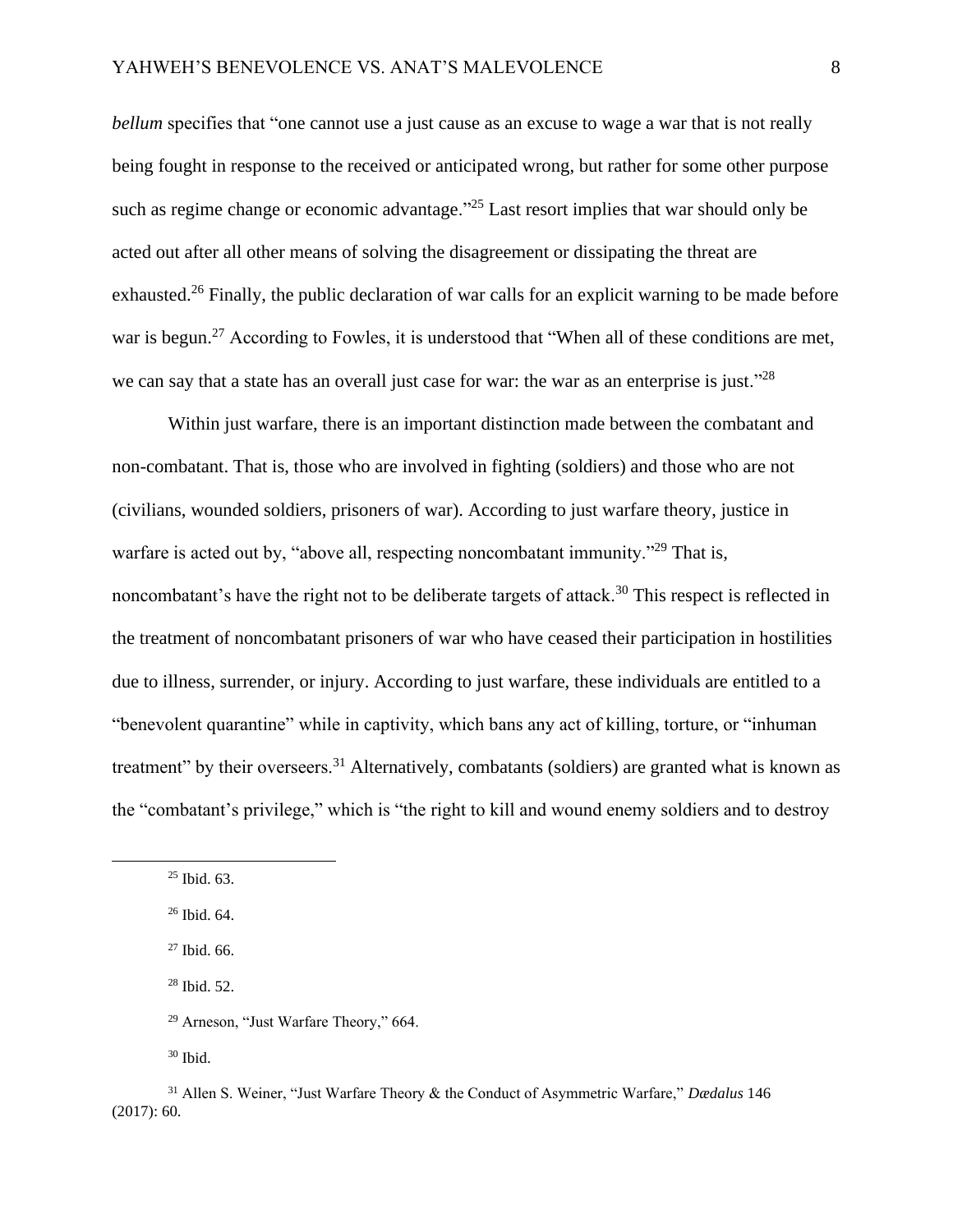enemy military property without criminal liability."<sup>32</sup> According to just warfare, fatal actions committed and received by soldiers is allowed when the guidelines of *jus ad bellum* have been fulfilled and war had begun.

Regarding the just nature of how war is acted out, another set of guidelines, *jus in bello*, is consulted for rules that should be followed when fighting against an opponent.<sup>33</sup> This recognizes that there is at least some connection between "morality and war, and that we can make sense of the idea that there are rules governing war just as there are rules governing morality in ordinary life."<sup>34</sup> *Jus in bello* outlines four guidelines for how a combatant should fight in war: qualification as a combatant, legitimate targets, legitimate tactics, treatment of prisoners of war. For acts of war to be enacted upon the opponent, the opponent must qualify as a combatant, which is an individual who submits to an authority, displays a distinctive identifying emblem, openly bears arms, and obeys the rules of *jus in bello*. <sup>35</sup> These indicators of combatant status identify them as a legitimate target for their opponent, and render all other individuals immune to attack. According to article 3 of the Geneva Convention:

"the following acts are and shall remain prohibited at any time and in any place whatsoever with respect to the above-mentioned persons [non-combatants]: (a) violence to life and person, in particular murder of all kinds, mutilation, cruel treatment and torture; (b) taking of hostages; (c) outrages upon personal dignity, in particular humiliating and degrading treatment; (d) the passing of sentences and the carrying out of

<sup>32</sup> Weiner, "Just Warfare Theory," 60.

<sup>&</sup>lt;sup>33</sup> These rules were confirmed by these conventions: The Hague Conventions of 1899 and 1907, the Geneva Convention of 1949, and the subsequent Geneva Protocols of 1977. Fowles, *The Ethics of War,* 99, 105.

<sup>34</sup>Ibid. 103.

<sup>35</sup> Ibid. 105-8.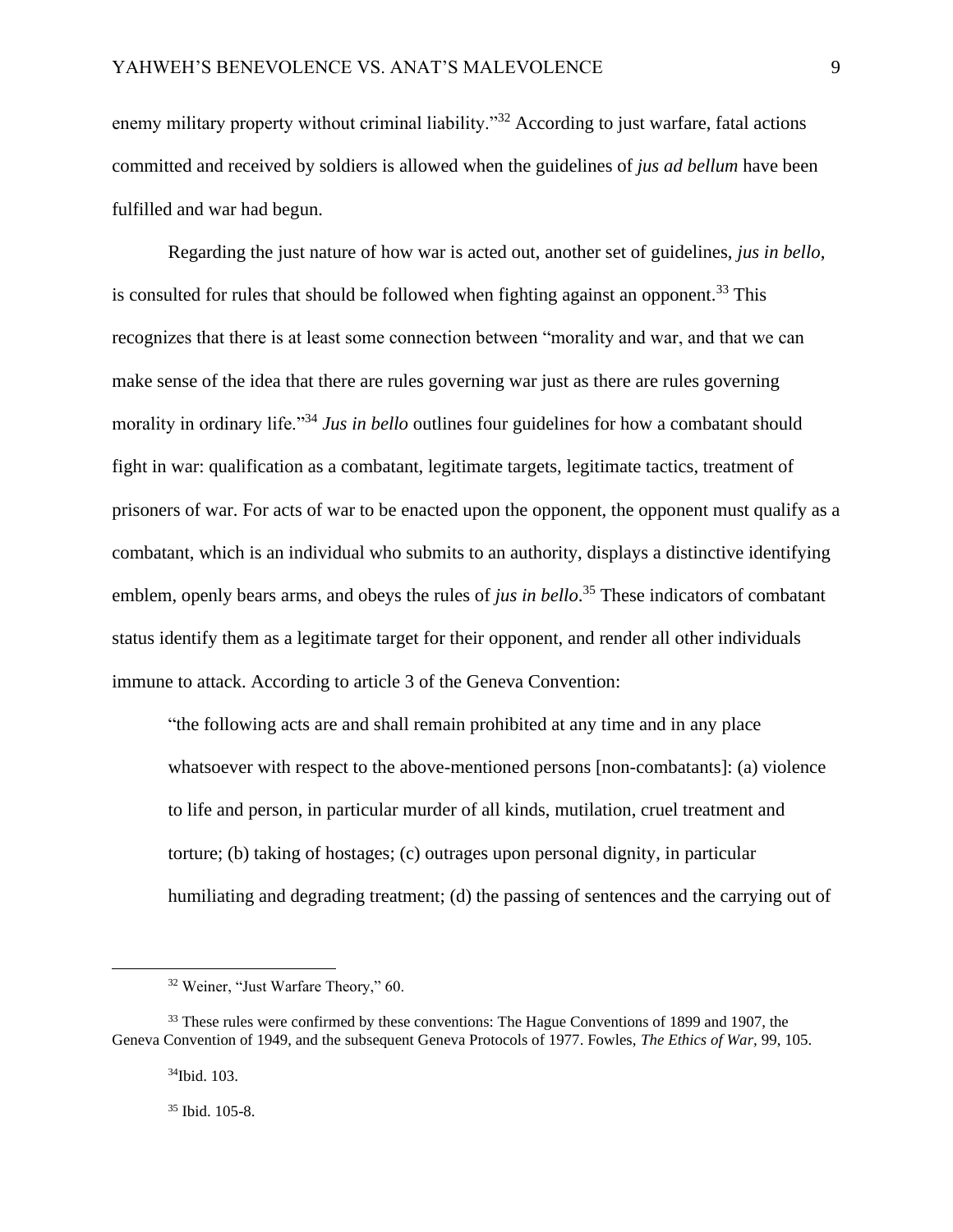executions without previous judgement pronounced by a regularly constituted court, affording all the judicial guarantees which are recognized as indispensable by civilized peoples." 36

Regarding legitimate tactics, all legitimate war attacks must fall under the guidelines of military necessity and proportionality. Military necessity allows the killing and capturing of combatant enemies, but does not admit cruelty, that is "the infliction of suffering for the sake of suffering or for revenge, nor of any maiming or wounding except in fight, nor of torture to extort confessions."<sup>37</sup> Legitimate tactics must also include a consideration of proportionality, which is "the harm that one inflicts must be proportionate to the good that is protected, and must be the least harmful means available of achieving the good."<sup>38</sup> Alongside proportionality, the weapons used must also be regulated to only allow those that are "blunt instruments" that can be sufficiently controlled in order to maintain aim at combatant targets.<sup>39</sup> Finally, the fourth guideline covers the humane treatment of prisoners of war, which is discussed above. The formation of these guidelines for just treatment of opponents in war, outlines the ways in which the violence warfare can be considered morally just.

While these guidelines of just treatment towards individuals in war are widely accepted today, such standards are starkly contrasted by the standards of ancient warfare. Ancient warfare is notable for their intense brutality and cruel nature, not just in the destruction and plunder of cities, but in the killing and torture of human opponents. Saul M. Olyan states that "violent and

<sup>39</sup> Ibid. 117.

<sup>36</sup> International Committee of the Red Cross (ICRC), *Geneva Convention Relative to the Protection of Civilian Persons in Time of War (Fourth Geneva Convention)*, 75 UNTS 287, 1949, Article 3.

<sup>&</sup>lt;sup>37</sup> D. Schindler and J. Toman, "Instructions for the Government of Armies of the United States in the Field (Lieber Code)," in *The Laws of Armed Conflicts* (Martinus Nijhoff Publishers, 1988), 3-23.

<sup>38</sup> Fowles, *The Ethics of War*, 112.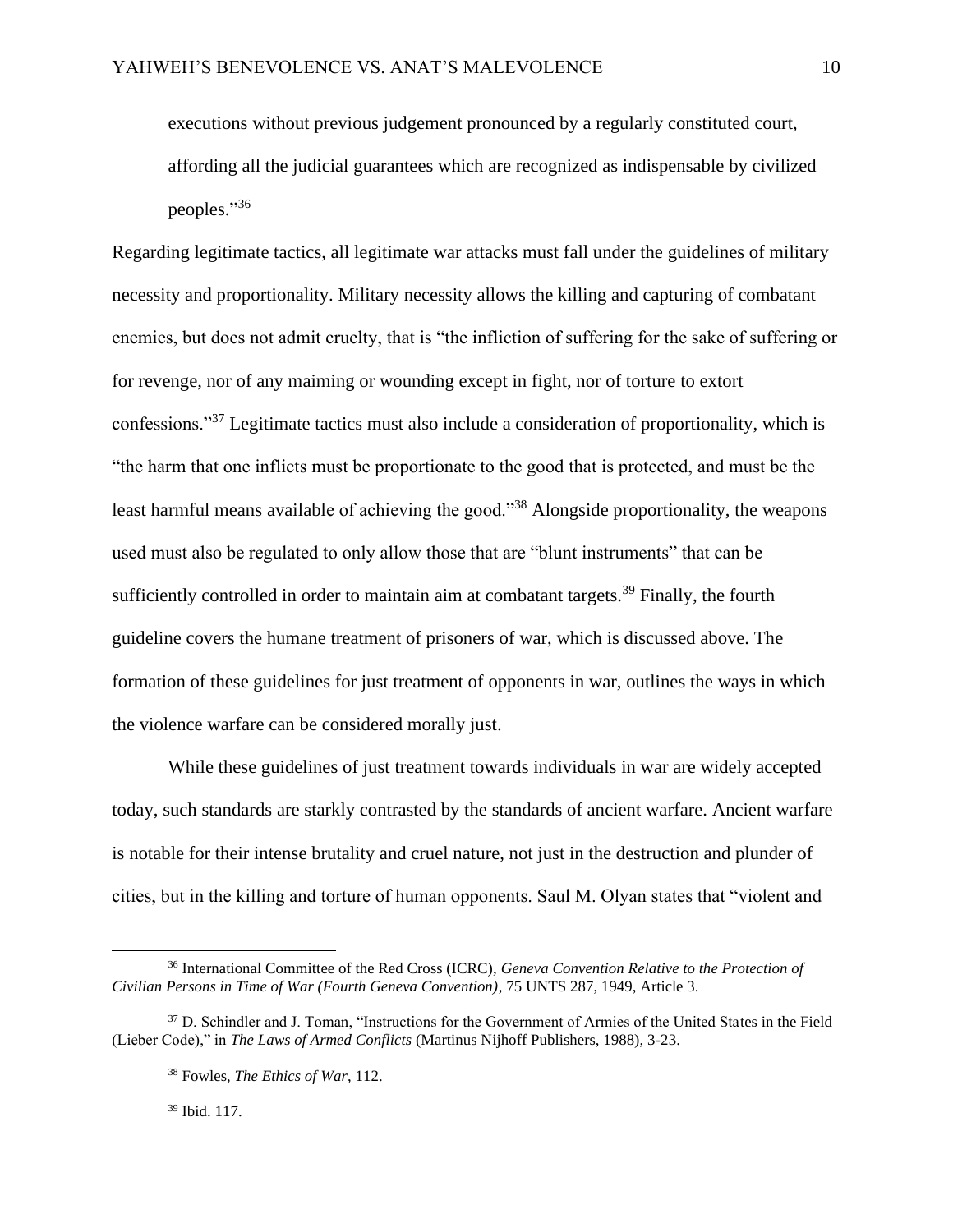ritualized acts committed against the bodies of living foreign war captives or domestic offenders are commonplace in both biblical and cuneiform literary corpora and in visual representations from Mesopotamia and elsewhere in ancient West Asia."<sup>40</sup> Quite frequently, corpses were defaced by the stripping of clothing and weapons, as well as the severance of body parts; hands, feet, and heads being the most frequently detached. These body parts were often publicly displayed as an act of warning, humiliation, or pride (cf. 1 Sam  $31:12$ ).<sup>41</sup> Such actions are reflected in the narrative of Anat's battle, where she severs the hands, feet, and heads of her human victims and strings them around her neck and waist as a way of flaunting her victory over them and humiliating their mutilated bodies (lines 5-16). Although gruesome, this was the typical way of dealing with opponents in ancient warfare. Such actions, when viewed in light of modern guidelines for just warfare, bring into question the just nature of ancient warfare.

#### **Judges 4–5 Exegesis**

Judges is a historical narrative following Israel's conquest of Canaan that gives an account of Israel's cycles of rebellion, resulting oppression, and freedom by a divinely appointed judge.<sup>42</sup> The book was written to give a historical-theological account of the chaos that ensued when Israel did not obey Yahweh's commandments and to display their need for a king to rule.<sup>43</sup>

<sup>40</sup> Saul M. Olyan, "The Instrumental Dimensions of Ritual Violence against Corpses in Biblical Texts," *Ritual Violence in the Hebrew Bible: New Perspectives* (Oxford: Oxford University Press, 2015, Oxford Scholarship Online Edition), 1.

<sup>41</sup> Ibid. 2. In the Old Testament, Saul famously sets the bride price for his daughter as 900 Philistine foreskins.

 $42$  Judges is mostly prose, but includes some poetry, cf. Judg 5; These events are believed to have occurred during the time period beginning with the death of Joshua (Josh 2:6-9), which was likely ca. 1380 or 1230 B.C. (depending on the date of the Exodus) and ending with the generation that preceded the monarchy (ca 1050 B.C.). For more information see J.D. Douglas et al., "Judges, Book of," in *Zondervan Illustrated Bible Dictionary*, rev. by Moisés Silva. (Grand Rapids: Zondervan, 2011), 786-87.

<sup>43</sup> Douglas, "Judges, Book of," 786.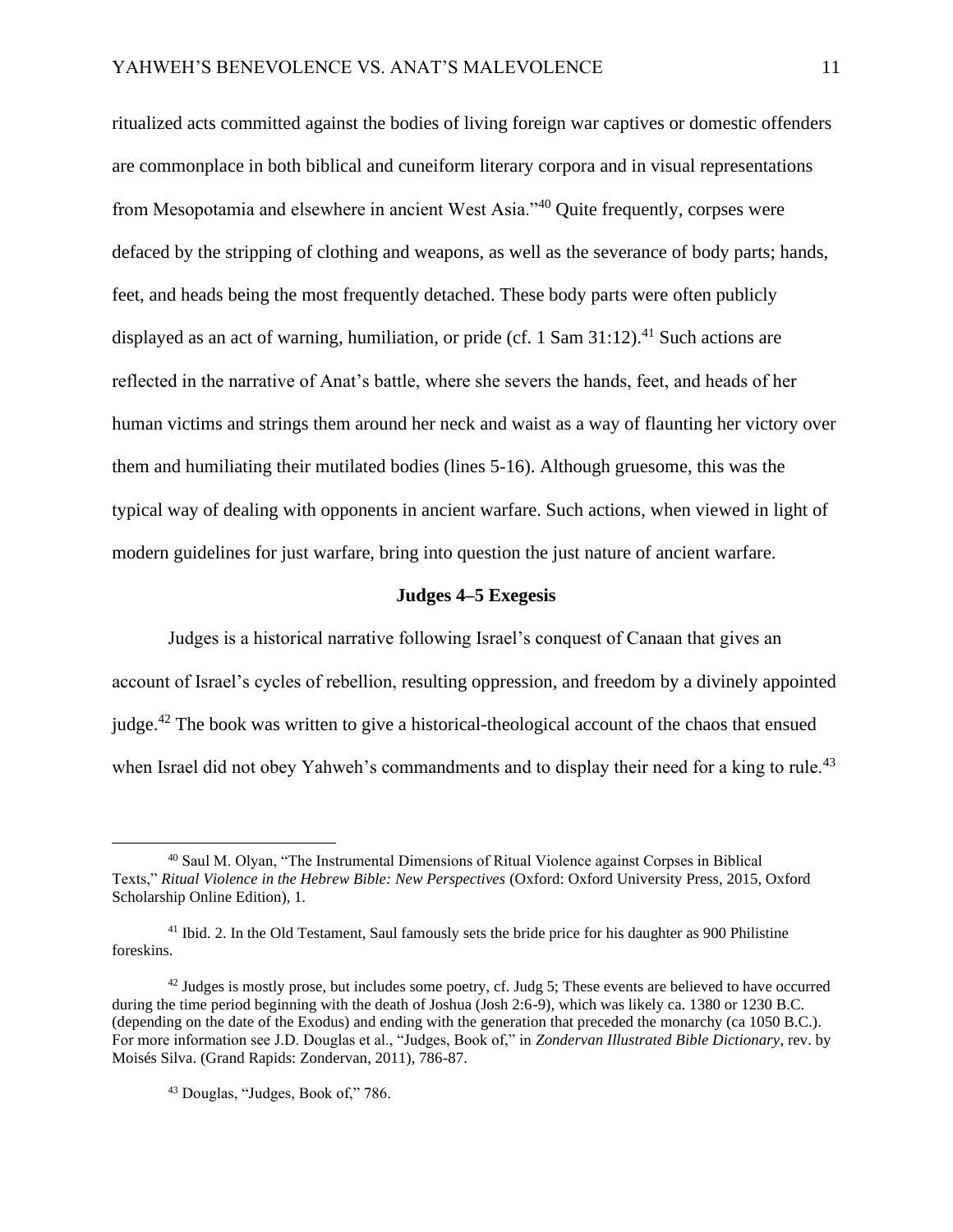Although the judges directly rule and lead the nation, the book of Judges depicts Yahweh as the ultimate Judge (Judg. 11:27). Younger states that "He is the One who gives the people into the hands of their oppressors; he is the One who raises up deliverers (i.e., the judges) for them; he is the One who brings his Spirit upon the deliverers and equips them for their tasks (3:10; 6:34; 11:29; 14:6, 19; 15:14)."<sup>44</sup> Likewise, He is depicted as Israel's divine warrior, who works through the actions of His chosen people, Israel, to fight against their enemies, who are also His enemies (5:20–22; 6:12; 7:2, 7, 22). It is within this context that the events of Deborah's judgeship over Israel is depicted in chapters four and five.<sup>45</sup> Judges 4 is written in prose form and gives a logical account of the battle between Israel and the army of Jabin, the Canaanite King of Hazor, while Judges 5 is written as poetry to provide an emotional and more figurative account of the battle.<sup>46</sup>

# **Judges 4**

Judges 4 is the narrative account of the conflict between Israel and the Canaanites. This chapter is divided into four major sections: the call of Barak and summoning of the Israelite army (4:1-11), the battle between Israel and Sisera's army (4:12-16), the death of Sisera at the tent of Jael (4:17-22), and the conclusive summary of Yahweh's victory (4:23-24).

#### *Judges 4:1-3*

The first three verses of Judges 4 are written in the customary format and phraseology by stating the cycle of rebellion, oppression, and relief by a judge that is repeated throughout the

<sup>44</sup> K. Lawson Younger Jr., *Judges, Ruth,* NIVAC 6, 2nd ed. (Grand Rapids: Zondervan, 2020), 24.

<sup>45</sup> Prior to Deborah's judgeship, Othniel, Ehud, and Shamgar had reigned as judges over Israel and delivered them from affliction. (Judg 3:7-11, 12-30, 31).

<sup>46</sup> Younger, *Judges, Ruth,* 177.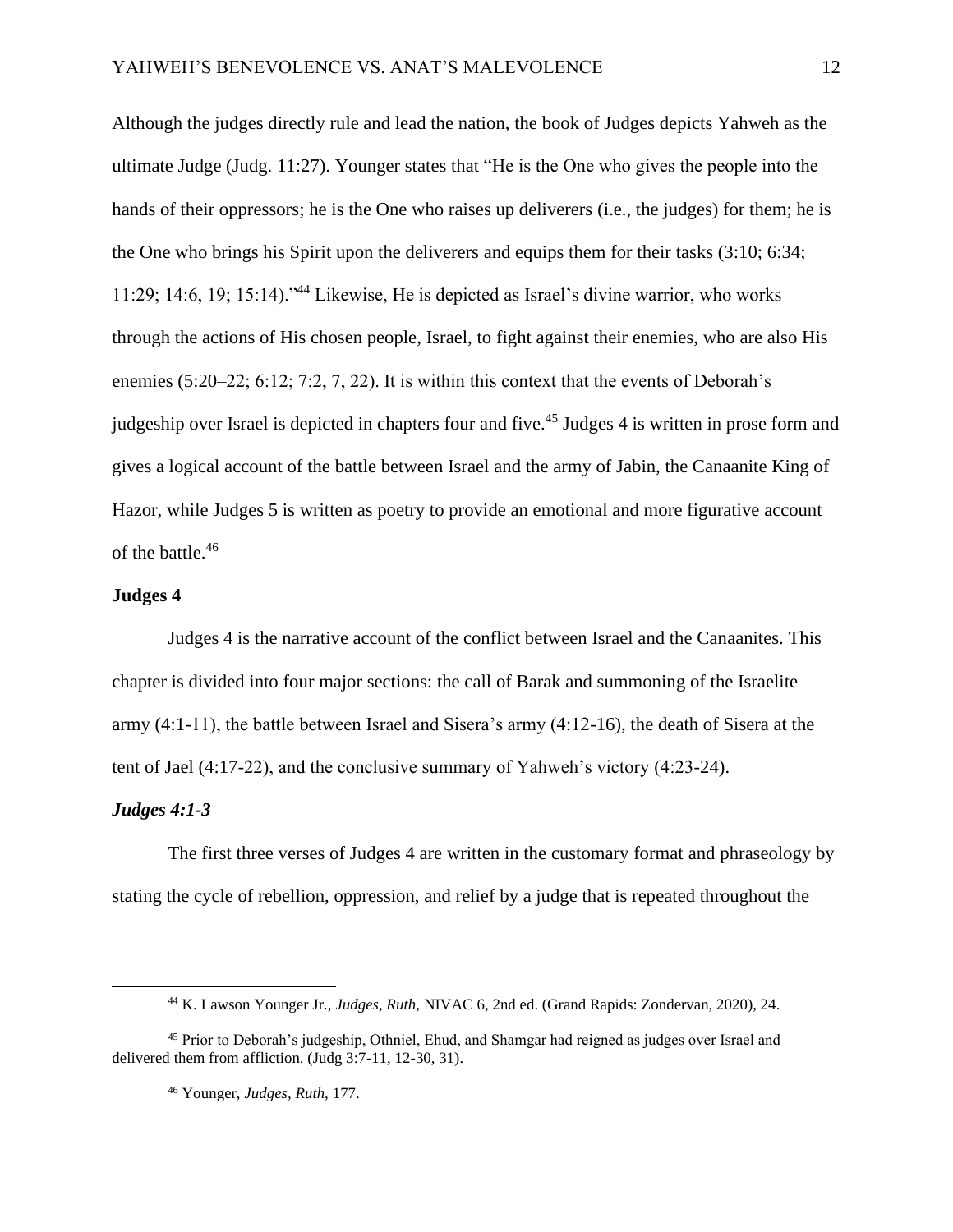book of Judges.<sup>47</sup> The first verse states that Israel has fallen back into sinful patterns and done "what was evil in the sight of the Lord after Ehud died" (Judg 4:1). The 'evil' that is being referred to here is reminiscent of Judg 2:19, which states, "whenever the judge died, they returned back and were more corrupt than their fathers, going after other gods, serving them and bowing down to them. They did not drop any of their practices or their stubborn ways."<sup>48</sup> Likewise, the Song of Deborah will reveal that they chose to worship "new gods" (Judg 5:8).<sup>49</sup> Israel's fall into idolatry goes against the covenant stipulations that were agreed upon in Deuteronomy 28, inciting Yahweh's deliverance of them into "the hand of Jabin" (4:1b). This deliverance of Israel into the hands of Canaanite oppression depicts a transfer of possession of the land back into the hands of Canaanites as it was before Israel had conquered the territory (the "Promise Land" cf Gen 12:1; Josh 1:2-4; Deut 9:1-6).

The next verse introduces Jabin as the king of Hazor,<sup>50</sup> which was likely the "capital" city in the land of Canaan as is stated in Josh  $11:10<sup>51</sup>$  Hazor was an influential city of great size that dominated the valley north of the Sea of Galilee for five centuries.<sup>52</sup> Thus, Jabin was likely

<sup>49</sup> Younger, *Judges, Ruth,* 178. n. 2.

<sup>50</sup> Jabin was a dynastic name gives detail about Israel's oppressor, "Jabin king of Canaan, who reigned in Hazor." A question is raised here regarding whether this Jabin relates to the one who is mentioned in Joshua 11:1- 14. In the Joshua account, Jabin, the king of Hazor, organized a coalition against Joshua and was defeated by the Israelite army. Thus, there appears to be an inconsistency with the reappearance of Jabin here in Judges. There are various theories regarding the likelihood of relation between these two kings. However, it is important to know that the presence of a direct connection is unlikely. See Jack M. Sasson, *Judges 1-12*, AB6d*,* ed. John J. Collins (New Haven: Yale University, 2014), 252.

 $<sup>51</sup>$ For further discussion on historical and textual difficulties with the city of Hazor, see Daniel I. Block,</sup> *Judges, Ruth: An Exegetical and Theological Exposition of Holy Scripture,* NAC6. ed. by E. Ray Clendenen (Nashville: B&H Publishing, 2002), 188-9.

<sup>47</sup> Cf. Judg 2:11; 3:12; 6:1; 10:6; 13:1.

<sup>48</sup> Based on previous occurrences of this repetitive phrase, "other gods" could be referring to "the Baals and the Ashteroth" (Judg 3:7), which are mentioned as gods of Mesopotamia (Judg 3:7-8). Mesopotamia could include the land of Canaan here. Thus, the gods prevalent here were prevalent in the land of Israel under Jabin's rule in Judg 4:1-2.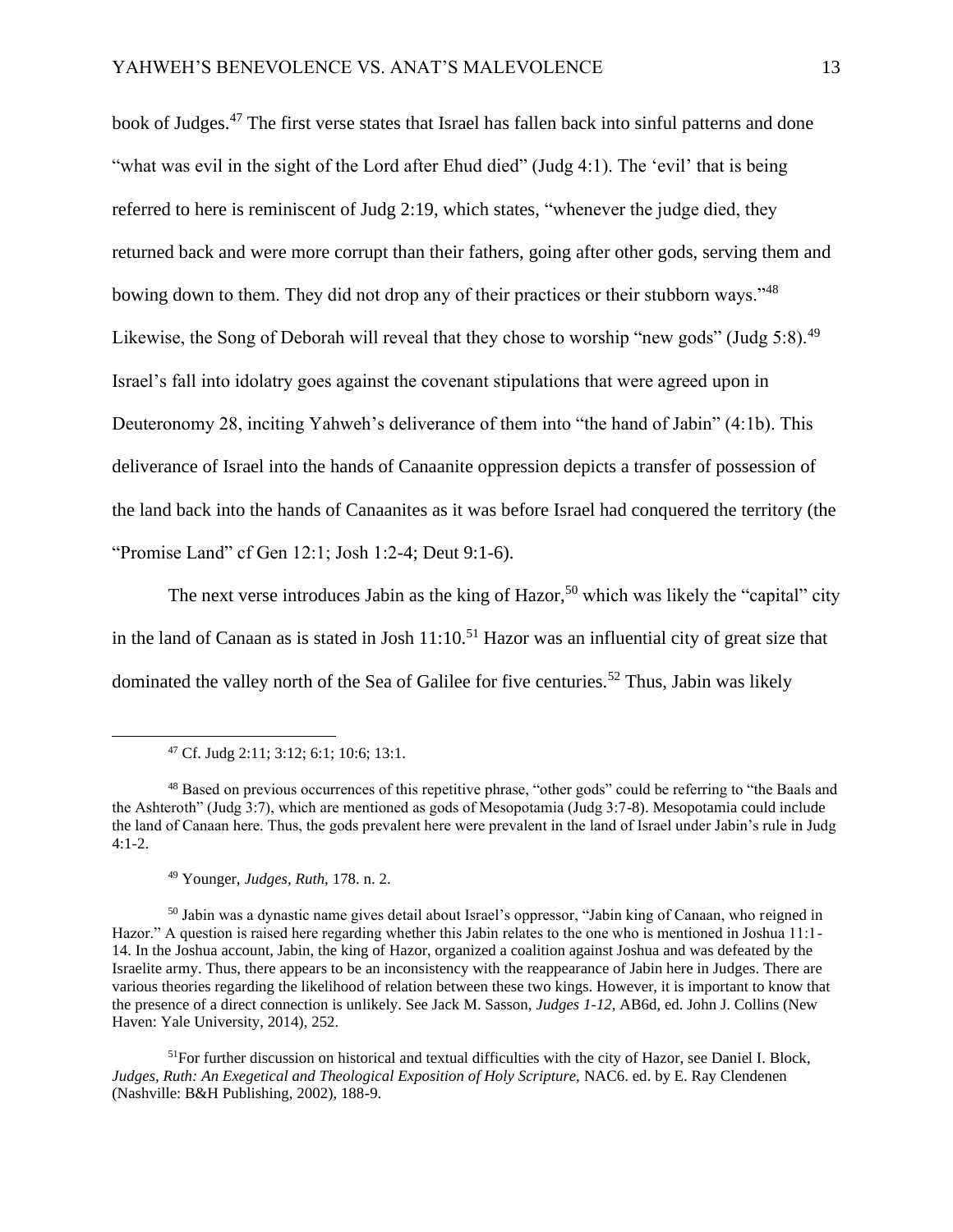acknowledged as the primary king over Canaan. The second figure mentioned in this verse is the commander of Jabin's army: "Sisera, who lived in Harosheth-hagoyim" (Judg  $4:2b$ ).<sup>53</sup> He is mentioned in 1 Sam 12:9 as the "commander of Hazor's army" and will come to play a significant role in the account of Israel's victory over Jabin.

The narrator goes on to convey the cries of Israel that were lifted to Yahweh in their oppression and fear of Sisera's army, which boasted "900 chariots of iron" (4:3). Iron chariots were popular instruments of warfare during this period that aided warriors with speed and stability for wielding weapons.<sup>54</sup> When compared with other historical records accounting the quantity of an army's chariotry, this is a significant number.<sup>55</sup> This picture of the strength of Sisera's army is a sufficient example of rabbinic lore that made Sisera into a world conqueror, rivaling the reputation of Alexander the Great.<sup>56</sup> Sasson states that Sisera was an enemy that "was truly worthy – for Israel, if not also for God."<sup>57</sup>

#### *Judges 4:4-10*

Interestingly, there does not appear to be any preceding statement regarding Yahweh's explicit intention to respond to Israel's cry for help as is expressed in verse 3. Rather, it appears that verses 4-10 serve as an exposition of the customary statement that Yahweh "raised up a

<sup>57</sup> Ibid. 254

<sup>52</sup> Block, *Judges,* 171.

<sup>53</sup> Sisera is also the name of a temple servant during the exile; Ezra 2:53, Neh 7:55. Sasson, *Judges, Ruth,*  253.

<sup>54</sup> Cf. Sasson, *Judges, Ruth.* 159-60, 254.

<sup>55</sup> For example, In the Battle of Kadesh, Ramses II had 200 chariots to face Jing Muwatalli of Hatti, who had more than three thousand chariots. Likewise, Shalmaneser III approached battle with two thousand chariots against an army with more than two thousand. Sasson, *Judges, Ruth,* 254.

<sup>56</sup> Sasson, *Judges,* 254.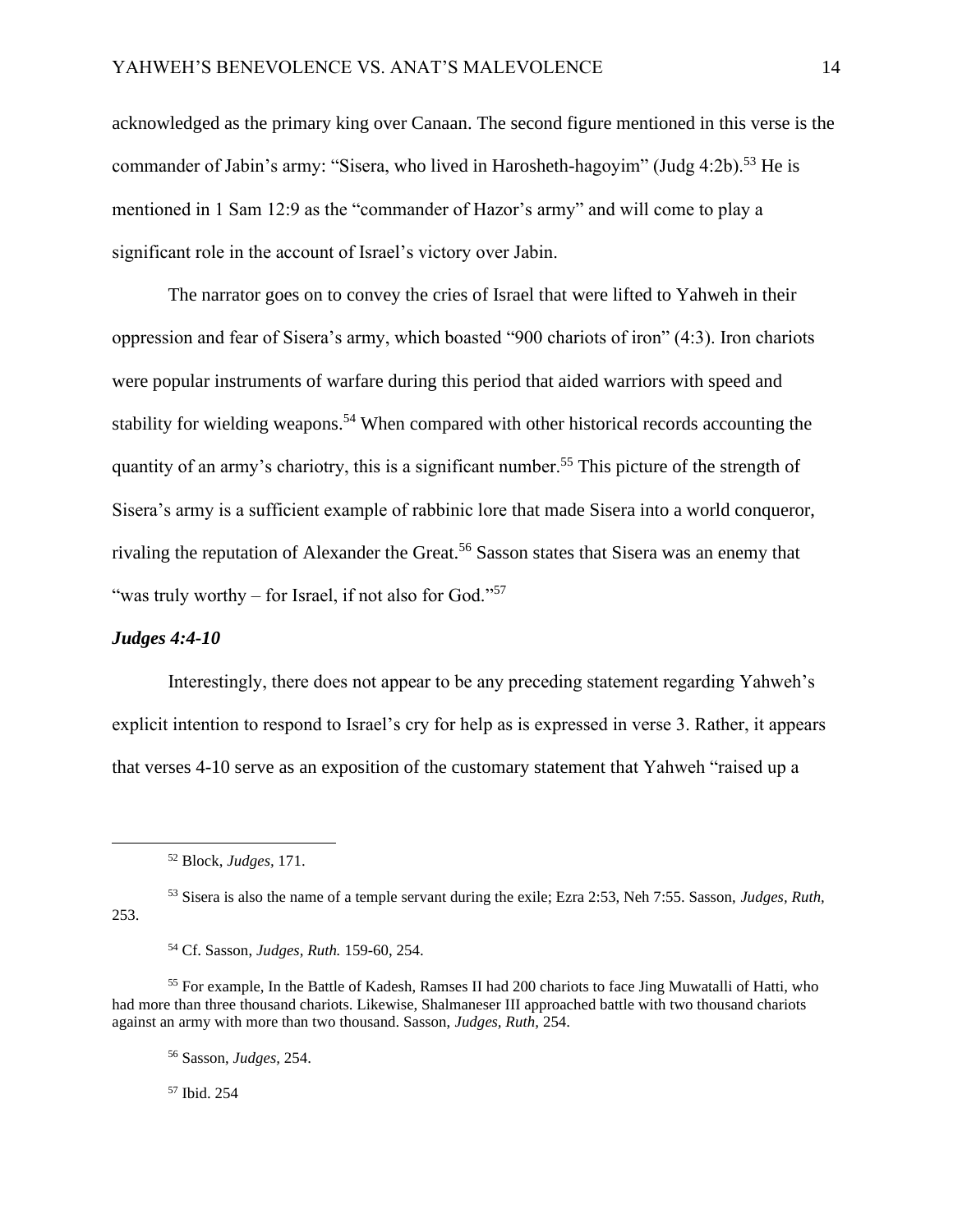deliverer for the people of Israel."<sup>58</sup> It is here in verse 4 that another main character is introduced to the narrative: "Deborah, a prophetess, the wife of Lappidoth" (Judg  $4:4$ ).<sup>59</sup> The designation of her as a prophetess places her in a longstanding tradition throughout the Old Testament of others such as Miriam (Exod 15:20) and Huldah (2 Kgs 22:14; 2 Chr 34:22), who functioned as prophetesses. Thus, through the voice and actions of Deborah, the Lord responds to their cry for help and leads them into battle against their oppressors.<sup>60</sup>

In verses 4-5, Deborah is depicted as "judging over Israel" and sitting under a palm tree where "the people of Israel came up to her for judgement."<sup>61</sup> As Yahweh's appointed judge over Israel (i.e. the leader of Israel), Block states that "She communicates Yahweh's response to the people's cry, but she is not the answer."<sup>62</sup> Rather, through the person of Deborah, Yahweh serves as the true Judge and Leader of Israel as is alluded to in Judg 11:27. Just as He is the one who led them into their oppression, He is the one who will lead them out of their bondage.

Next, verse 6 introduces "Barak, the son of Abinoam from Kedesh Naphtali," who will serve as the commander of the Israelite army in the impending battle against Sisera. Here,

 $60$  Block refers to this passage as a "call narrative, more particularly a 'protested call' account in which the challenge to enter divine service is resisted by the person called." See Block, *Judges, Ruth,* 191.

 $<sup>61</sup>$  The introduction of Deborah as the judge over Israel here would have come as a shock to the reader,</sup> since women taking such roles were rare (Block, *Judges, Ruth,* 193). The lack of divine appointment here raises questions regarding whether she was actually fulfilling the role as the "deliverer of Israel," (or simply) as an arbitrator over disputable issues (Sasson, *Judges, Ruth,* 256. Othniel, Ehud, and Shamgar). Daniel Block argues that Deborah should not be identified as a judge over Israel like those who came before her (Othniel, Ehud, and Shamgar; cf. Judg. 3:7-11, 12-30, 31). Rather, Block challenges her apparent divinely appointed judgeship by raising questions regarding the absence of such diagnostics as the intervention of Yahweh, inspiration and empowerment by the Spirit, responsibility "to save" (*yāša'*), and recognition as the savior of Israel. Block, *Judges, Ruth*, 193-97

<sup>62</sup> Block, *Judges, Ruth,* 195.

<sup>58</sup> Block p. 191; cf. 3:9, 15.

<sup>59</sup> Deborah means "bee," which has incited rabbinic comments that connect "her name to the insect, with its reputation for relentlessness (Deut 1:44) and swarming attacks (Ps 118:12), yet also for producing honey." Sasson, *Judges,* 254.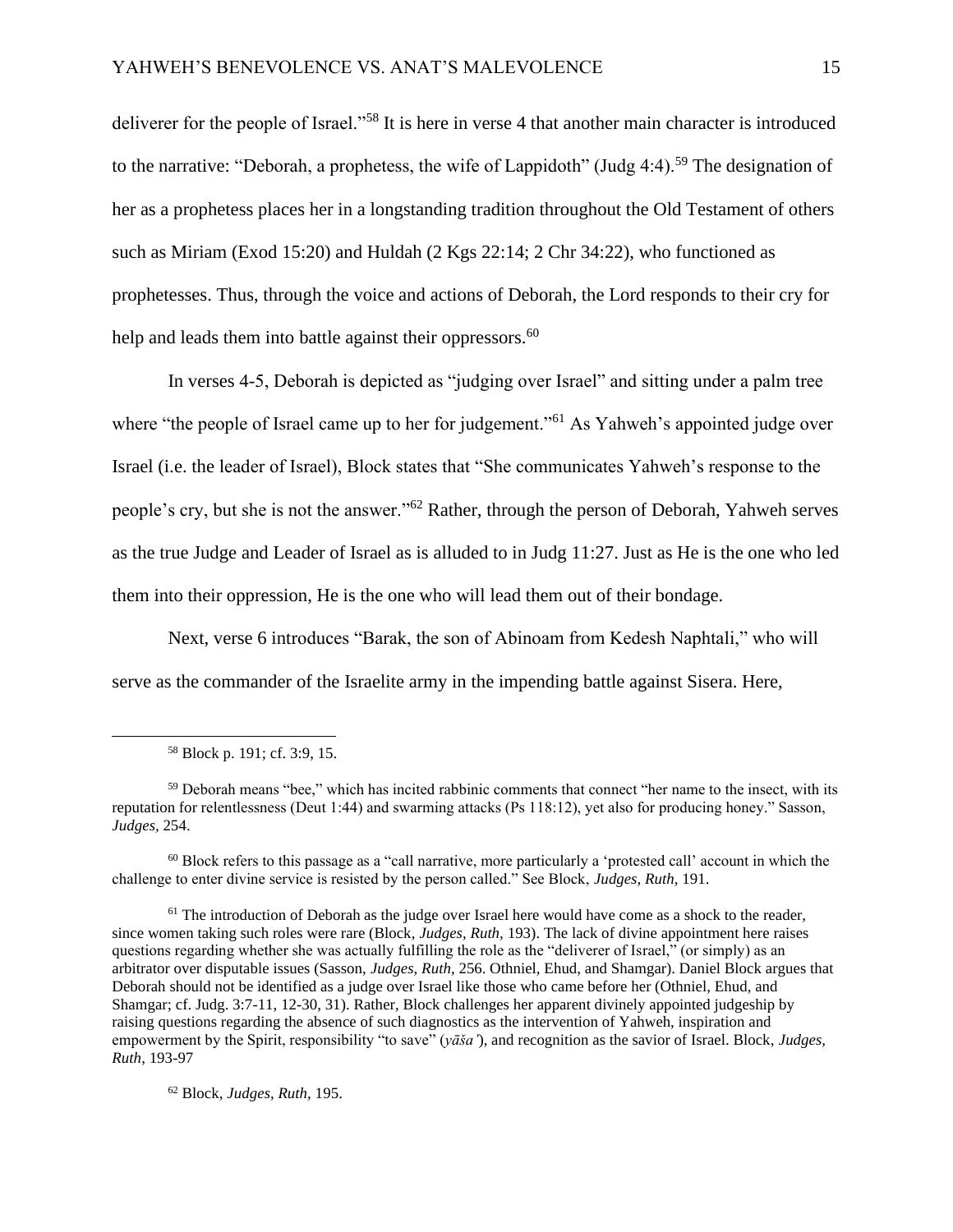Deborah relays Yahweh's call to action to Barak, anticipating his reluctance to obey her instructions from Yahweh, which she responds to with the rhetorical construction *halo' yhwh* ('has not Yahweh?'). This expresses the assurance of the word of Yahweh.<sup>63</sup> Rather, it is not Deborah speaking, but Yahweh. Again, Yahweh is ultimately the one leading the nation of Israel into war against the Canaanites, who are enemies of both Israel and Yahweh.

The instruction of gathering 10,000 troops is also worth noting since it indicates a feature that would have been surprising to the original reader, as well as to Barak. Based on the size of Sisera's army, an army of 10,000 troops would be more than enough to ensure victory. Sasson states that "God is purposely playing down the army he will send against Israel's foes…he could have urged the sending of a fraction of this amount and still triumph over these foes." <sup>64</sup> This instruction displays the sure victory of Israel.

In verses 4:6-7, Deborah delivers the command of the Lord to Barak, which prophesies that Yahweh will deliver Sisera into his hands. In verse 7, Yahweh's indicates that He "will draw out Sisera." The Hebrew word that is used here is *mashak*, which connotes a much stronger implication meaning "to pull, drag, draw out," which stresses the involvement of Yahweh in setting up the battle.<sup>65</sup> This command to take up arms is reminiscent of Yahweh's manipulation of Pharaoh's armies in Exodus 14 and Ezekiel 38–39, where the enemy "is portrayed as a puppet controlled by the hands of God…the One who sold Israel into the hands of Jabin will also engineer the oppressor's defeat."<sup>66</sup>

<sup>63</sup> Robert H. O'Connell, *Judges, Ruth,* VT 63 (Leiden: E. J. Brill, 1995), 108.

<sup>64</sup> Sasson, *Judges,* 259.

<sup>65</sup> See NRSV translation of Judg 4:7; Younger, *Judges,* Ruth, 181. Sasson, *Judges, Ruth,* 258-59.

<sup>66</sup> Block, *Judges, Ruth,* 199.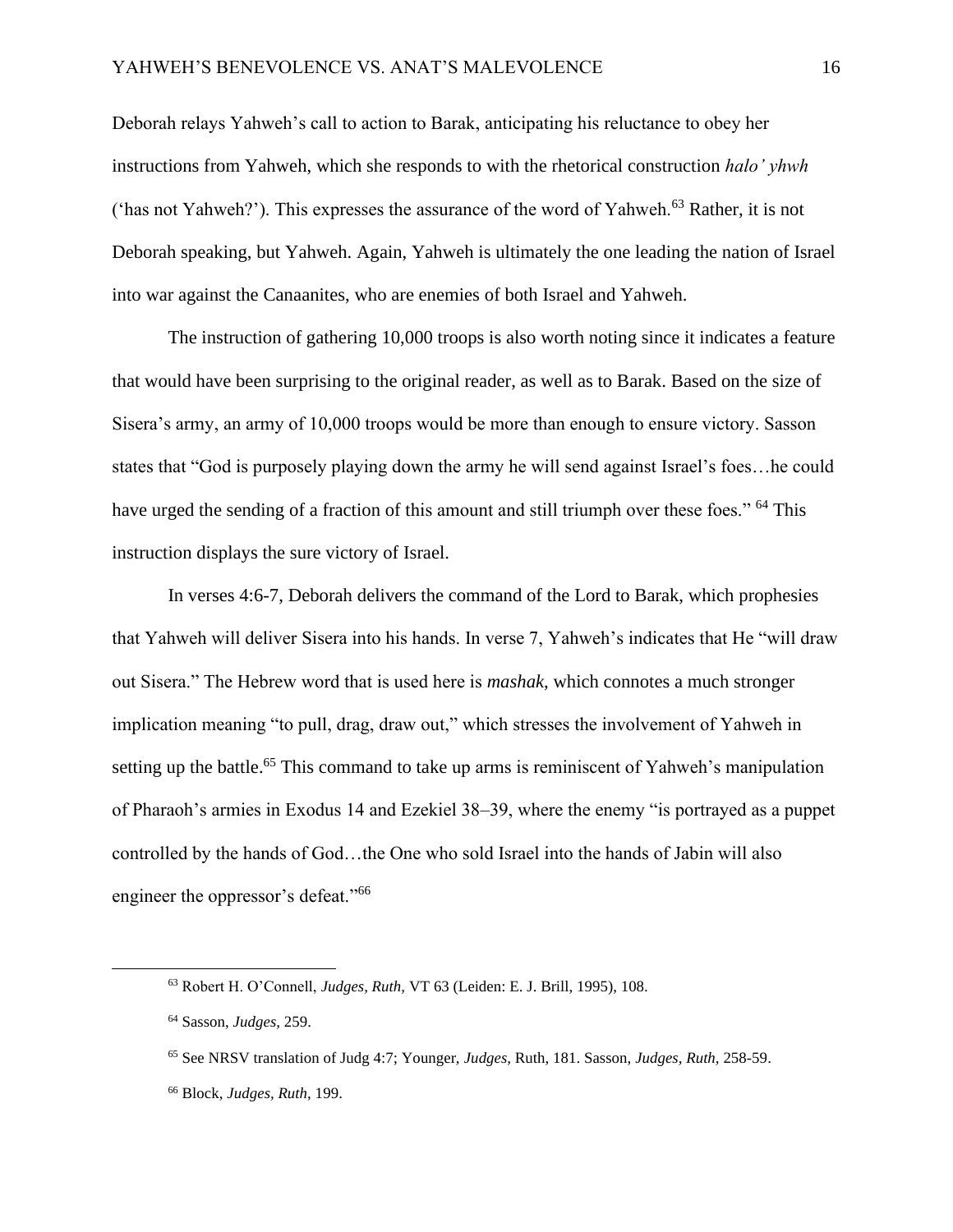Verse 8 narrates Barak's request for Deborah's presence in battle, which displays his recognition of her status as God's mouthpiece.<sup>67</sup> Block states that "The request to be accompanied by the prophet is a plea for the presence of God."<sup>68</sup> This invocation of a divine being is a typical practice of ancient people going into battle.<sup>69</sup> This narrative of Yahweh's call for Barak to muster up an army follows the pattern of what are known as 'call narratives,' which are found throughout Scripture.<sup>70</sup> Deborah's preceding response falls into the call narrative pattern where Yahweh would typically guarantee His presence to a reluctant agent.<sup>71</sup> The timing of her agreement with Barak's demands is crucial because it implies that Yahweh will be present with Barak as he leads the Israelite army into battle.<sup>72</sup> Barak does not need to fear because Yahweh will fight against the Canaanites for them.

Following the prediction of Barak's victory in 4:7, Deborah proclaims another prophecy that "the road on which you are going will not lead to your glory, for the Lord will sell Sisera into the hand of a woman" (Judg. 4:9).<sup>73</sup> This appears to contradict the prophesy that the glory will be bestowed on Barak (4:7), but the result ultimately proves both prophecies to be reliable. When both predictions come to pass, they will serve as a sign to Barak that Yahweh has

- <sup>69</sup> Trimm, *Fighting for Kings,* 567.
- <sup>70</sup> Exod 3:14; Isa 6:1-13.

<sup>72</sup> In these call narratives, it is also typical of Yahweh to provide signs of His presence. In this narrative, both the prophesy of Barak's victory (4:7) and the victory of the woman (4:9).

 $73$  The reader, and possibly even Deborah herself, has every reason to expect her to be the prophesied deliverer. However, an ironic twist to the narrative will soon play out.

 $67$  Barak's response has often been misunderstood as a sign of his cowardice or skepticism (Barnabas) Lindars, "Deborah's Song: Women in the Old Testament," *BJRL* 65 (1982): 161, 164; Sasson, *Judges, Ruth*, 260.). Although his motives behind this response are not explicitly stated, internal evidence and supplemental translations provide a better understanding of this reply.

<sup>68</sup> Block, *Judges, Ruth*, 199.

<sup>71</sup> Block, *Judges, Ruth*, 200; cf. Exod 3:12; Judg 6:16; 1 Sam 10:7; Jer 1:8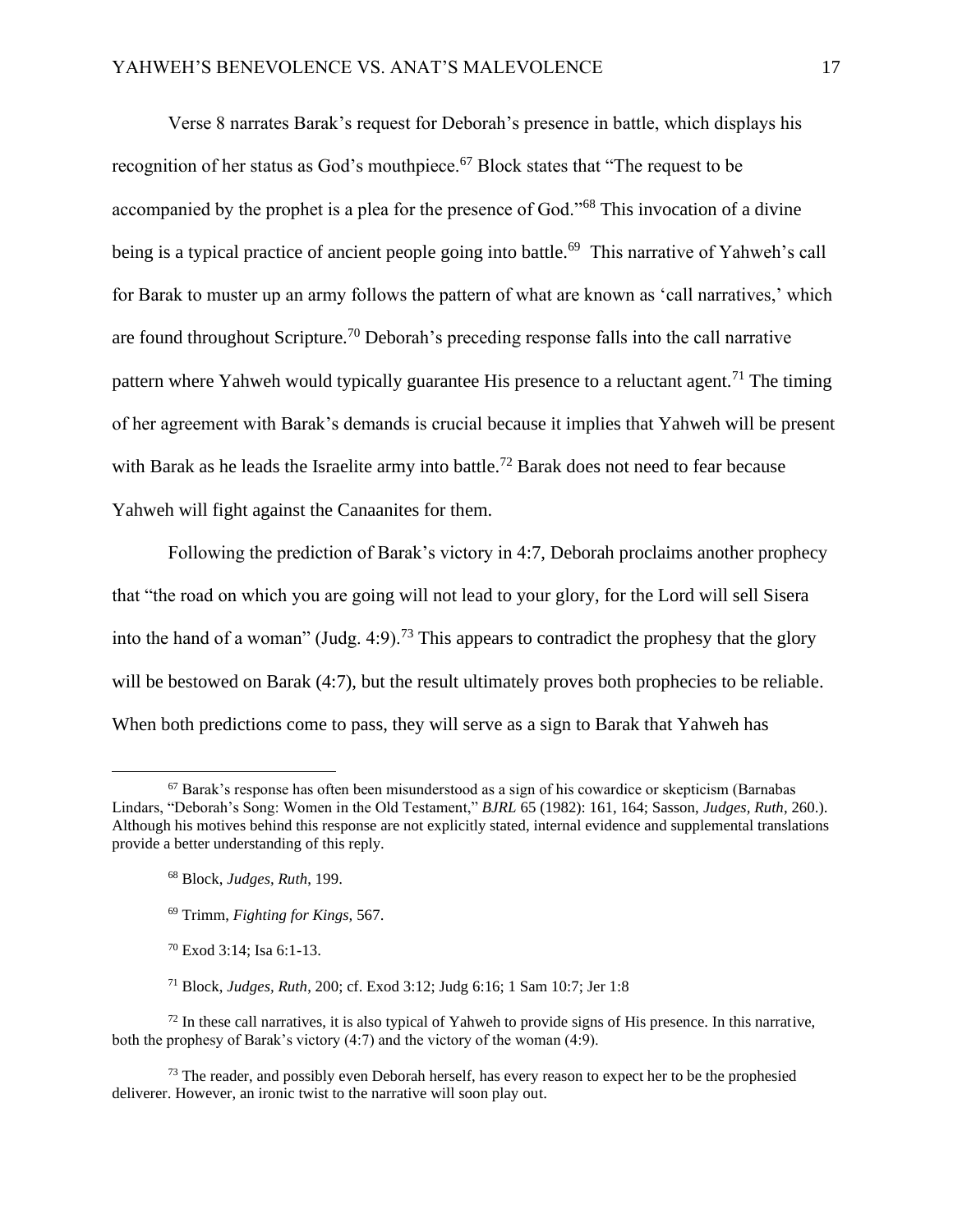intervened as their divine warrior fighting against their enemies.<sup>74</sup> After giving this prophecy and command, Deborah arises and goes with Barak to Kedesh, where he summons the tribes of Zebulun and Napthali to assemble for battle (Judg. 4:9b-10). Ten thousand troops respond to the Barak's call to arms and join him; marching up to Mount Tabor to prepare for battle.

# *Judges 4:11*

The narrative then pauses briefly for an aside in verse 11, which gives information about Heber the Kenite and his estranged relationship with Israel.<sup>75</sup> This note appears to be random and unimportant. However, the original audience, who were familiar with Israelite storytelling would have recognized this as an important piece of information to keep in mind for the unfolding story.<sup>76</sup> This note provides background information for a character named Heber, a Kenite, who was a descendent of Hobab (father-in-law of Moses) and had pitched his tent near Kedesh. This piece of information serves as a foreshadow of characters and events that will appear later in the story.

# *Judges 4:12-16*

Following this aside, the story plays out in two parts: verses 12-16 detail the fulfillment of Deborah's first prophecy (4:6-7), while verses 17-22 describe the fulfillment of her second prophecy (4:9). Both scenes work together to clear up ambiguities from the narrative leading up to this point.<sup>77</sup> The plot development in verses 12-16 parallels the scene in verses 6-10, where

<sup>74</sup> Block, *Judges, Ruth*, 200.

<sup>75</sup> Heber was previously mentioned in Judg 1:16, which states that "the descendants of the Kenite, Moses' father-in-law, went up with the people of Judah from the city of palms into the wilderness of Judah, which lies in the Negeb near Arad, and they went and settled with the people."

<sup>76</sup> Robert B Chisholm Jr., *A Commentary on Judges and Ruth*, Kregel Exegetical Library, (Grand Rapids: Kregel Publications, 2013), 229.

<sup>77</sup> Block, *Judges, Ruth*, 201.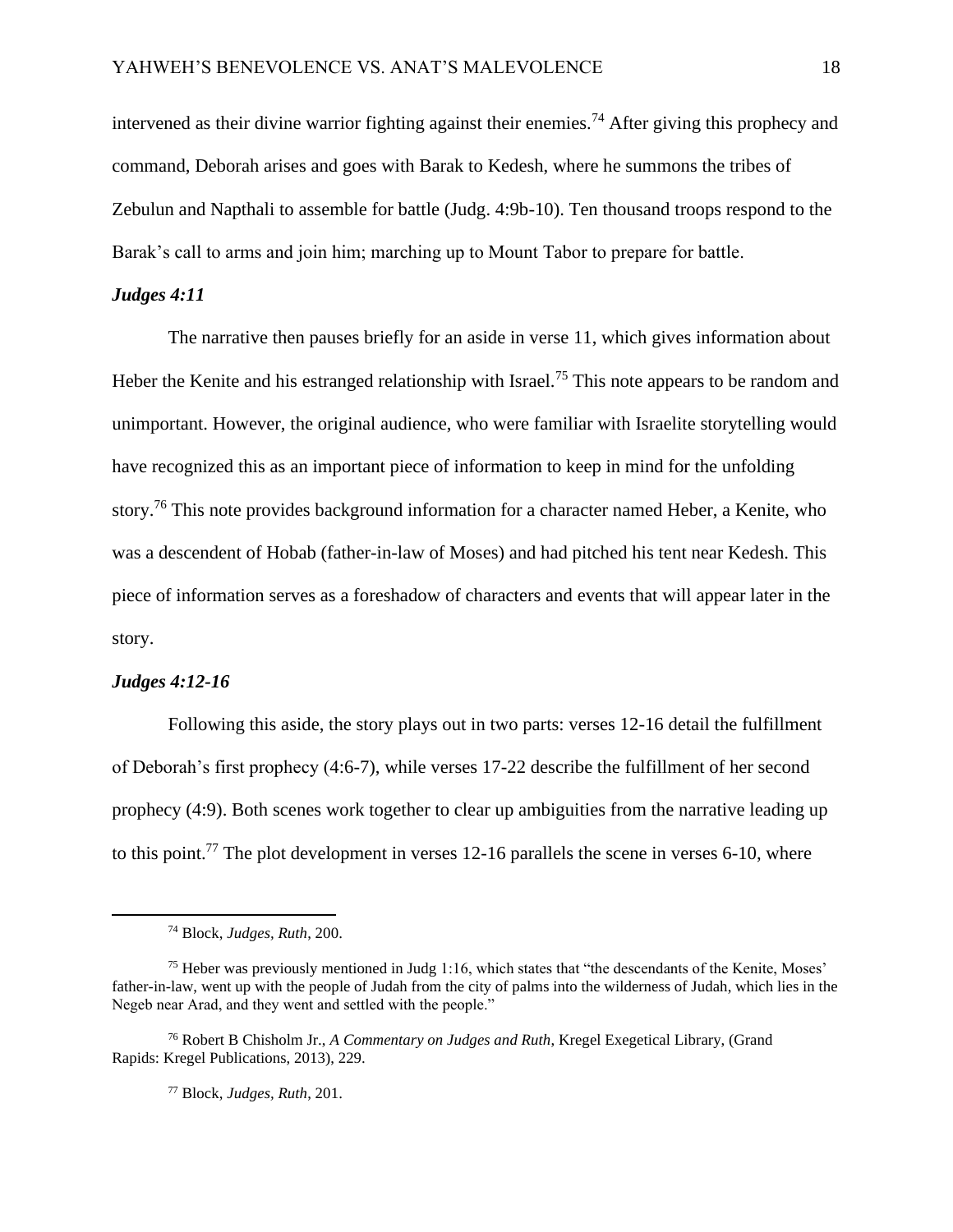Barak summons his army. In parallel to that call, Sisera assembles his men, along with 900 chariots of iron, to move against Barak's army (4:13). Here, the narrative makes it appear that Sisera is acting of his own volition: however, the reader is aware that Yahweh's invisible hand is at work, using Sisera's actions to contribute to His plan of war and ultimate victory.

Through the proclamation of Deborah, Yahweh instructs Barak to advance into battle saying, "Up! For this is the day in which the Lord has given Sisera into your hand" (4:14a). Deborah again anticipates Barak's reluctance to the call when stating "Does not the Lord go out before you" (4:14b)? This "underscores the certainty of the victory but serves to heighten Barak's reluctance without great assurance."<sup>78</sup> To counteract this reluctance, Deborah's implication that Yahweh will go before Barak in battle reveals that He is Israel's true commander and is the one who will receive the glory for their victory over the Canaanites.<sup>79</sup>

Barak proceeds to descend Mount Tabor with his army of 10,000, to which the Lord responds by routing "Sisera and all his chariots and all his army before Barak by the edge of the sword"  $(4:15)$ .<sup>80</sup> This verse is important because it serves as the "key to the entire chapter."<sup>81</sup> Although 10,000 troops are moving against Sisera, it is the hand of Yahweh that causes them to be routed against Barak and the "edge of the sword."<sup>82</sup> When observing the original text, it is worth noting that the subject in this sentence is taken off of Barak and placed on Yahweh, making Him the subject of the verb. This change of focus metaphorically takes the sword out of

<sup>78</sup> Younger, *Judges, Ruth*, 183-84.

 $79$  However, it appears that Barak did not fully comprehend the assurance of Yahweh's glorification that is implied here. For, he later pursues Sisera seemingly out of a desire to gain the victory for himself (4:22).

<sup>80</sup> Yahweh has "routed" armies before, Exod 14:24; Josh 10:10.

<sup>81</sup> Block, *Judges and Ruth,* 204.

 $82$  Ibid.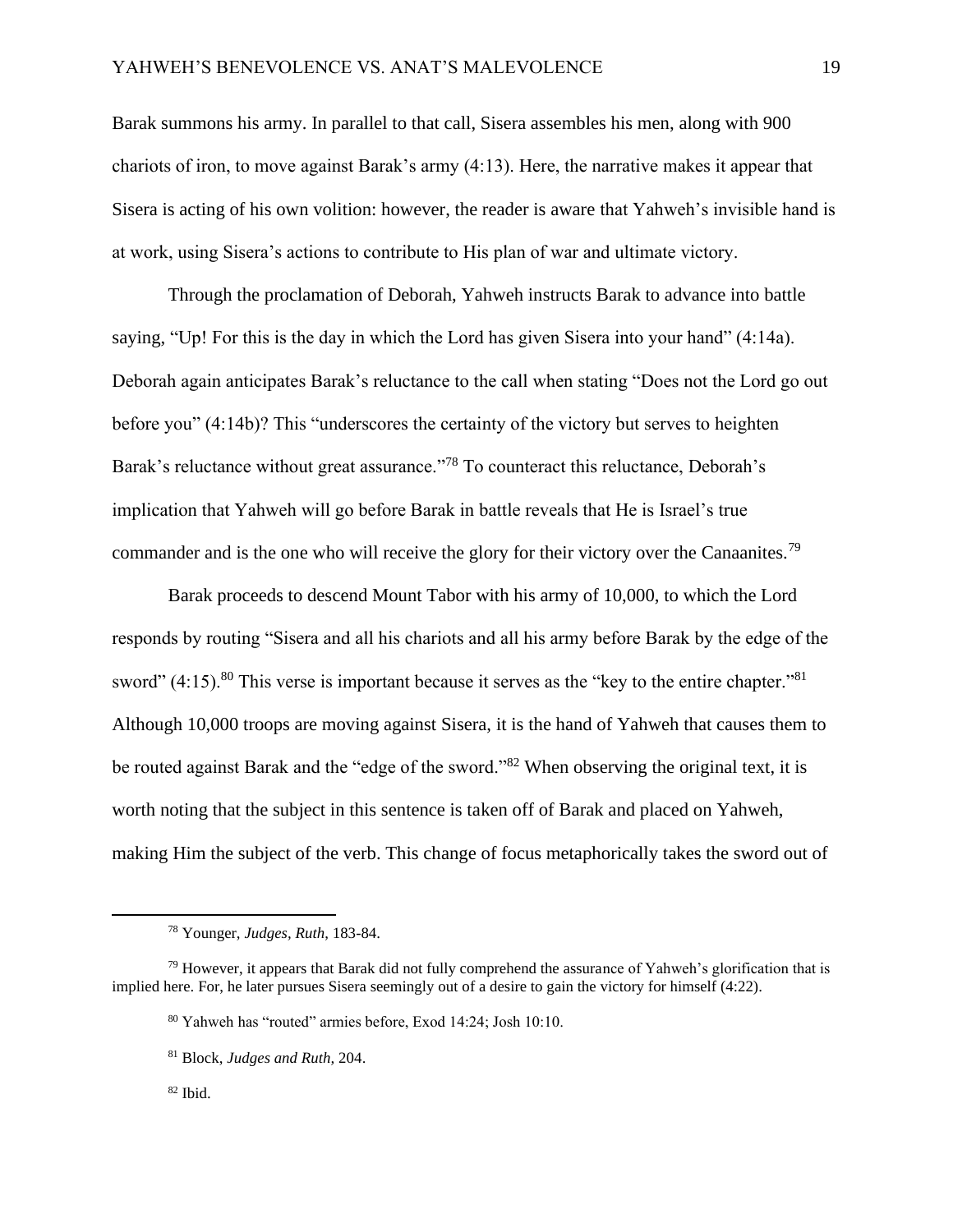Barak's hand and emphasizes "that all the action occurs 'before' (*lipnê*) him."<sup>83</sup> The sword is now figuratively being wielded by Yahweh, who kills the entire army so that "not a man was left" (4:16b). This metaphoric transfer of the agent of war to Yahweh is depictive of indirect divine violence, which "involves divinely mandated violent actions performed by a third party… [in which] YHWH hands the instruments of violence into the hands of humans."<sup>84</sup> This evidently displays that Yahweh is Israel's divine warrior who goes before His hosts to fight against His enemies.<sup>85</sup>

It is amid the chaos of battle that Sisera dismounts his chariot and flees from the scene of battle on foot.<sup>86</sup> Before following the narrative of Sisera's escape (and eminent demise) the narrator concludes the battle with the details of defeat (Judg 4:16). Ignoring Sisera for the time being, Barak pursued the army all the way back to Harosheth-hagoyim, where the whole army was slaughtered until "not a man was left" (Judg  $4:16b$ ).<sup>87</sup> This phraseology is reminiscent of the command for *herem* warfare given to Israel in the Deuteronomic Code, specifically in Deut 7:2, which says, "When the Lord your God gives them over to you, and you defeat them, then you must devote them to complete destruction. You shall make no covenant with them and show no mercy to them." Here, Yahweh acts through the actions of Israel to "destroy" (Deut 7:24; 33:27), "exterminate" (Deut 9:3), and "dispossess" (Deut 7:17; 9:1, 3; 11:23) the Canaanites by

<sup>85</sup> Ibid.

<sup>83</sup> Ibid.

<sup>84</sup> Daniel I. Block, "How Can We Bless YHWH? Wrestling with Divine Violence in Deuteronomy," Pages 31–50 in *Wrestling with the Violence of God: Soundings in the Old Testament,* BBRSSup10 (Winona Lake: Eisenbrauns, 2015), 32-33.

<sup>86</sup> We are not told why Sisera chose to flee, but it could have been for a variety of reasons. A spooked horse, a trapped chariot (in mud), or simple hopelessness. Sasson, *Judges,* 263-64.

<sup>&</sup>lt;sup>87</sup> These words here are redolent of the wording used in Exodus 14:28 to describe the finality of the Egyptian army's demise. Barnabas Lindars, *Judges 1-5: A New Translation and Commentary,* (Edinburgh: T&T Clark Ltd, 1995), 196.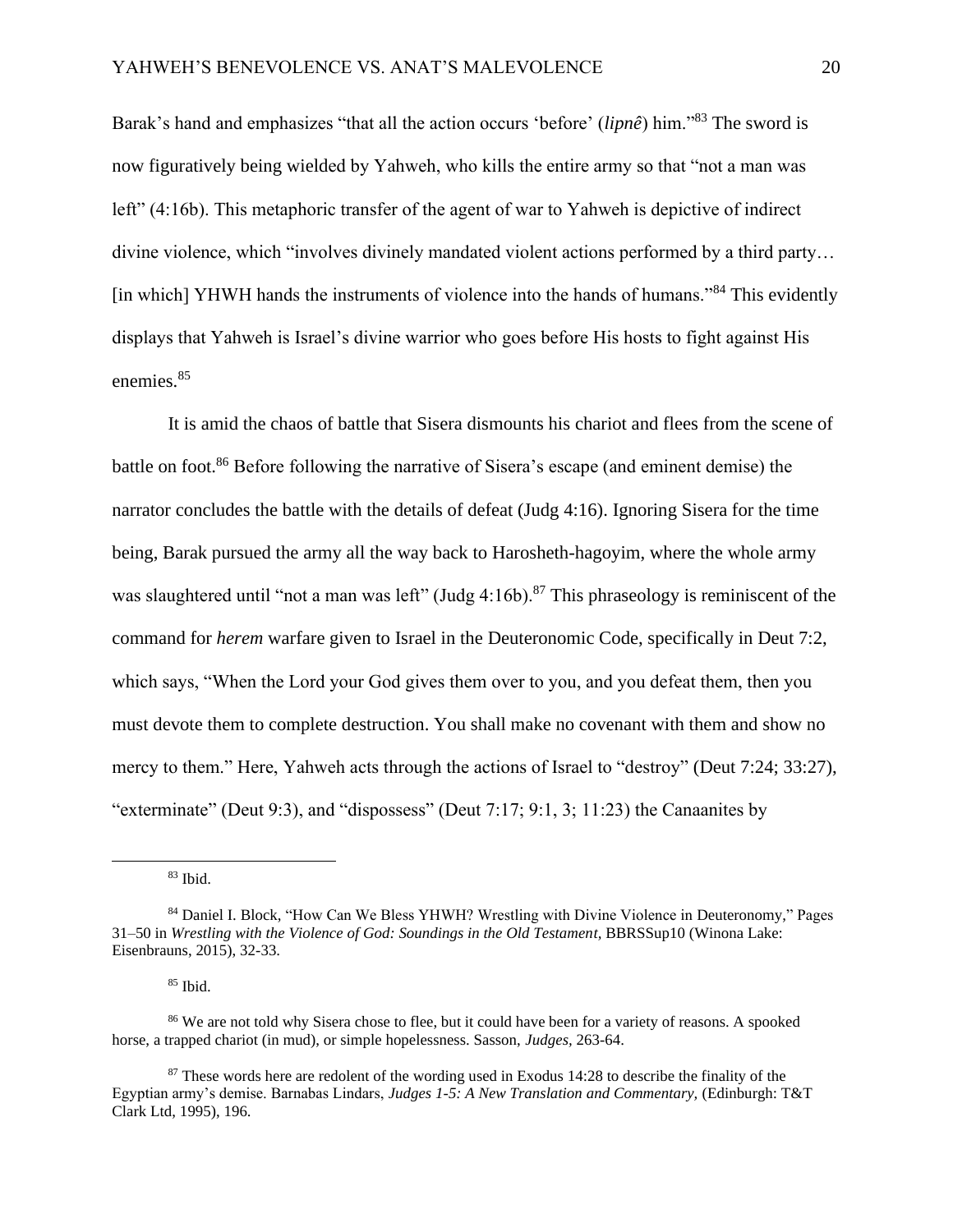executing *herem* (Deut 3:2 [cf. 2:32-35]; 13:15-16) "by the sword" (Deut 2:33; 3:3; 7:2; 13:15- 16; 20:13) as He had previously commanded Israel to do in response to Canaanite oppression (Deut  $7:16$ ).<sup>88</sup>

The defeat of Sisera's army here fulfills what was prophesied by the Lord in Judg 4:6-7; that Sisera and his army will be given into Barak's hand. It is the fulfillment of this prophesy that serves as a sign to both Barak and the readers that Yahweh is the true leader of the battle.

#### *Judges 4:17-22*

Following the downfall of Sisera's army, the narrative picks up where it left off in Judg 4:15b with a reference to the foreshadowing element from verse 11. A new character, named Jael, is introduced as "the wife of Heber the Kenite," the man previously mentioned in verse 11.<sup>89</sup> She will play a key role in the unfolding narrative since it is to Jael's tent that Sisera flees and takes refuge.<sup>90</sup>

Upon Sisera's arrival, Jael meets him and offers her hospitality, inviting him into her tent and encouraging him to "not be afraid" (4:18b). She addresses Sisera using the term '*adôn,*  which likely means "sir" and signifies her recognition of his superiority over her. Here, Jael is not just being polite, rather she is reassuring, which Sisera recognizes as her respect.<sup>91</sup> Her kind

<sup>88</sup> Block, "How Can We Bless," 33.

<sup>&</sup>lt;sup>89</sup> This comes as a bit of a shock to the original reader, since the previously mentioned character was Heber, not Jael. One would expect Heber to be the primary character here.

<sup>&</sup>lt;sup>90</sup> There are various reasons for Sisera's choice to retreat to Jael's tent. The most likely reason is that Sisera was seeking refuge with Heber because of his alliance with Jabin (Judg 4:17b). Such alliances often include aid during hostilities. Sasson, *Judges*, 264-65.

<sup>91</sup> This is a common address used by women towards men; however, her injunction to "not be afraid" (*'altîrā'*) is striking. For it is rather incomprehensible for a woman to speak in such a way to the commander of a powerful army (Sasson, *Judges*, 266). Surprisingly, Sisera passes over Jael's violation of societal norms and accepts her offer of refuge. The word *'adôni* has also been used by women when "stroking the ego of a man," e.g. Abigail facing David in 1 Sam 25:24-31. Sasson, *Judges*, 265-66.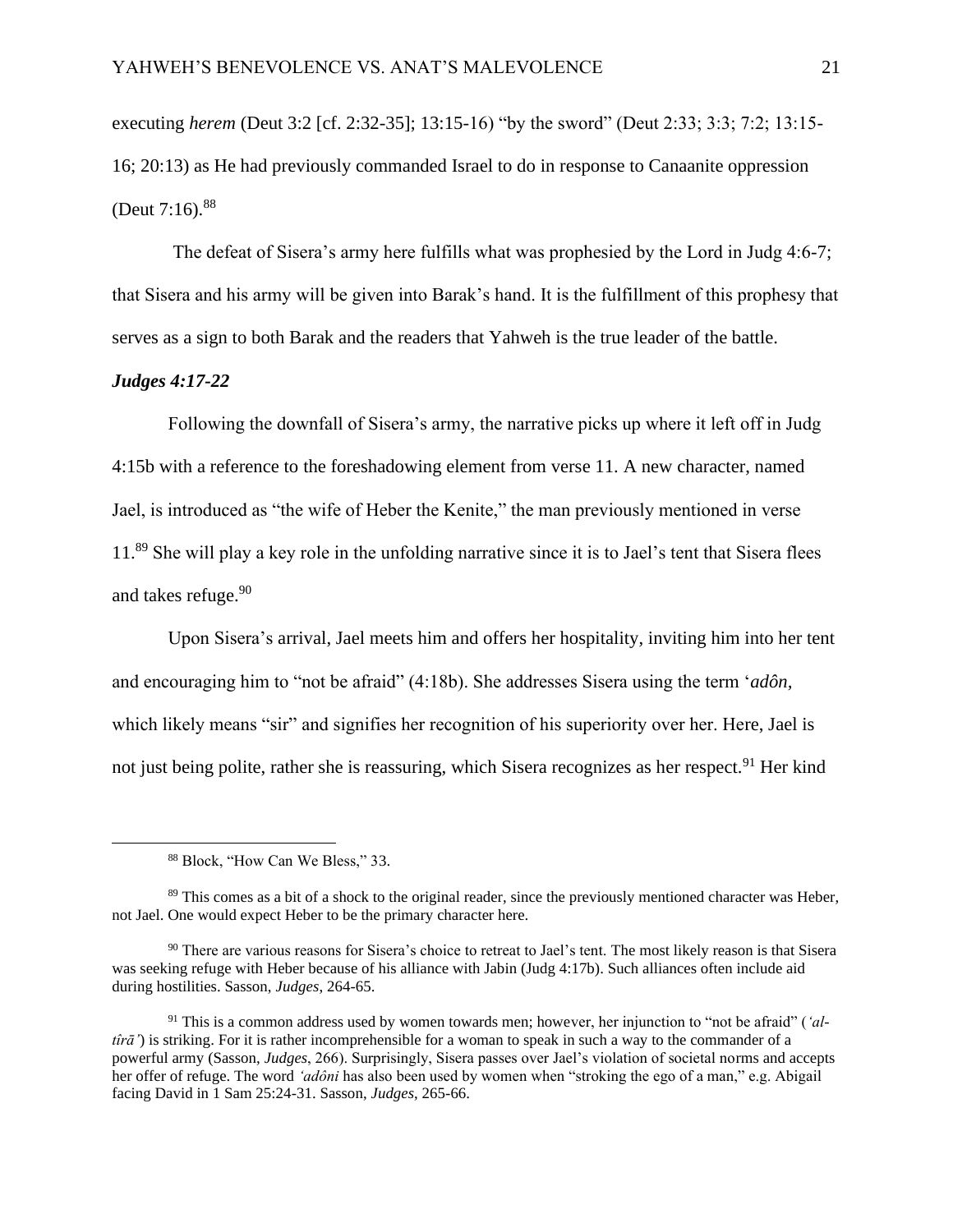words and hospitality quickly lower the commander's defenses, leaving him at her mercy under the covering that she offers (4:18c). This moment is significant because it displays the reversal of authority between Jael and Sisera, placing Sisera's fate into Jael's hands.

At the request of Sisera (4:19a), Jael offers him a drink of milk, which is likely in accordance with typical ancient Near Eastern hospitality.<sup>92</sup> Her neglect to fulfill his initial request portrays the way in which she maintains control of the situation. Next, Sisera attempts to seize the control once more by commanding Jael to "Stand at the opening of the tent, and if any man comes and asks you, 'Is anyone here?' say, 'No'"  $(4:20)$ <sup>93</sup>. This is an ironic command here since it is Jael whom Sisera must be on guard from. Lindars suggests that this request grants Jael the perfect opportunity to retrieve the tent peg and hammer that will serve as the murder weapon.<sup>94</sup> The control that Jael is able to maintain throughout this confrontation is significant when considering the lesser role that woman typically played in this culture. This is another instance of indirect divine violence, where Yahweh mandates the violent action of Sisera's death by aiding Jael in maintaining the upper hand and placing the instrument of violence into her hands.<sup>95</sup>

It is at this point that the narrative reaches its climax when Jael takes a tent peg and hammers it into the temple of the commander as he lies fast asleep (4:21). The description of his death is brutal in detail, mirroring the vivid description of Ehud's death in Judg 3:21-22.<sup>96</sup> The

 $92$  The reasoning behind her decision to offer milk instead of water (as Sisera requested) is debated. It is suggested that she does so as a way of calming him to sleep or as a way of intensifying the "mothering" motif that is evident in her actions. Block, *Judges,* 207. Younger, *Judges, Ruth*, 185.

<sup>93</sup> Block remarks here that "in prescribing her answer to the question, *'ayin,* 'There is no one," he is passing judgment on himself, for in the end this mighty general of Jabin turns out to be a nobody. Block, *Judges*, 207.

<sup>94</sup> Lindars, *Judges*, 199.

<sup>&</sup>lt;sup>95</sup> Block, "How Can We Bless," 32-33.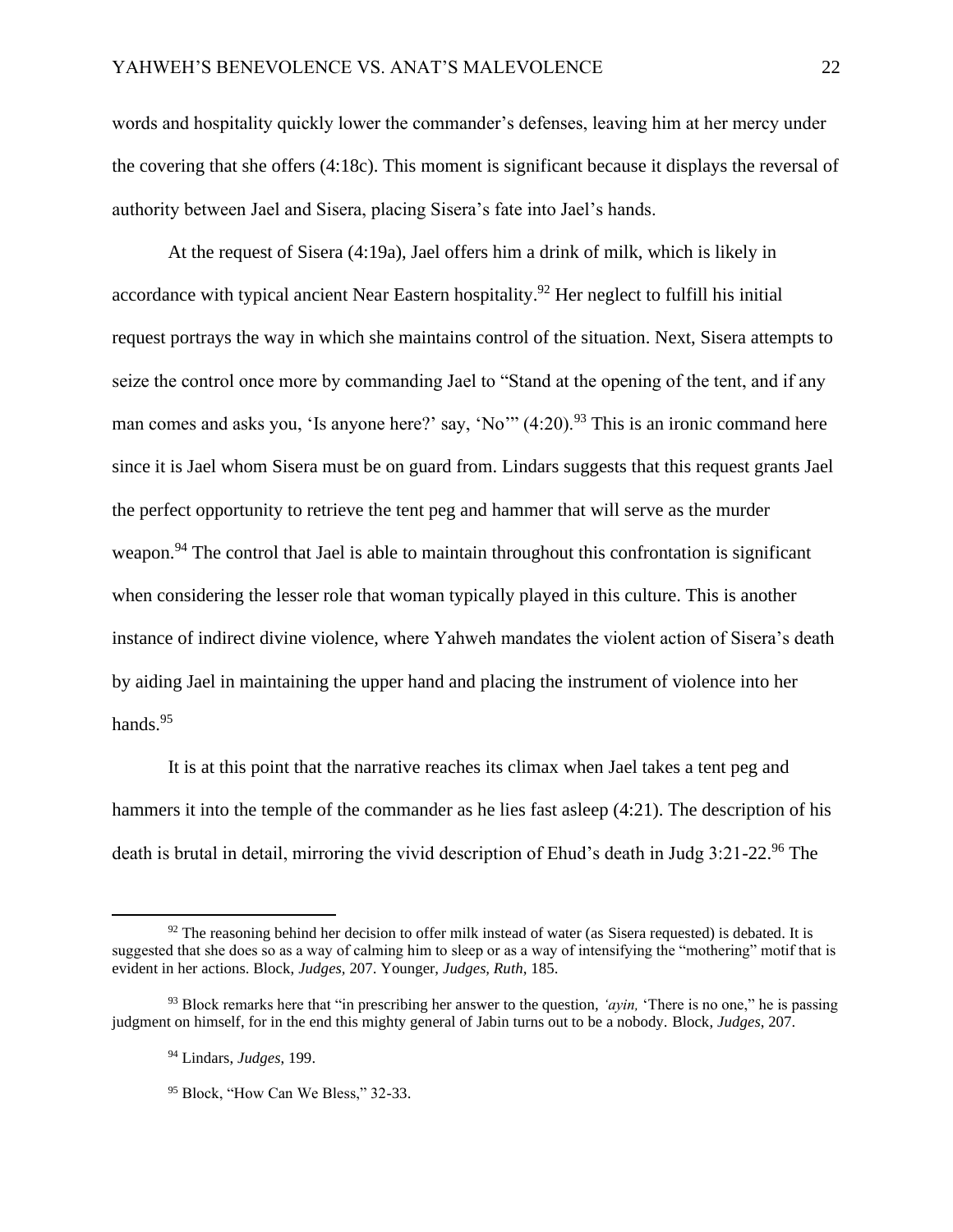specific reference of her hand in this verse ("and took a hammer in her hand"; 4:21a) is significant because it points back to Deborah's prophecy in verse 9 that "the Lord will sell Sisera into the hand of a woman" (4:9). The fulfillment of this prophecy through Jael's murder of Sisera is indicative of Yahweh's continual action as the divine warrior fighting against His enemies through the hands of both Israel and Gentiles.

Following the death of Sisera, Jael goes out to meet Barak, who has now come in pursuit of Sisera. By entreating Barak to enter her tent as she had with Sisera, he discovers Sisera's body with a tent peg through his temple. Younger points out that this is an "ironic juxtaposition" since the "victor and vanquished [are] in the same tent of Jael."<sup>97</sup> She has conquered them both, first by killing Sisera, and then by depriving Barak of his honor.<sup>98</sup> This sequence of events is striking because of the sudden dual fulfillment of Yahweh's two prophecies that Sisera will be delivered into the hands of Barak (4:7) but also into the hands of a woman  $(4:9)$ .<sup>99</sup>

#### *Judges 4:23-24*

In conclusion of the narrative account, a summary of events is inserted, completely omitting any mention of the characters that played such key roles in the narrative. Rather the author states that "God subdued Jabin the king of Canaan before the people of Israel" (4:23). This omission blatantly indicates that Yahweh is the one who fought against and defeated Jabin's army. This conclusion is further emphasized in the victory song of Judges 5.

<sup>96</sup>Using the same verb (*lakah)* that is used in 3:21. Block, *Judges*, 208, n. 273; Younger, *Judges*, 186.

<sup>97</sup> Younger, *Judges*, 186.

 $98$  Ibid.

<sup>99</sup> Block, *Judges*, 208-9.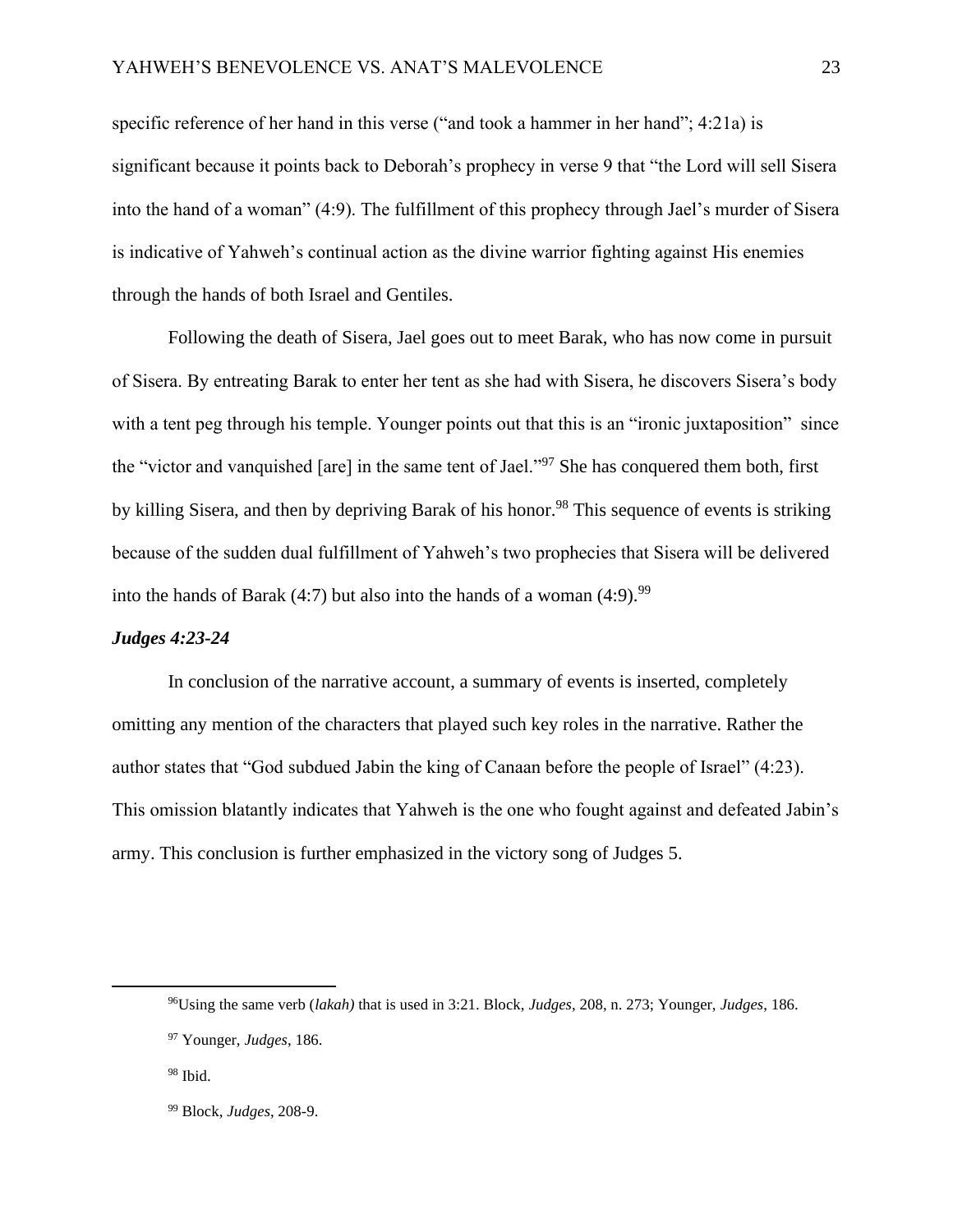## **Judges 5**

Following the narrative account of the battle between Israel and Jabin, the author includes a victory song that is sung by Deborah.<sup>100</sup> This song is particularly analogous to the Song of the Sea in Exodus 15 and is one of the oldest poems in the Old Testament. As an example of Hebrew poetry, it displays characteristic features such as its division into a series of individual stanzas (strophes), which are able to stand on their own but still contribute to the overall theme.<sup>101</sup> This poem has received much attention within biblical scholarship for the complexities of its structure and extensive use of literary elements such as alliteration, paranomasia, chiasmus, and formulaic constructions.<sup>102</sup> Sasson describes this poem's admirable qualities by stating that "What is admired in this exchange of stimulation is how beloved phrases are recast in new settings by the displacement of words, the manipulation of metaphors, the revitalization of imagery, and the formation of new cadences."<sup>103</sup> This song of victory following the battle against Jabin is a vital element that complements the narrative as a way of enforcing Yahweh's role as a divine warrior who fights against Israel's enemies, the Canaanites.

#### *Judges 5:1-8*

The first two verses introduce the forthcoming song by attributing the poem to Deborah and Barak, while also acting as a tripartite invocation, inviting the people of Israel to sing along with their praises to Yahweh.<sup>104</sup> Verses 2 and 3 offer an invocation to praise ("bless the Lord!";

<sup>&</sup>lt;sup>100</sup> Some people prefer to see this poem as a ballad rather than a victory song since it includes details that do not relate to the greatness of Yahweh (e.g. Jael's murder of Sisera and Sisera's anxious mother). Block, *Judges*, 213.

 $101$  Ibid.

<sup>102</sup> Ibid. 212.

<sup>103</sup> Sasson, *Judges*, 280.

<sup>104</sup> Ibid. 282-83.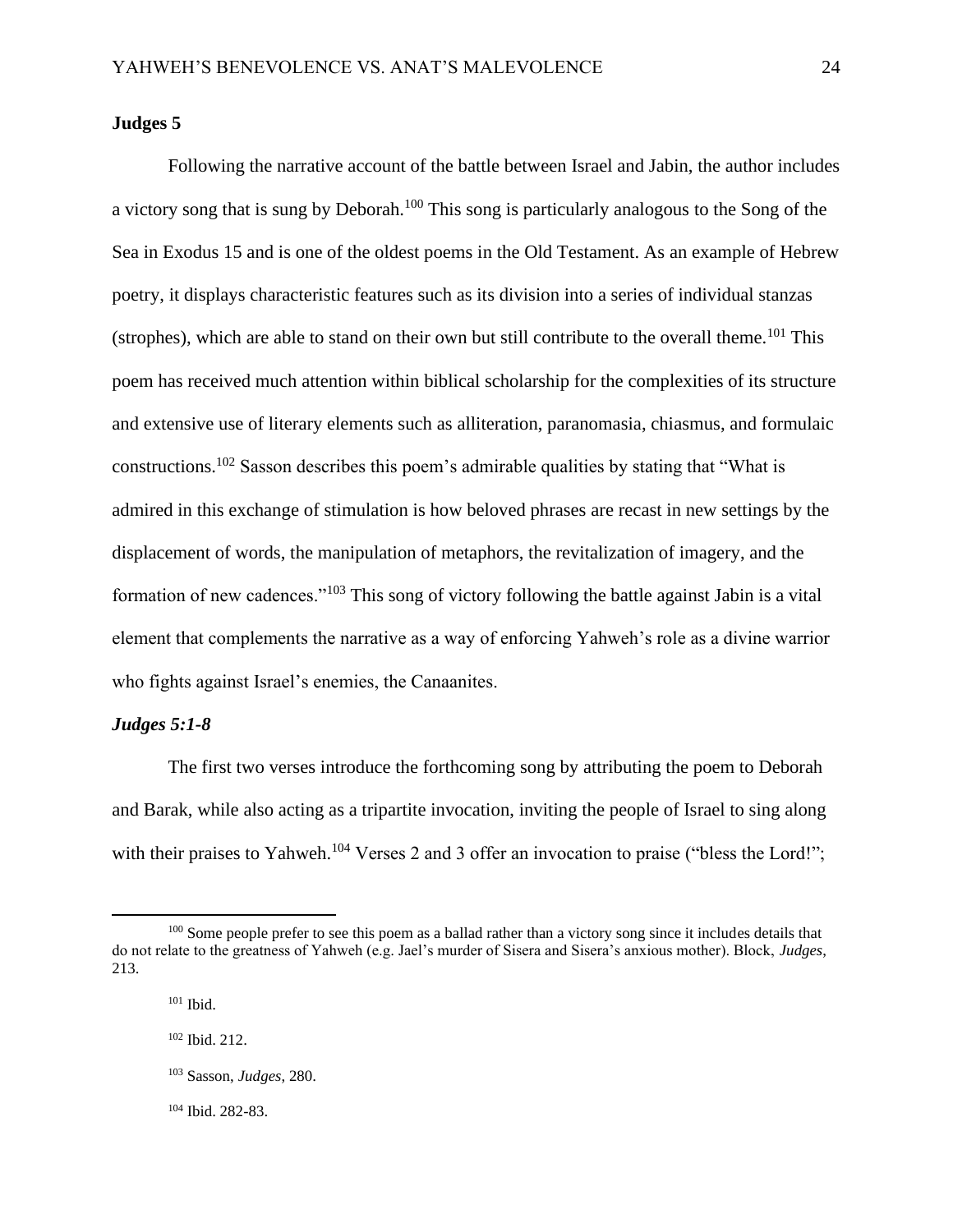5:2) as well as an exhortation to "Hear, O kings; give ear, O princes; to the Lord I will sing; I will make melody to the Lord the God of Israel" (5:3). These two admonishments are followed by two causes for praise and the people's response in verses 4-8.<sup>105</sup>

Verse 2-3 speaks to the kings and princes of non-Israelite kingdoms,  $106$  encouraging them to listen and respond in praise to Yahweh (5:3a), just as Deborah does in the second half of the verse (5:3b).<sup>107</sup> Verses 4-5 form one act of events that serve as the first reason to praise Yahweh. Younger calls this section, "Yahweh's epiphany on earth,"<sup>108</sup> which depicts Yahweh coming forth from Seir, in Edom, with a powerful storm that shakes the earth and mountains saying, "Lord, when you went out from Seir, when you marched from the region of Edom, the earth trembled and the heavens dropped, yes, the clouds dropped water. The mountains quaked before the Lord, even Sinai before the Lord, the God of Israel (5:4-5)."<sup>109</sup> The storm imagery here is used polemically against the Canaanite storm god, Baal.<sup>110</sup> This scene is significant because it depicts Yahweh as marching forward to fight against Israel's enemies.<sup>111</sup>

Verses 6-8 depicts the situation before Yahweh came with the storm. These verses describe the difficulty of transportation during this time (5:6b-7a) until "I, Deborah, arose as a

<sup>110</sup> Younger, *Judges*, 193. Cf. Ps 68:7-9; Hab 3:3.

<sup>111</sup> Chisholm, *A Commentary*, 236.

<sup>105</sup> Younger, *Judges*, 192.

<sup>106</sup> Like the invocation in Psalm 2:2, 10.

<sup>107</sup> Block, *Judges*, 192-93.

<sup>108</sup> Younger, *Judges*, 193.

<sup>&</sup>lt;sup>109</sup> Here, the storm motif that is present in previous scenes, such as Yahweh's appearance at Mount Sinai, is evident (Exod 19:16-20; Chisholm, *A Commentary,* 236).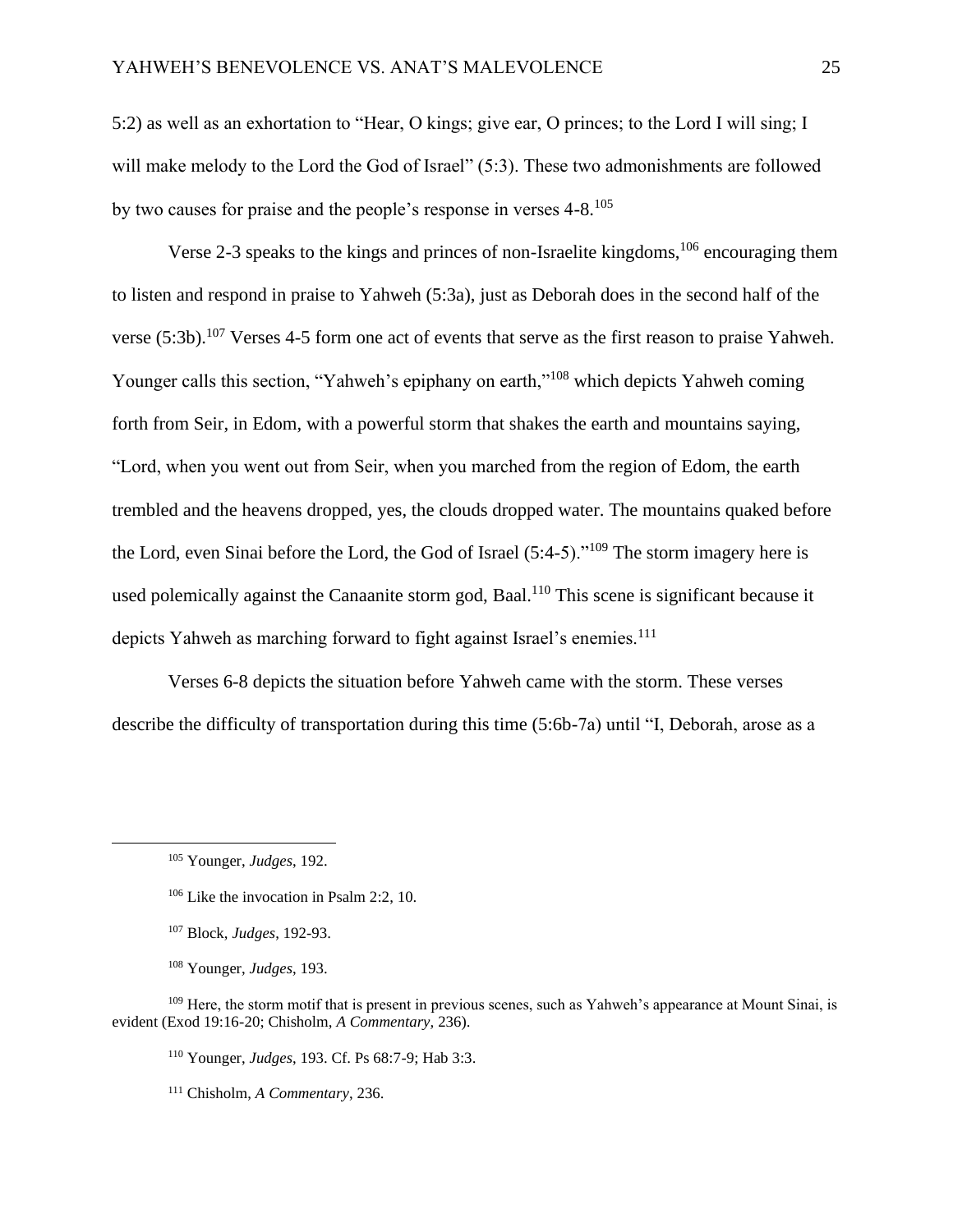mother in Israel" (5:7b).<sup>112</sup> This mention of Deborah's arrival as leader of Israel symbolizes the arrival of Yahweh to lead Israel against Sisera's army.

Verse 8 concludes this section with mention of Israel choosing new gods, which subsequently brought war to their gates and introduced the necessary possession and use of shield and spear.<sup>113</sup> Here, it is made evident that Israel was experiencing oppression from the Canaanites because they had chosen to disobey Yahweh and worship other gods. For the Lord had brought suffering and persecution upon them because of their transgression of the covenant made with Abraham (Deut 27–28). This emphasizes the consequences of choosing to disobey Yahweh's commandments.

# *Judges 5:9-13*

In parallel to verses 2-8, the author states an invocation of praise in verse 9, which is inspired by those who offered themselves willingly for military service (cf. 5:2b). Following this invocation an exhortation is presented to those "who ride on white donkeys" and "sit on rich carpets" and "walk by the way"  $(5:10)$ .<sup>114</sup> The next few verses include two causes for praise and a response of the people  $(5:11, 12-13)$ . Verse 11 depicts musicians<sup>115</sup> extolling the "righteous" triumphs of the Lord" at "the watering places," which instigates a response from "the people of the Lord" who march down to the gates of the city. The tribute of glory to Yahweh here is

<sup>&</sup>lt;sup>112</sup> This mention of travel restrictions suggest that the Canaanite oppression involved the disruption of trade. Chisholm, *A Commentary*, 236.

<sup>113</sup> Ibid. 195 n. 71 and page 196.

<sup>&</sup>lt;sup>114</sup> This terminology appears to have royal and kingly nuances. Possibly referring to those of royal status.

<sup>&</sup>lt;sup>115</sup> The meaning of this term is uncertain.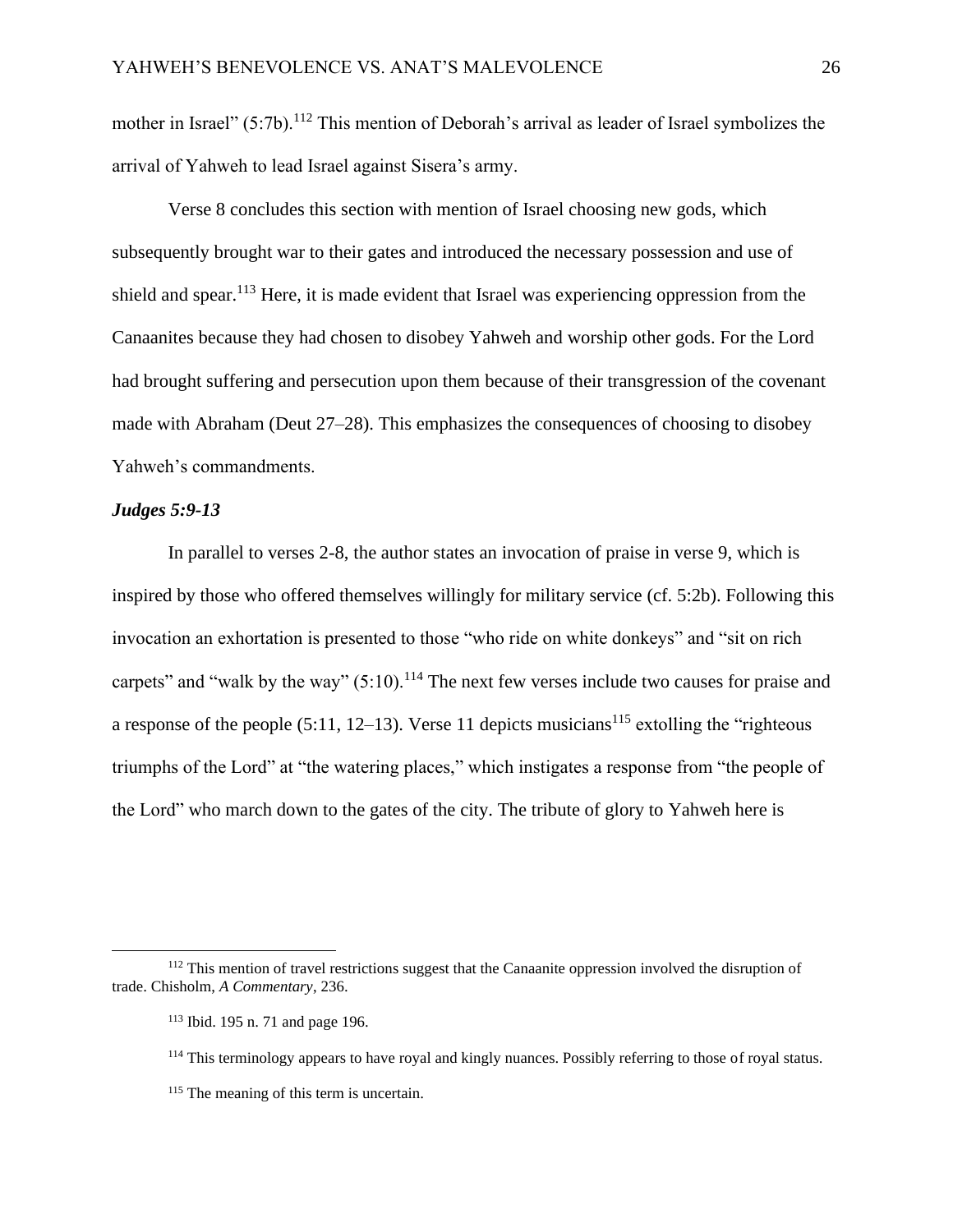reminiscent of typical ancient Near East victory songs, with an exaltation of Yahweh for the victory.<sup>116</sup>

Verse 12 depicts the call for Deborah and Barak to arise as leaders of Israel against their foe. Lindars comments that "This verse marks the transition from the introductory sections to the first main theme of the response of the tribes."<sup>117</sup> It is notable that verse 12a is the poet's appeal to Deborah for her prophecy as preparation for war and verse 12b as Barak's necessary response of action.<sup>118</sup> Following this call for their leadership, verse 13 recalls the response of the tribes to Deborah's exhortation ("song" in 5:12a). The "remnant of the noble; the people of the Lord marched down for me against the mighty" (5:13).

# *Judges 5:14–18*

In this section of the poem, Deborah gives an account of the tribes that responded to the call and marched into battle against Jabin. While this section includes praise for those who willingly volunteered their assistance (5:14–15b), it also laments the ones who resisted the call  $(5:15c-17)$ <sup>119</sup> Those who chose to participate are mentioned at the beginning (Ephraim, Benjamin, Machir, Zebulun, and Issachar, 5:14–15a) and end (Zebulun and Napthali, 5:18) of this section, which forms an inclusio to highlight the four tribes that did not participate (Reuben, Gilead, Dan, and Asher;  $5:15c-17$ .<sup>120</sup> Although these tribes refused involvement, verse 18 concludes this section with praise for the people of Zebulun and Naphtali, who "risked their lives

<sup>119</sup> Ibid. 231-32

<sup>116</sup> Younger, *Judges*, 197.

<sup>117</sup> Lindars, *Judges*, 249.

<sup>118</sup> Deborah and Barak are mentioned one more time in 5:15 at the conclusion of the section on the tribes who respond to the call to war.

 $120$  Machir is likely a subdivision of Manasseh, possibly being mentioned as a synecdoche.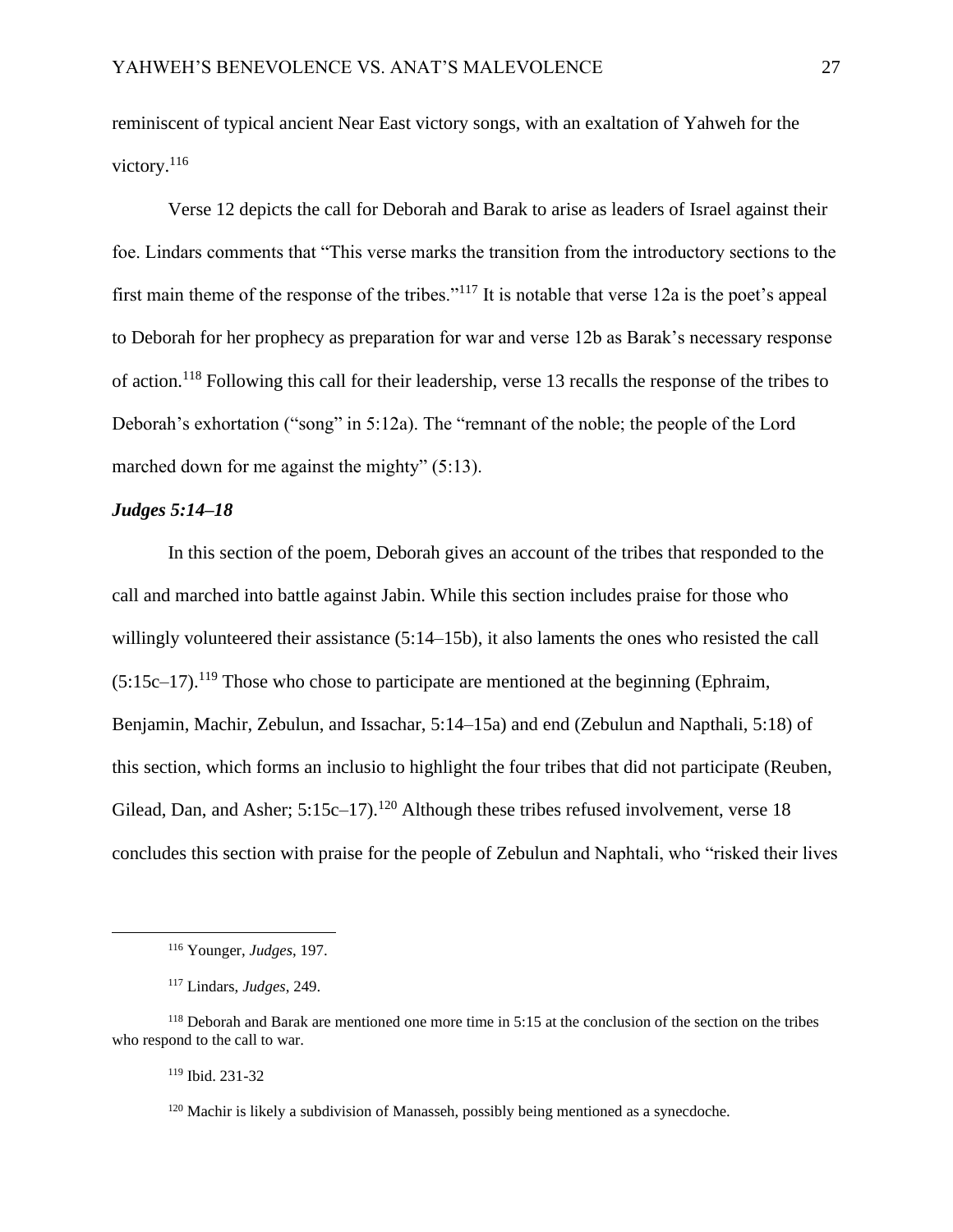to the death…on the heights of the field." Here, Deborah singles out both tribes to honor their sacrifice for the nation of Israel.<sup>121</sup> Deborah recognized the problems of vulnerability and disorder in the nation of Israel, which "undoubtedly derives from the economic and military superiority of the Canaanites living in the fertile valleys."<sup>122</sup> This evidently portrays the effect that the reoccupation of the Canaanites in Israel's land had on their lives individually and as a unified nation.<sup>123</sup>

# *Judges 5:19-23*

This section gives an account of the battle that takes place between Israel and Sisera's army, ending with the curse of Meroz in verse 5:23. In verses 19-22, the war is depicted as a battle on earth and in the cosmos. Verse 19 begins this sequence of events with an introduction to the battle on earth. Verse 5:19a-b depicts the assembly of numerous small vassal states who were living under submission to Jabin's authority.<sup>124</sup> The construction of verse 19 illustrates the enemies as going on the offensive by rallying their forces "at Taanach, by the waters of Megiddo" (5:19b).<sup>125</sup> According to the final line of this verse, it appears that the goal of Sisera's army was to plunder Israel, which ultimately failed as they "got no spoils of silver" (5:19c).

Following this description of battle, the poetry paints a picture of the cosmic battle that is being waged in the cosmos (heavens) stating that "From heaven the stars fought, from their

 $121$  It is interesting to note that there is no mention of the last two tribes of Israel, Judah and Simeon. Block suggests that "either this song antedates the ascendency of Judah under David's reign or that it reflects a subtle anti-Judahite posture." Block, *Judges,* 234.

<sup>122</sup> It could also be a leftover effect of Merneptah's campaign in Palestine in 1207 B.C. Block, *Judges,* 235.

<sup>123</sup> Helen Fowles, *The Ethics of War and Peace: An Introduction* (New York: Routledge, 2016), 52-53. Michael Walzer, *Just and Unjust Wars* (New York: Basic Books, 1977), 54.

<sup>124</sup> Younger, *Judges*, 199.

<sup>&</sup>lt;sup>125</sup> "Since Meggido is not located on the Wadi Kishon, the phrase "the waters of Megiddo" anticipates the course of the battle." Block, *Judges*, 236.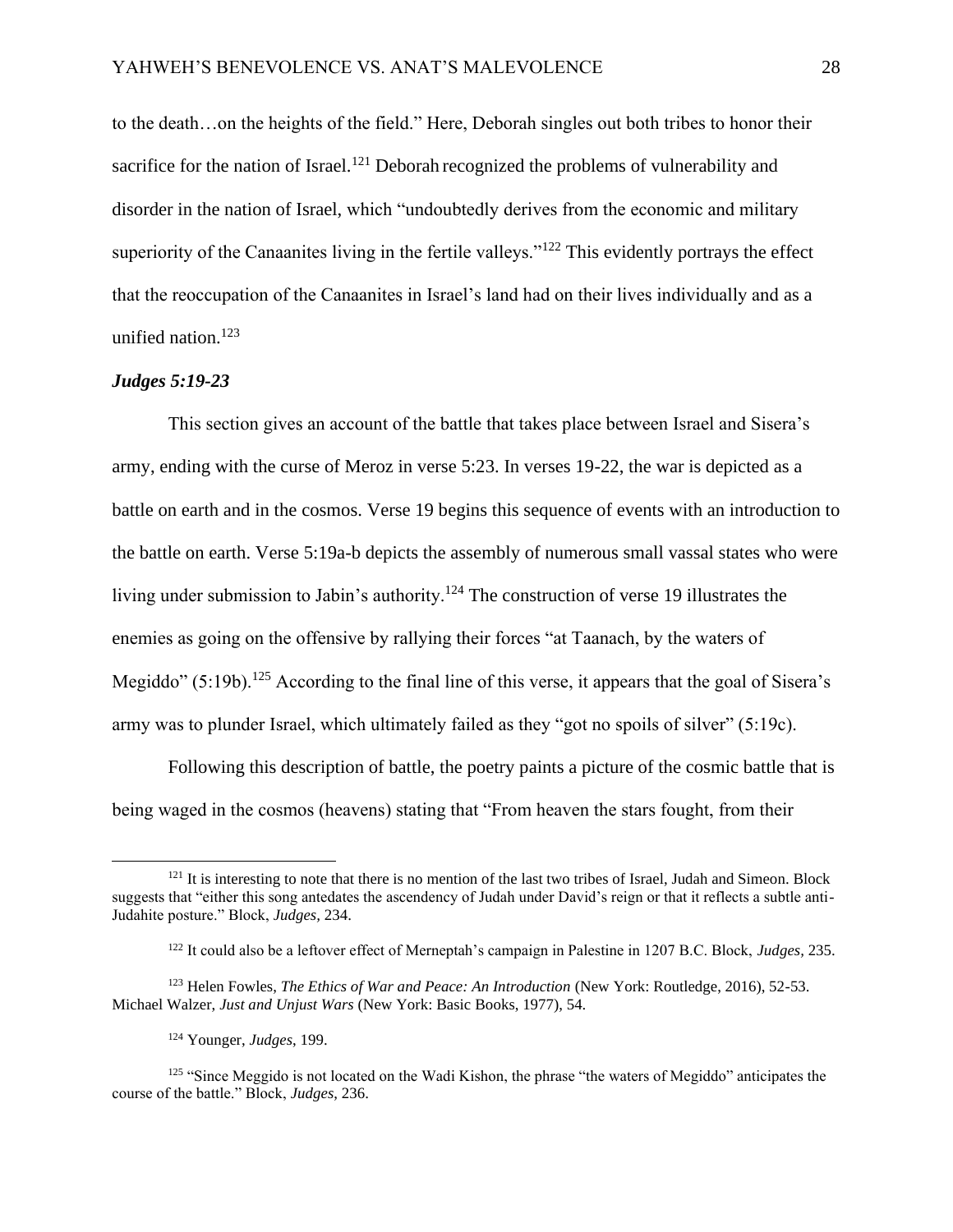courses they fought against Sisera. The torrent Kishon swept them away, the ancient torrent, the torrent Kishon. March on, my soul, with might! (4:20-21)." Verse 20 depicts the stars entering the battle as instruments of God (cf. Isa  $40:26$ ) fighting against Sisera (5:20b).<sup>126</sup> The introduction of this imagery draws from a common ancient Near Eastern literary motif: "according to which the gods intervene on their devotees' behalf by engaging the heavenly hosts."<sup>127</sup> This phenomena aligns well with the name that is commonly attributed to Yahweh, *yhwh tsaba'ot*, the "Lord of hosts" (cf. 1 Sam 1:3; Isa 9:7). This represents Yahweh's role as the true commander of the war being waged against Sisera's army. This is further displayed through His introduction of a powerful storm ("the ancient torrent, the torrent Kishon"; 5:21), which floods the Kishon river, rendering Sisera's chariots useless and throwing the army into a tumult. Verse 22 depicts the chaos that ensues, as horses are loosed from their chariots, running wildly around the battlefield. The power of the storm in verse 21 is matched here by the powerful pounding of the hooves as the horses gallop away from the scene alongside the fleeing army.<sup>128</sup>

It is interesting to note the absence of the Israel's direct involvement in the fighting during this battle scene. Rather, the poet chooses to highlight the role of Yahweh acting as a divine warrior, inflicting all actions of war against the Canaanites. Their absence in the actions of war depict this as Yahweh's war alone.

<sup>126</sup> Sasson, *Judges*, 303-04.

<sup>127</sup> Block, *Judges*, 237.

<sup>128</sup> Younger notes that "the galloping is made audible by the poet in the wonderful onomatopoeia, *daharot, daharot:* "galloping galloping" (v. 22)." Younger, *Judges*, 201.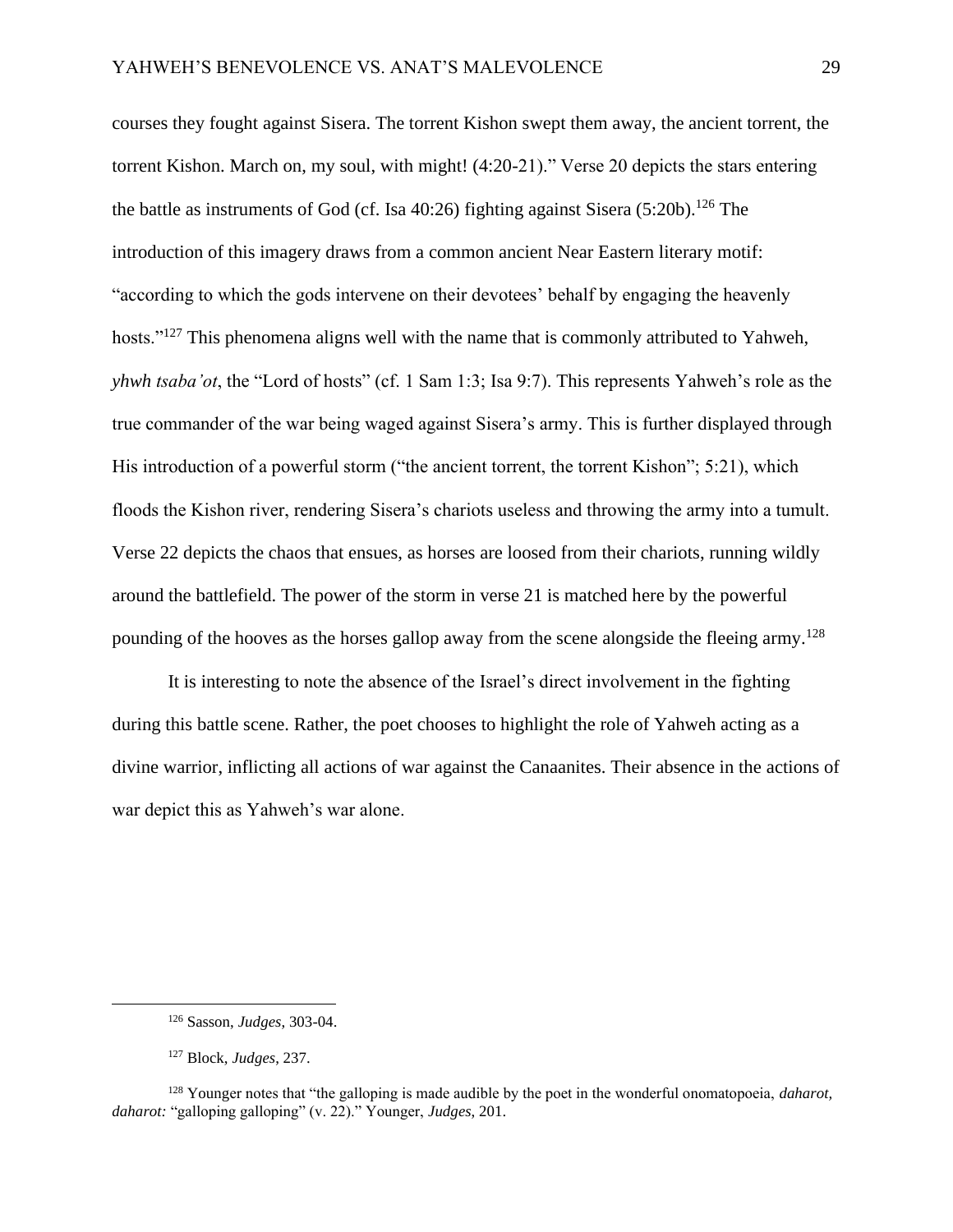Verse 23 transitions to the pronouncement of the "angel of the Lord," introducing the curse of Meroz.<sup>129</sup> This curse is announced against those who chose not to aid the Israelite army in this battle against Sisera. Although this curse seems to be out of place, it serves as a sufficient transition into the account of Sisera's demise in the verses that follow. <sup>130</sup>

# *Judges 5:24-31c*

The strong chastisement of the absent tribes in verse 23 is further intensified by the way in which it is contrasted with the description of Jael as the "Most blessed of women…of tentdwelling women most blessed" in verse 24. This contrast shows how those dwelling in Meroz were cursed by Yahweh for not joining Him in battle, while individuals like Jael were blessed for playing a role in the battle.<sup>131</sup> Block observes that "Meroz represents those Israelites who have taken their stand on the side of the Canaanites; Jael represents those non-Israelites who have taken their stand on the side of Israel."<sup>132</sup>

This final scene of the Judges 5 narrative depicts a "double portrait of Jael's deed and Sisera's mother, which lead to the climactic conclusion of the song."<sup>133</sup> Verses 25-27 display the reason for the blessing that she receives in verse 24, the slaying of Sisera, the commander of Jabin's army. The description of these events elevates the bravery and courage of Jael by the way the text highlights her quick and concise movements. Her "constant and flowing action" depict

<sup>133</sup> Younger, *Judges*, 202.

<sup>&</sup>lt;sup>129</sup> Although this is the only mention of Meroz in Scripture, this is likely referring to the area of land in which those non-participatory tribes from verses 15c-17 dwell. The repetition of the word "curse" and the statement "curse its inhabitants thoroughly" indicates a strong rebuke of those who chose to remain indifferent in response to the call for aid. Block, *Judges*, 238. Sasson, *Judges*, 305.

<sup>&</sup>lt;sup>130</sup> It would make more sense for it to be included with verses 15c-17.

<sup>131</sup> Younger, *Judges*, 202.

<sup>132</sup> Block, *Judges*, 239.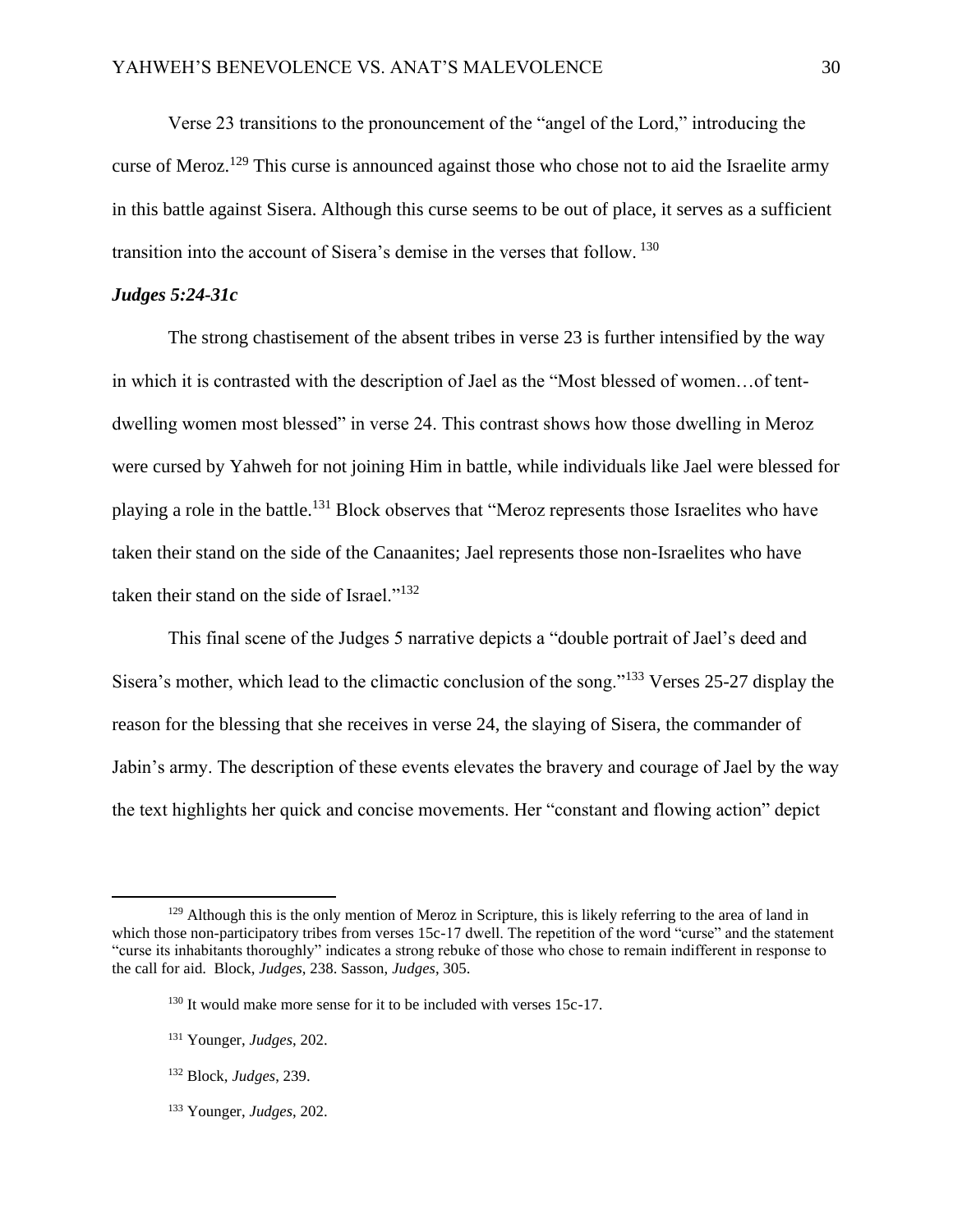the scene "as though zoomed in on by the camera, drawing closer attention to the inescapable and gory details of the murder."<sup>134</sup>

This quick succession of movement in verses 25-26 is followed by a change of pace in verse 27, where the description of Sisera's death is portrayed in a "tantalizingly slow sequence of verbs."<sup>135</sup> This sequence of lines is an impressive example of staircase parallelism, which gives a reinforced visual impression of an agonizing death. According to Block, the combination of synonymic verbs here "creates the image of a totally vanquished foe."<sup>136</sup> The distinct finality of Sisera's death here, paired with the complete annihilation of the army (4:16c), suggests that Jael's action should be evaluated in terms of *herem* warfare, since Sisera's death completes the totality of the Canaanite army's extermination.<sup>137</sup>

Following the events of Sisera's murder, the poem transitions to a taunt of Sisera's mother in verses 28-30, who awaits the return of her son from war. The image that Sisera's mother conjures of her son's victorious return starkly contrasts the image of him lying dead on the floor of Jael's tent. The second half of verse 28 depicts a rare (in poetry) insertion of direct speech, where she expresses her feelings through two "Why?" questions.<sup>138</sup> Through these questions, she expresses her worry over the delay of Sisera's return. Her attendants appear to try and console her in her worry, presumably by presenting the best-case scenario.<sup>139</sup> She continues

<sup>134</sup> Ibid. 203.

<sup>135</sup> Ibid. 204.

<sup>136</sup> Block, *Judges*, 241.

<sup>137</sup> Younger, *Judges*, 202.

<sup>138</sup> Block, *Judges*, 242.

 $139$  Ibid.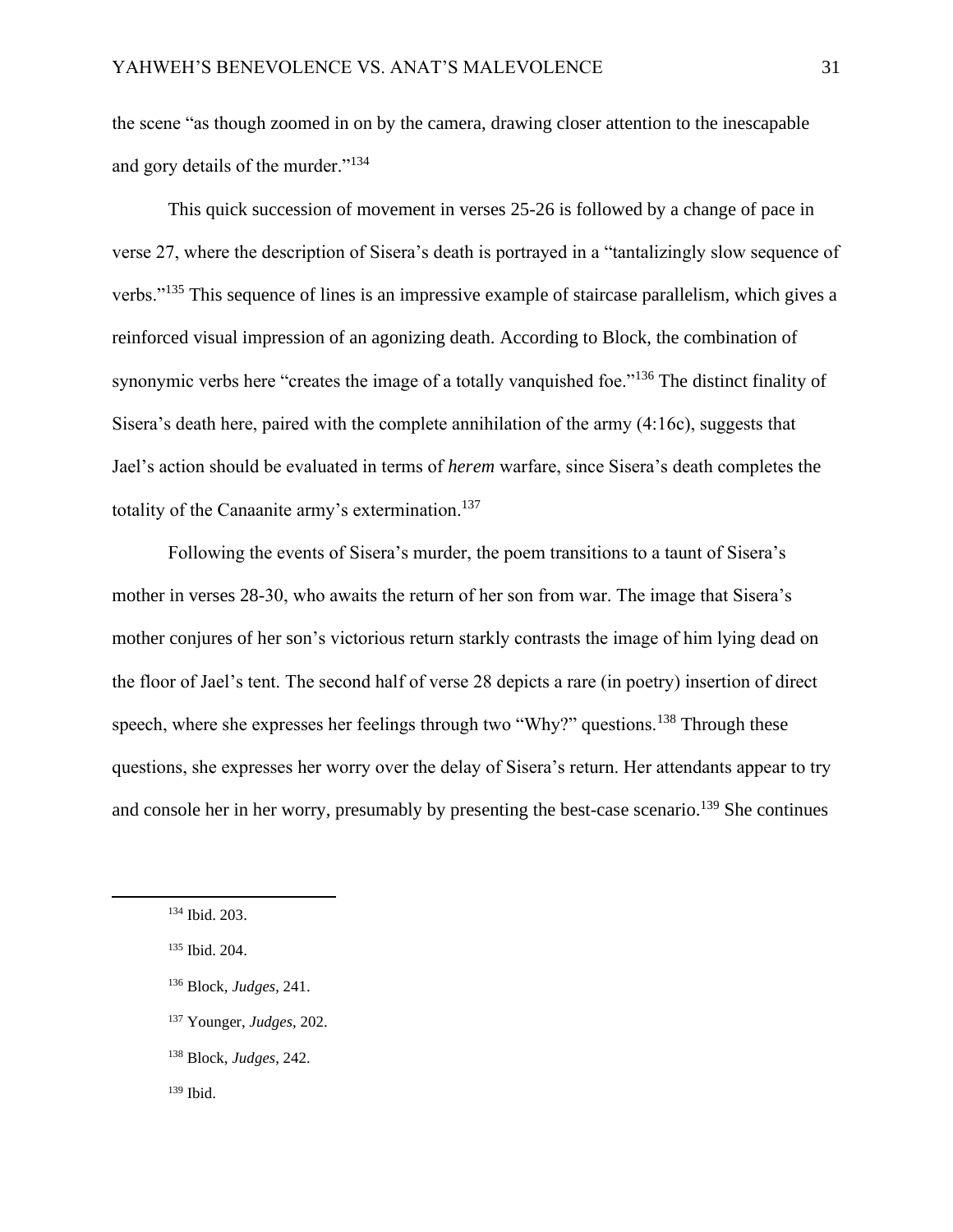in verse 30 to console herself by envisioning Sisera's victory, which will ensure his eventual return. Through complex rhetorical questions, Sisera's mother anticipates a positive outcome.

Verse 31 follows the character parallel of Jael and Sisera's mother with a return to the primary theme of the poem, all glory is attributed to Yahweh. First, the poet expresses the desire for all the enemies of Yahweh to perish just like Sisera and the Canaanites. This is an invocation for Yahweh to deliver judgment on anyone else who chooses to oppose Him just as He did by intervening in the battle against Sisera (5:20–21). Next, the poet calls for Yahweh to bless those who obey Him, causing them to "be like the sun"  $(5:31)$ .<sup>140</sup>

## *Judges 5:31d*

The final line of this verse steps away from the poem to insert a repetitive narrative remark that "the land had rest for forty years." Just as the first three cycles ended in victory for the nation of Israel, so does this one here.

#### *Conclusion of Judges 4 & 5*

The Deborah cycle is full of complexities and nuances that provide a closer look at the nature of Yahweh's role as a divine warrior fighting against enemies of His chosen nation, Israel. He is depicted as Israel's true commander (4:14b, 15, 23) and the orchestrator of events (4:13, 15, 21, 23; 5:20-21, 22). Through the narratives of Judges 4–5, Yahweh is portrayed as the ultimate Judge according to Judges 5:23 and 11:27. By giving Israel over into the hand of Jabin (4:2; 5:6-8) and cursing the absent tribes (5:23), the Lord enacted punishment on the nation in accordance with the promised curses for disobedience as are outlined in Deuteronomy 28. Likewise, He battled against Israel's oppressors, the Canaanites, by routing the whole army

<sup>&</sup>lt;sup>140</sup> This closing statement is presented as a double petition addressed to God, which reflects the covenant blessings and curses given in Leviticus 26 and Deuteronomy 28. Ibid.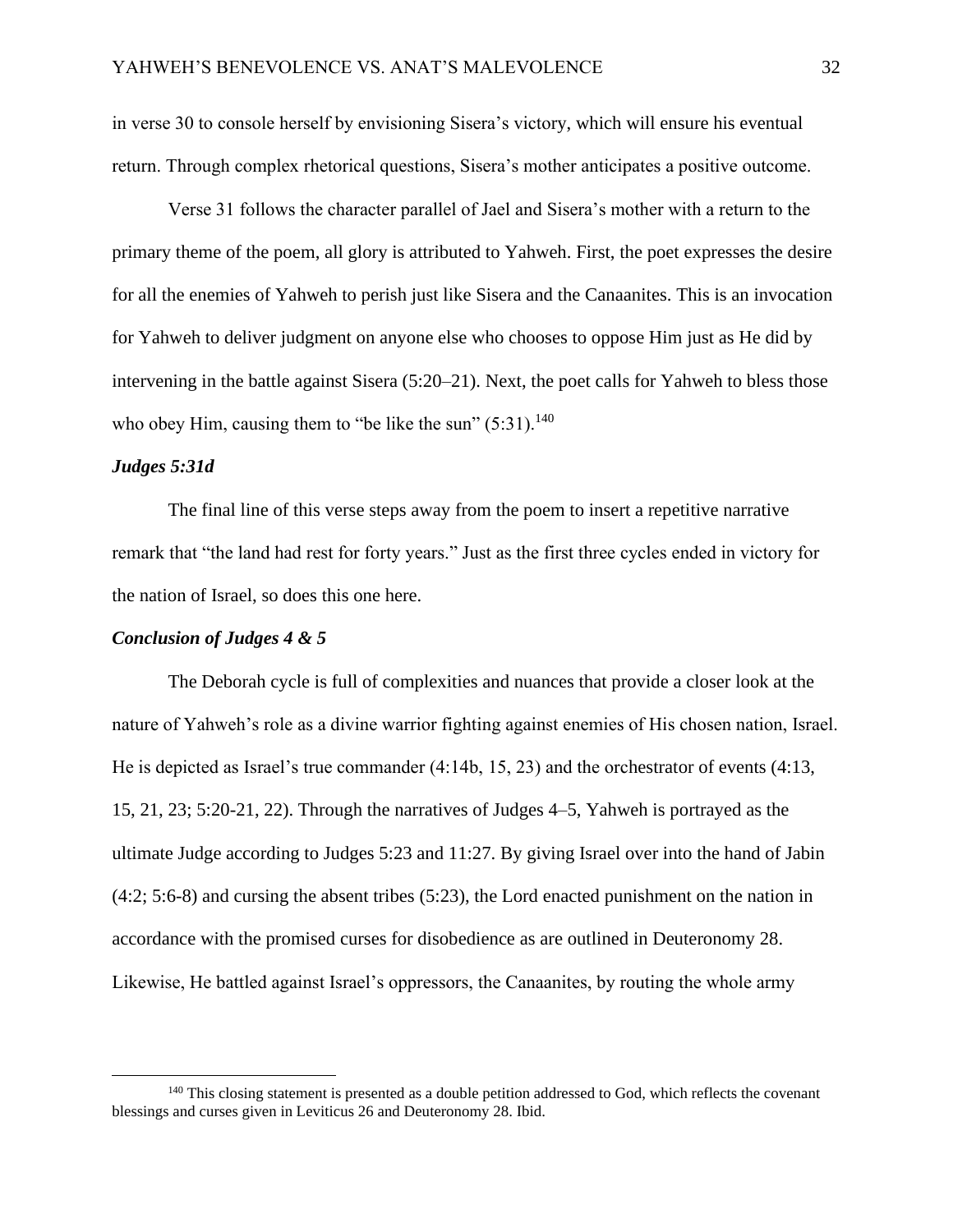before the edge of Barak's sword (4:15; 5:19-22) until "not a man was left" (4:16b; 5:21), not even their commander (4:21b; 5:26-27).

#### **The Baal Cycle: COL ii 1 – COL iii 2 Exegesis**

The Baal Cycle is an ancient text that has served as one of the most important literary works preserved by the West Semitic people in the second millennium BC.<sup>141</sup> The discovery of this text at Ugarit in 1929 had a tremendous impact on the study of the Canaanite religion by providing a wealth of information that had previously been unknown. More recent discoveries have shown that The Baal Cycle (i.e., the Ba'lu Myth) had a long prehistory among the Amorite people, which indicates its similarities to biblical motifs, that were related to Canaanite mythology. The discovery of texts such as the Ba'lu Myth have revealed the similarities between biblical poetry and Ugaritic poetry, such as their common use of parallel lines that form verses of two or three line-segments ("bicola" and "tricola").<sup>142</sup> Such patterns are seen in various poetic passages throughout the Bible, like in the Song of Deborah from Judges 5.

The Baal Cycle is a collection of Ugaritic myths about the Canaanite storm god, Ba'al, who seeks to rule over all the gods by challenging and defeating his opponents, Yammu, the Sea god, and Mot, the god of Death. Throughout this myth, Ba'al seeks the permission of the chief god El to build a palace for himself, which ultimately comes to pass with the help of the goddesses Anat and Athirat. Of these two goddesses, the most notable is Anat who is the Canaanite goddess of war. Anat appears throughout Ugaritic literature but is most well-known for her role in the Baal Cycle as a supporter of Baal in his quest for supreme kingship. She is depicted in this narrative as Baal's vindictive sister who is bloodthirsty and violent in her actions

<sup>141</sup> "The Ba'lu Myth," trans. Dennis Pardee (*COS* 1.86:241).

<sup>142</sup> Ibid.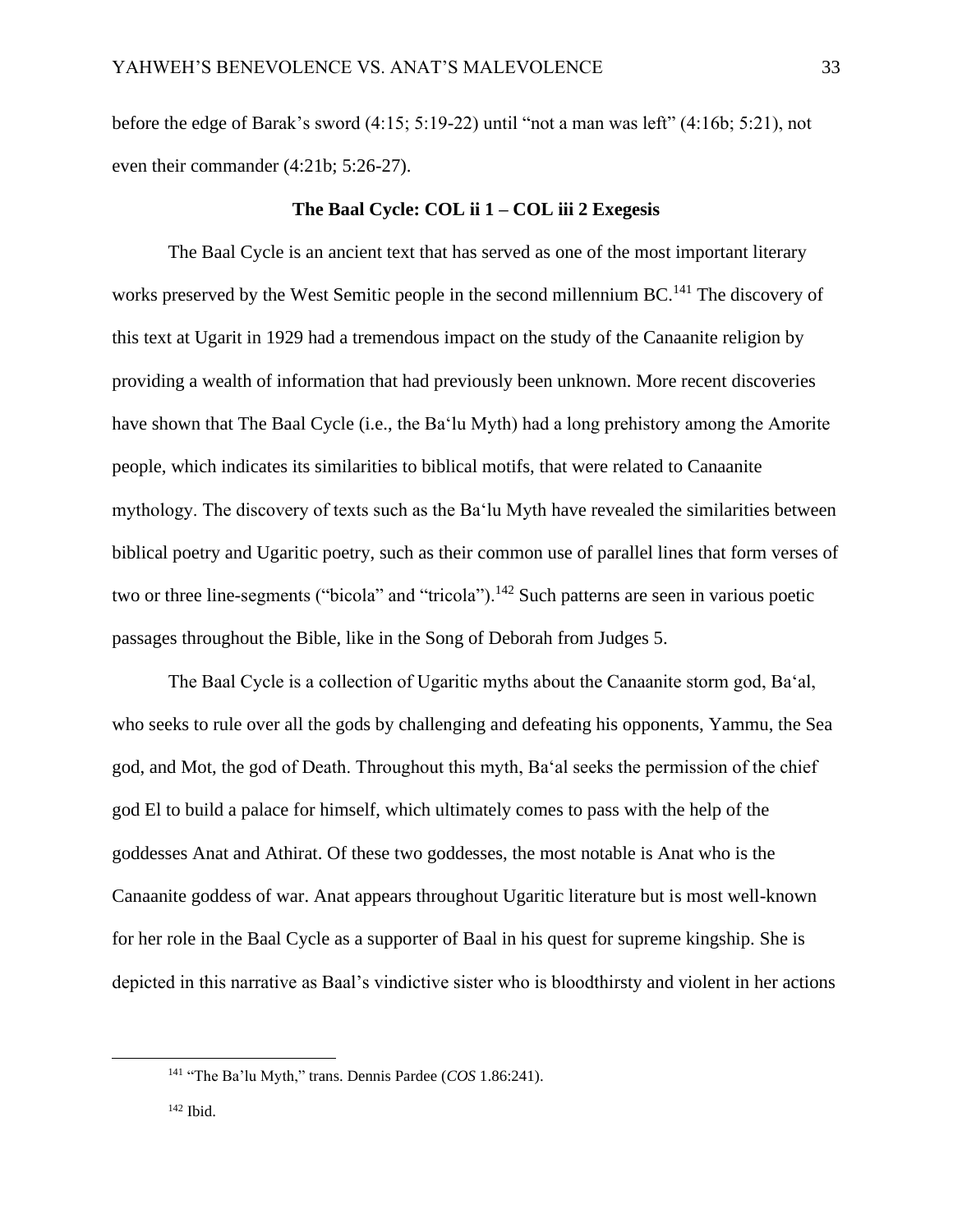of warfare against other deities, monsters, and humans. She is frequently unrestrained in her nature and is feared by human and deity alike. Neal Walls concludes that "Anat's exuberance and enthusiasm reflect her basic nature. She is inherently headstrong, impatient, and demanding in her desires," and is "driven by her own desires rather than concern for the common good."<sup>143</sup> One of the most striking accounts of Anat's capricious behavior is found in a scene from the Baal Cycle where she wages war against two human cities, slaughtering all human inhabitants (lines 5-30). The totality of their destruction suggests the enactment of *herem* warfare, as was seen in Judges 4–5. A closer look at this account will provide a clearer picture of her actions and give a glimpse into her motives for war.

# *?–II 3a: Anat's self-cleansing<sup>144</sup>*

Anat's "self-cleansing" enters the narrative after Baal has defeated Yammu, the god of the sea, and indulged in a grand feast (CTA 2.1.11–CTA 3.1.?).<sup>145</sup> Unfortunately, this section opens with a long lacuna of about twenty-five lines and an unintelligible first line, which has incited much debate within Ugaritic scholarship.<sup>146</sup> The missing information from this introductory passage makes it rather difficult to discern the nature of Anat's motivations for going to war. It could either be in support of Baal's quest for kingship, or in pursuit of her own exaltation. Nevertheless, an observation of her actions during the battle that ensues is sufficient to provide a glimpse into her motives. Line II 3 opens at the end of a scene with the mention of

<sup>143</sup> Neal Hugh Walls Jr., "The Goddess Anat in Ugaritic Myth," PhD diss. (John Hopkins University, 1990) 244.

<sup>&</sup>lt;sup>144</sup> Divisions are based off those in Smith and Pitard, "The Baal Cycle," 143. The "?" is a convention to denote a lacuna in the text.

<sup>&</sup>lt;sup>145</sup> All quotations from the Baal Cycle come from "The Ba'lu Myth" trans. Dennis Pardee (COS 1.86:241-74) unless otherwise noted.

<sup>146</sup> Mark S. Smith and Wayne T. Pitard, "The Ugaritic Baal Cycle: Volume II," *VTSup* 114 (2009), 139. Pardee, "The Ba'lu Myth," 250, n. 70.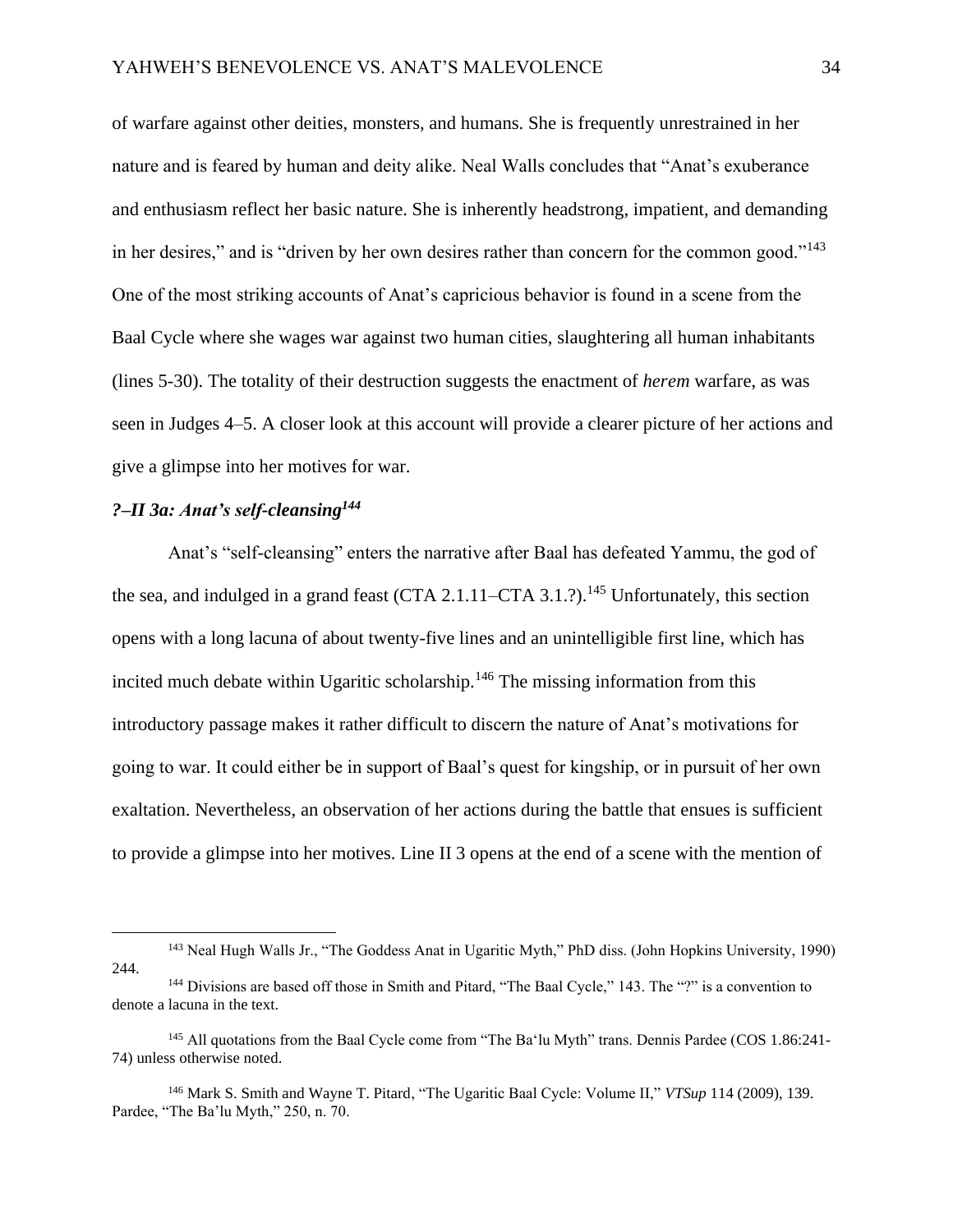"seven girls" applying cosmetics (*'anhbm*), which appears to parallel the mention of Anat "beautif[ying] herself with cosmetics later in III  $1-2$ ."<sup>147</sup> These scenes thus seem to create an inclusio that highlights the violent fighting in between in II 3b-30a. This focus depicts Anat's conflict as the central part of the story, necessitating closer attention.<sup>148</sup> Nevertheless, these lines depict "seven girls," Anat's attendants, adorning Anat with cosmetics (*'anhbm*) of "henna" and "coriander," which is a practice done in preparation for battle, likely as a form of warpaint.<sup>149</sup>

Following this introductory line, two battles are depicted in II 3b-16 and II 17-30, which is reminiscent of the common structure for battle scenes throughout the Baal Cycle. In the battle between Baal and Yammu, the events are also divided into two parallel parts. This two-part structure corresponds with common descriptions of *herem* warfare.<sup>150</sup>

# *II 3b–16: Anat's bloody fighting*

The battle takes place at the base of Anat's mountain, in the valley, which she descends to in line 3b to "meet the lads" after closing her house gate.<sup>151</sup> This descension from her house is paralleled with her return to her house before engaging in the second battle (II 17). This parallel creates an inclusio that envelopes the battle scene in lines 5b-16, highlighting her spiteful actions against the "two cities."<sup>152</sup> These actions are glaringly indicative of Anat's violent nature, which

<sup>148</sup> Ibid.

<sup>149</sup> Ibid. 144.

<sup>150</sup> Ibid.

<sup>152</sup> Ibid. 145-46.

<sup>&</sup>lt;sup>147</sup> Smith and Pitard, "The Ugaritic Baal," 143.

<sup>&</sup>lt;sup>151</sup> Likewise, the identity of "the lads" (*glmm*) is unknown due to the loss of information that is likely contained in the lacuna at the beginning of this scene. It should be noted, however, that the "adversaries" mentioned in the first battle are not termed *glmm*, meaning that "the lads" are her retinue, not Anat's "adversaries." Pardee, *"*The Ba'lu Myth," 250, n. 72. The simple mention of "the mountain" is notable here because it neglects to mention Mount 'Inbubu, the known dwelling of Anat (cf. CTA.i.13-?)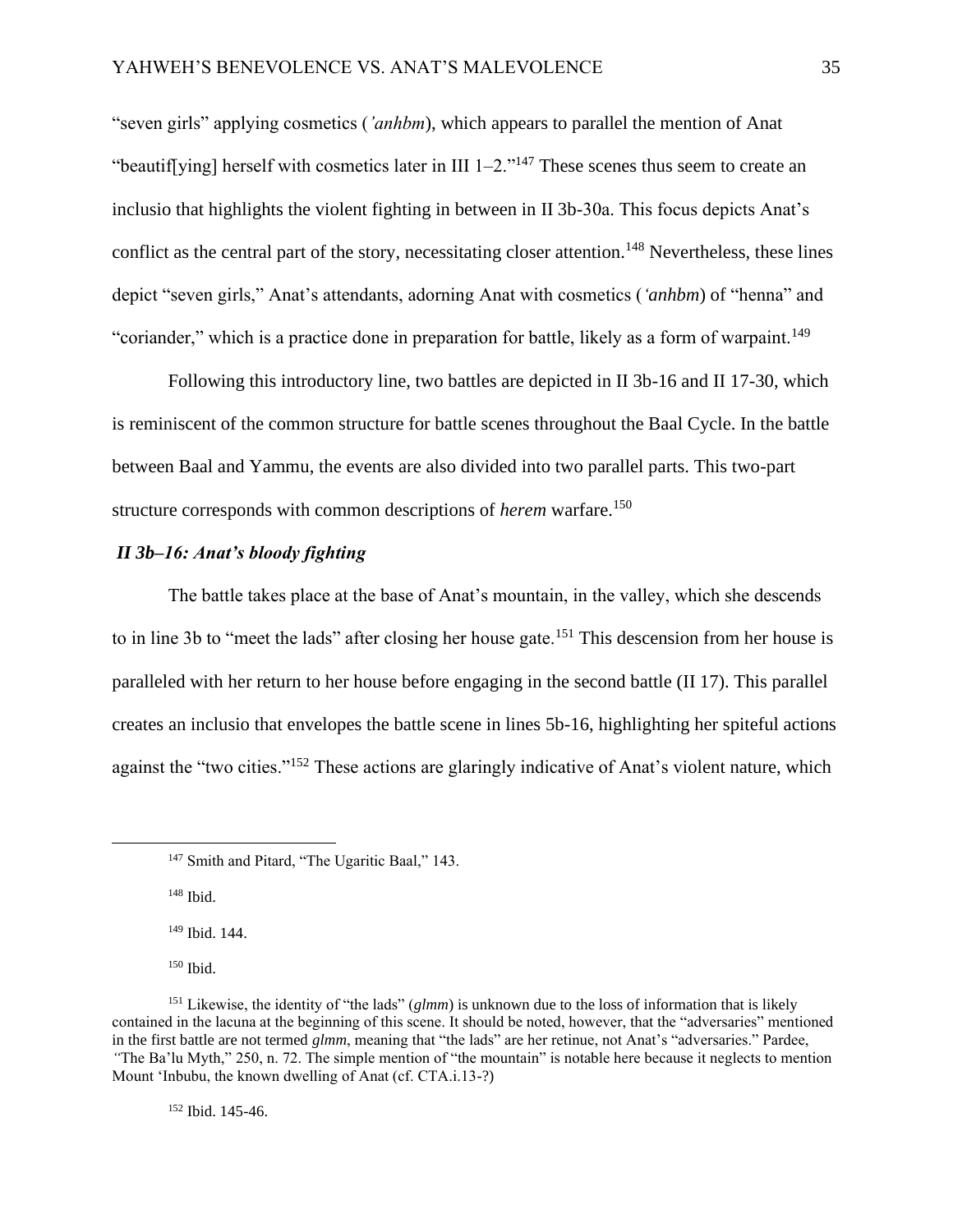is displayed throughout the Baal Cycle narrative.<sup>153</sup> This battle can be divided into two scenes: Anat battling her enemies in lines 5b-8 and parading her spoils in lines 13b-16, with a depiction of her attachment of body-parts to herself in lines 9-13a.<sup>154</sup>

Line 5b indicates that "Anatu's begins to smite (her adversaries) in the valley, to attack (them) between the two cities. She smites the peoples (dwelling) on the seashore, wreaks destruction on the humans (dwelling) to the east." Without the mention of her own mountain, Mount 'Inbubu, it is impossible to determine the cities that are referenced here. A strong emphasis is placed on the human nature of her victims in these lines with the descriptions of them as "peoples, tribes, and clans" (*l'im*), and "humankind" (*'adm*).<sup>155</sup>

Lines 9-11 follow with a gory description of the results of Anat's actions in lines 5b-8. These lines depict gruesome images of destruction, "Under her are heads like balls, above her hands like locusts, [and] heaps of fighters' hands" are being gathered in piles around her feet like grasshoppers after a plague.<sup>156</sup> The imagery of hands and gore piled around her feet is included as a way of portraying Anat's power, while the comparison to insects (locusts and grasshoppers) indicates their abundance and connotes massive destruction.<sup>157</sup>

Lines 13-15 illustrate what Anat does with the gore that she has produced. She "attaches heads around her neck, ties hands at her waist," creating an image of a goddess with a necklace

<sup>153</sup> "In 1.1 III 19-20, 1.3 III 14-17 and IV 8-10, she is commanded by Baal to desist from war. In 1.6 II Anat kills and dismembers Mot, the god of death and enemy of her beloved brother Baal. In 1.3 V 24-25 and 1.18 I 11-12 she threatens to beat El's head to a bloody pulp. In 1.18 IV she arranges for Aqhat's death. She describes her conflicts with a number of divine enemies in 1.3 III 38-46." Smith and Pitard, "The Ugaritic Baal," 149.

<sup>154</sup> Ibid. 146.

<sup>155</sup> Ibid. 146 n. 74.

<sup>156</sup> Pardee, "The Ba'lu Myth," 250, n. 75.

<sup>&</sup>lt;sup>157</sup> Smith and Pitard, "The Ugaritic Baal," 154-55.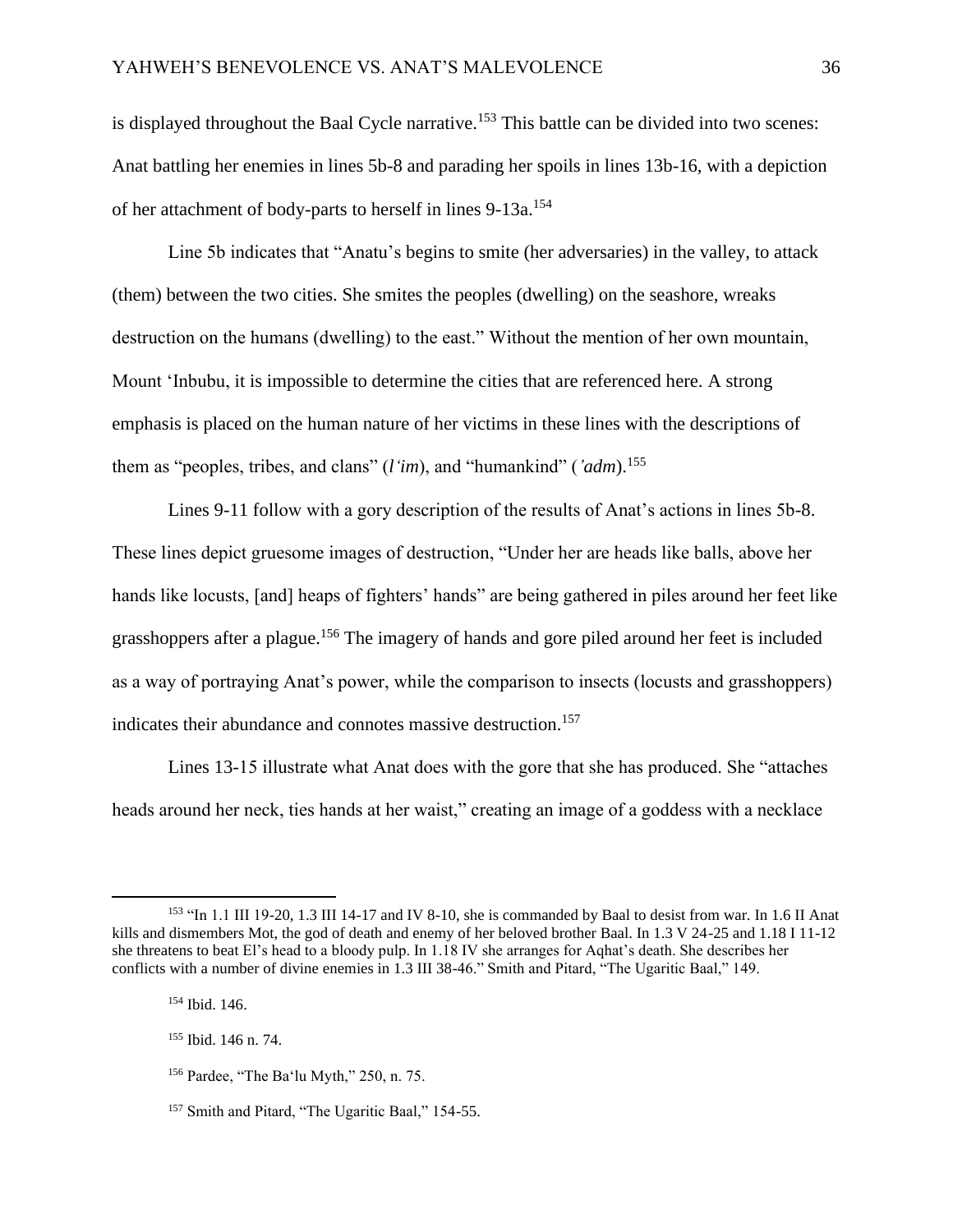of severed heads and belt of severed hands. This imagery of gathering up heads and hands is indicative of the way a farmer "gleans" their crop at harvest.<sup>158</sup> After adorning these new "accessories," she proceeds to wade "Up to her knees…in the blood of soldiers, to her neck in the gore of fighters." $159$ 

Following this depiction, there is a shift in perspective from the dead to the living in lines 15-16. By mentioning the weapons ("staff" and "bowstring") before the captives, Anat is pictured as victorious over those who remain alive.<sup>160</sup> Here, she appears to be rounding up the survivors of the battle, which she then drives toward her palace using both staff and bowstring.

# *II 17-30a: Anat's slaughter of captives*

The description of events in lines 17–30a closely mirror the sequence of events in 3b–16 through similar images, poetical structures, and terminology.<sup>161</sup> Following this first battle scene (ii.17–18), Anat returns to her house/palace with her captives and begins preparing a feast. This switch in scene from the battlefield to the palace signifies the end of the first major battle scene. It is noted here that "she is not sated with smiting (her adversaries)" or "attacking (them)." This statement foreshadows the impending fatal "feast" in which Anat and her captives are intended to partake.<sup>162</sup> Lines 19–22 build toward the second battle as Anat arranges tables and chairs, seemingly for a feast with the "fighters, armies, and warriors" (i.e. her captives). Pardee mentions that "Though an invitation is not mentioned, the preparations are appropriate for a

<sup>158</sup> Ibid. 156.

<sup>&</sup>lt;sup>159</sup> "Huge numbers of corpses and amounts of blood are a standard motif in Near Eastern royal descriptions of military victory… the description of Anat's victory might be viewed as echoing the style of such royal inscriptions." Ibid. 157.

<sup>160</sup> Ibid. 146-47.

<sup>161</sup> For further discussion of their paralleling structure see Smith and Pitard, *The Baal Cycle*, 160

<sup>162</sup> Ibid 159. Language of battle is used in this description.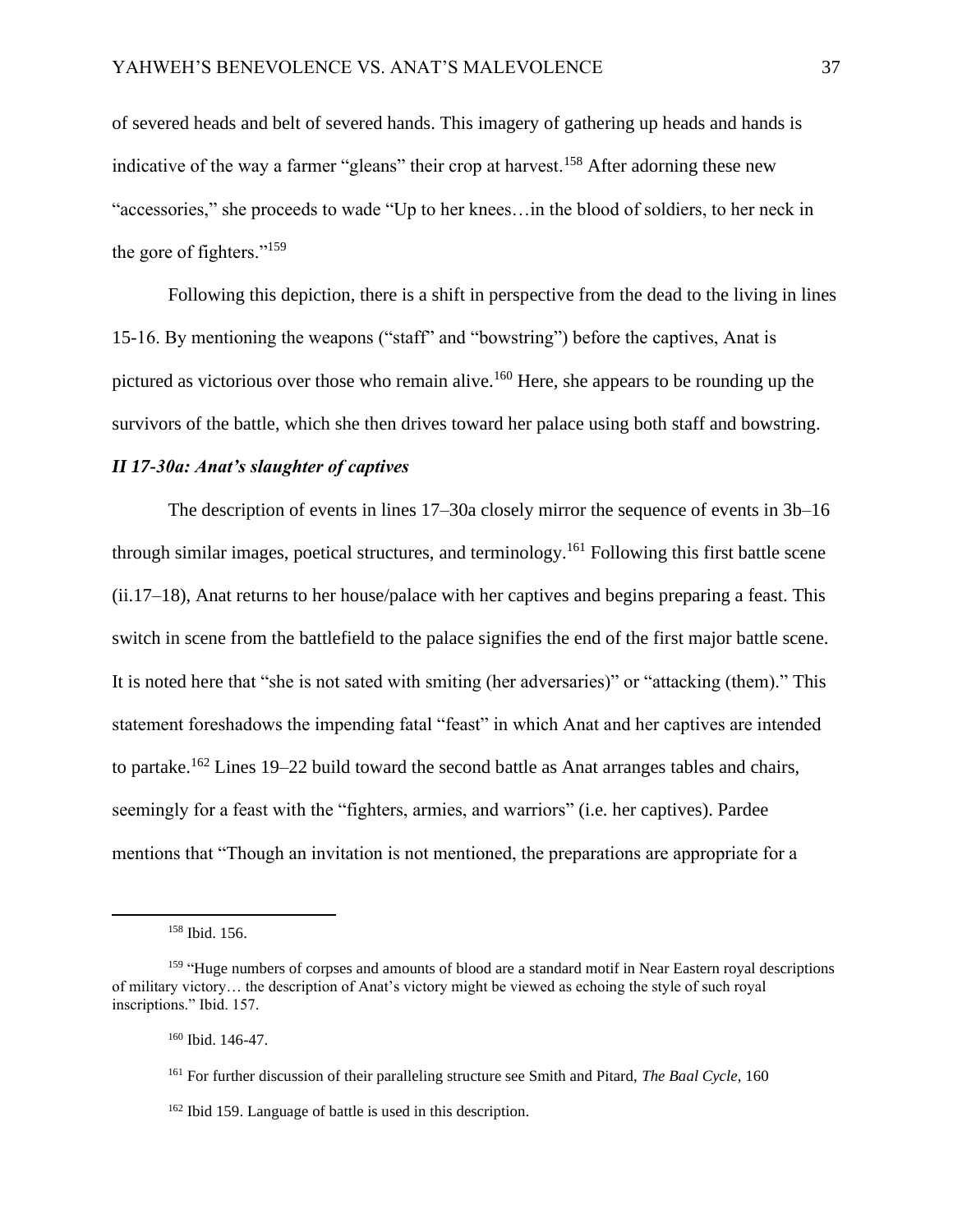feast. Apparently (unidentified) soldiers enter expecting a feast, only to be attacked."<sup>163</sup> This arrangement of a feast (a show of hospitality) mirrors the way that Jael provided hospitality to Sisera as a way of getting him to lower his defenses (Judg 4:19).

After setting the scene, Anat turns on her "guests," smiting and attacking them as she had done in the previous battle (line 23). Smith and Pitard point out that "the verbs in line 23 are preceded by *m'id*, an adverb which indicates an intensification of Anat's fighting over what it had been in the first battle."<sup>164</sup> This battle is reminiscent of Baal's battle in 1.4 VII 35–36; however, there are distinct differences between the nature of both deities in war. Anat is the only one who battles against human enemies and displays motifs of divine scorn and laughter. The joy that she feels is described in the following lines: "She smites, then looks, attacks, and then gazes (on her handiwork), does Anatu. Her liver swells with laughter, her heart is filled with joy, Anatu's liver with success (lines 23–24)."<sup>165</sup> This depiction of violence is characteristic of Anat, not Baal, in Ugaritic literature. Walls describes her actions as fulfilling her "demands [of] immediate gratification for her impulsive desires and fights tenaciously to realize her own goals."<sup>166</sup>

This combat brings about the joy that is expressed in lines 25–27, which depicts "Her liver swell[ing] with laughter, her heart…filled with joy." This contrasts with the first battle in

<sup>163</sup> Pardee, "The Ba'lu Myth," 250, n. 78.

<sup>&</sup>lt;sup>164</sup> Smith and Pitard, "The Ugaritic Baal," 160.

<sup>&</sup>lt;sup>165</sup> "This tricolon, which shows an ABA structure emphasizing Anat's interior organs as the seats of emotion (*kbdh*, "her liver/innards" . . . *lbh*, "her heart," . . . *kbd*, "liver/innards"), … Her survey of the battle scene in lines 23-24 produces in Anat the joyful reaction. Anat's victory produces a full-bodied pleasure." Smith and Pitard, "The Ugaritic Baal," 124. For further discussion on the use of liver/innards and heart as a West Semitic expression of emotion see Ibid. 164-174.

<sup>&</sup>lt;sup>166</sup> Walls, "The Goddess Anat" 216.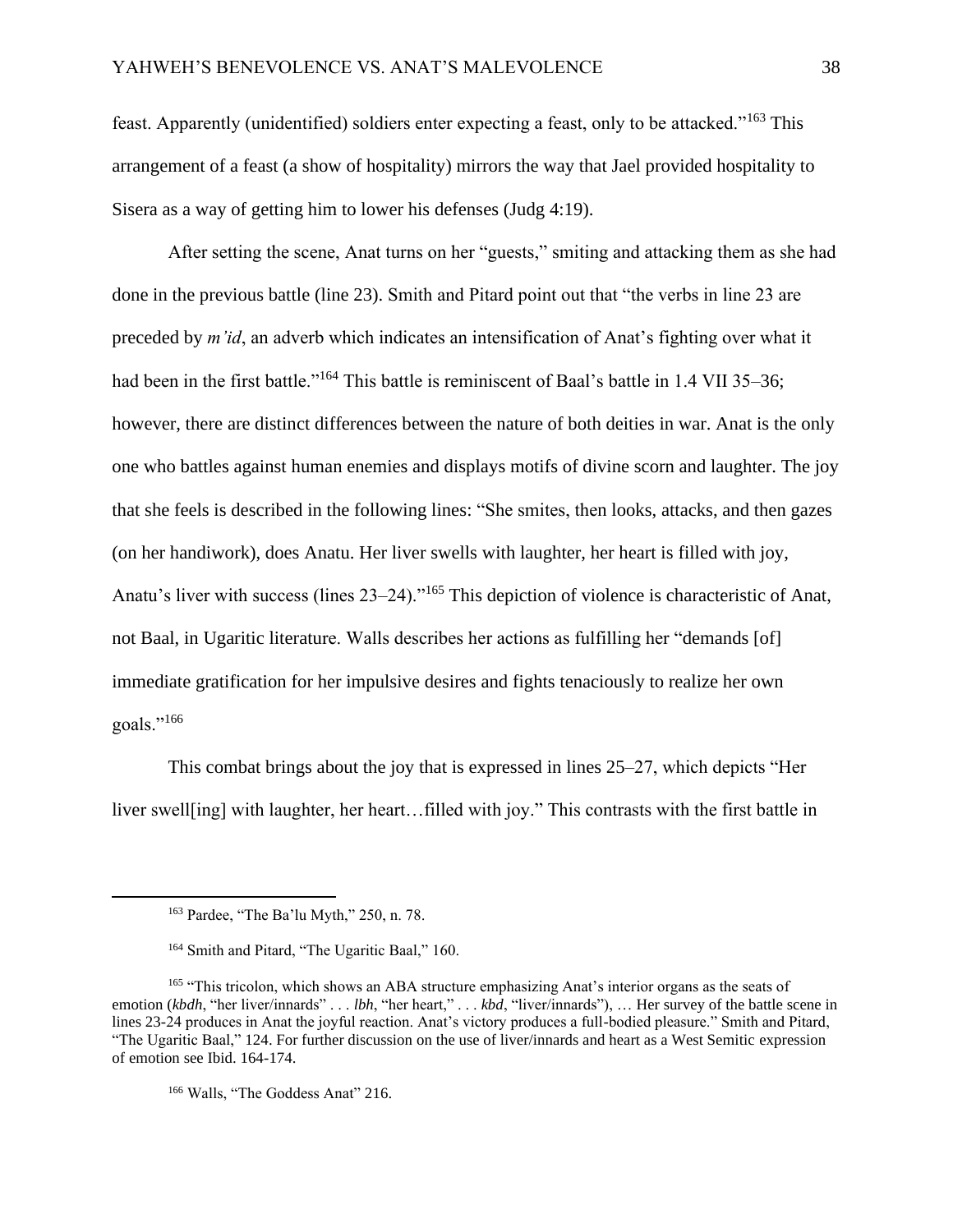which Anat's emotional state is not observed. This second battle ends with the resolution of her previous disappointment ("But she is not sated"; ii 19–20), stating her drive to keep fighting "Until she is satisfied" (ii 29–30). Thus, to Anat, the first battle was glorious because of the way it ended in Anat's victory, but her vengeance was not satisfied until the completion of the second battle, deeming it the true victory.<sup>167</sup> The reader can see that "The use of language describing her eventual satisfaction emphasizes that she is under no compulsion to reign in her emotions."<sup>168</sup> It is worth noting the difference of outcomes between this battle and the first. In the first battle, there were survivors. However, in this battle, there are none. Here, the passage suggests a finality and completeness of Anat's victory.<sup>169</sup>

The finality of the resulting annihilation and destruction of this battle is reminiscent of the practice of *herem* warfare, which is attributed to the practices of Israelite warfare. This ancient term is one that is implemented in various commands from Yahweh regarding the terms of Israelite warfare and how they are to deal with their enemies (e.g. Deut 13:17; 20:15–18; Joshua 6:17–19). There is great debate about the nature of this term, what it implies, and how it was carried out in the act of war. The definition of this term itself varies from ones like Phillip Stern's which states that it is "considered as a singular 'consecration-to-destruction' of a designated enemy…[or] a 'consecration-through-destruction'…[or] a destruction through consecration,"<sup>170</sup> to that of Susan Niditch, who defines it as "meaning separated, set aside,

<sup>167</sup> Ibid. 160-61.

<sup>168</sup> Ibid. 161.

<sup>169</sup> Ibid. 174.

<sup>170</sup>Philip D Stern, *The Biblical Herem: A Window in Israel's Religious Experience* (Providence, RI: Brown Judaic Studies 2020), 1.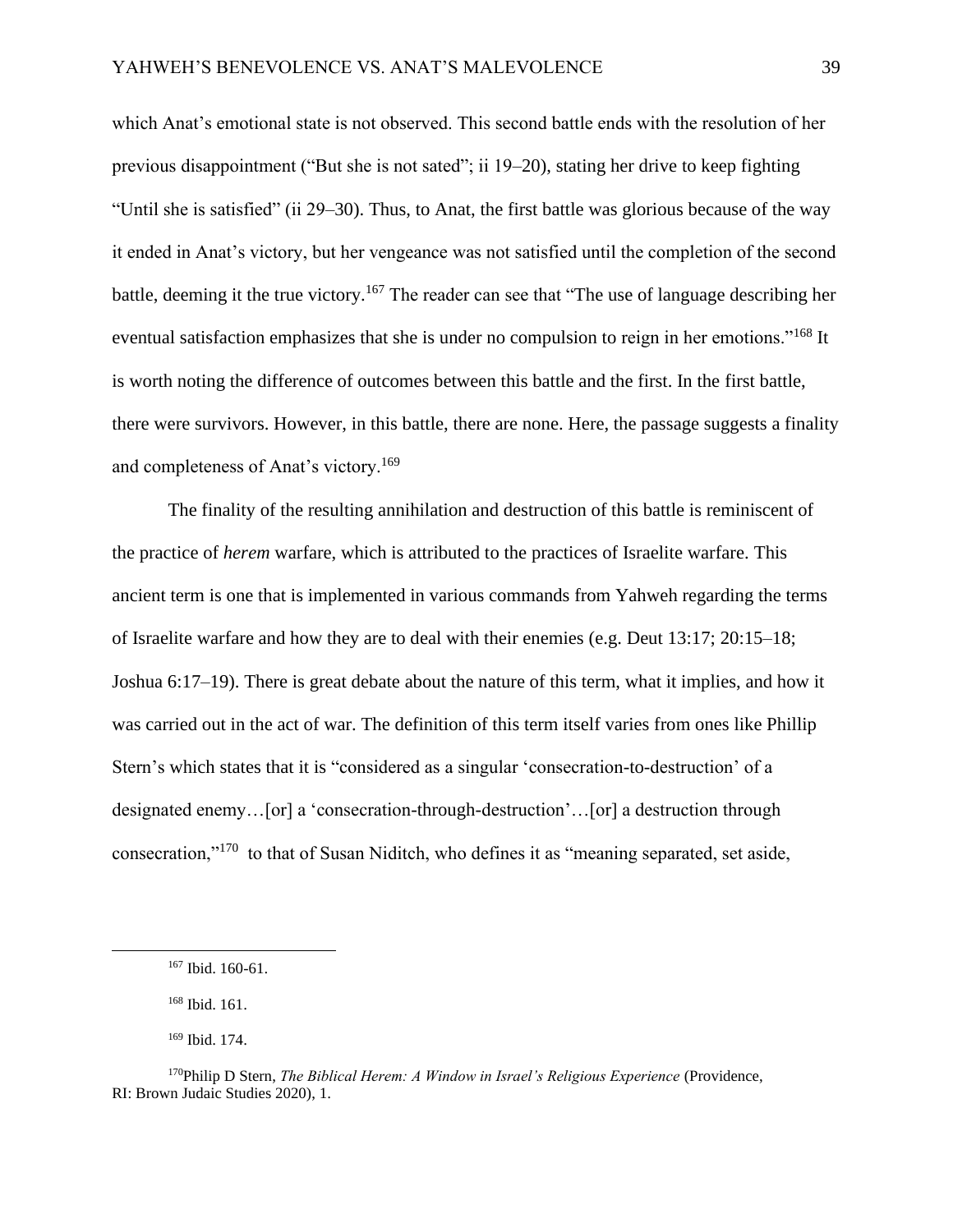rendered sacred for the use of God or his priests."<sup>171</sup> Nevertheless, the primary definition necessary for understanding its allusion in Anat's Battle is the "underlying assumption that divine retribution and judgment are being exacted against those destroyed in the ban."<sup>172</sup> The significant similarities between Anat's two-fold battle and those in the Bible and other ancient texts,<sup>173</sup> while not explicitly stated, suggest that the conflict described here is related to the concept of *herem.*<sup>174</sup>

This correlation is further supported by another Ugaritic text in which Anat engages in a similar battle against enemies, CAT 1.13, lines 3–13. The similarities between the two battles are apparent with the dual mention of bloody warfare, severed heads and hands, adorning herself with the latter, and returning to her mountain after battle.<sup>175</sup> Unlike the battle in question above, this account actually uses the term *herem* in its first line, indicating that this type of warfare is characteristic of Anat's warfare. While the Baal Cycle's account does not explicitly mention *herem* warfare, the abundant similarities between both accounts strongly indicate that Anat participated in *herem* warfare.

While *herem* warfare is commonly enacted on people because of something that they had done,<sup>176</sup> the lack of information in the lacuna at the beginning of this battle makes it difficult to determine the nature of Anat's motivations for enacting such retribution here. The motivation for

<sup>171</sup>Susan Niditch, *War in the Hebrew Bible* (New York: Oxford University Press, 1993), 29.

<sup>&</sup>lt;sup>172</sup> Smith and Pitard, "The Ugaritic Baal," 175.

<sup>&</sup>lt;sup>173</sup> For further description of these extra-biblical examples, see Smith and Pitard, "The Ugaritic Baal," 175-78.

<sup>174</sup> Ibid. 178.

<sup>175</sup> Ibid. 178, 180.

<sup>176</sup> As is seen throughout the Old Testament, (e.g. Josh 6:17-19).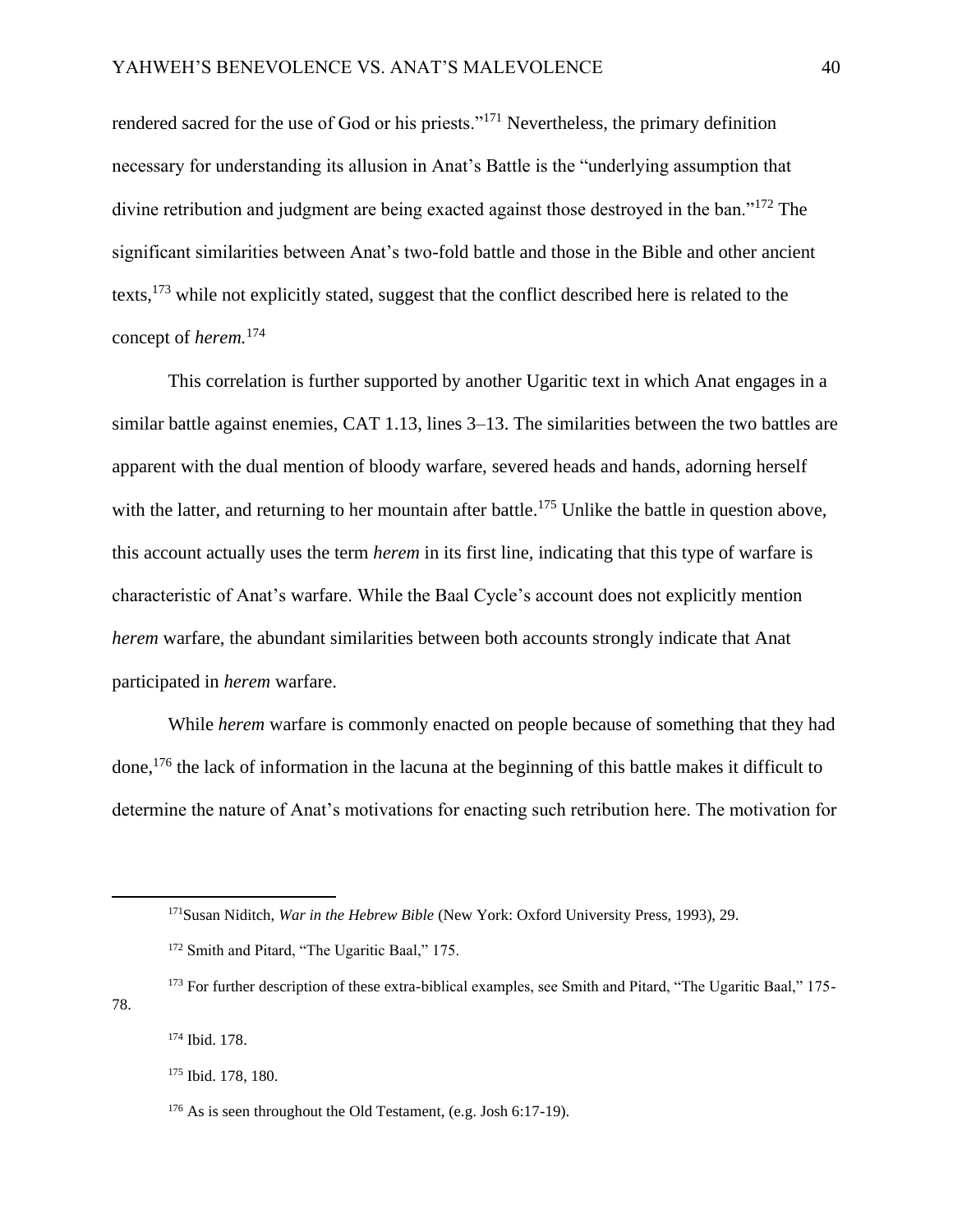such annihilation to serve as a holy sacrifice to Anat is considered, but not completely attested.<sup>177</sup> Anat's incentive for committing such atrocious actions remains a mystery. However, the wellknown nature of Anat as an unrestrained, bloodthirsty, and unpredictable being acting of her own independent will suggests the erratic and unprovoked nature of her actions here.<sup>178</sup>

A final note on the placement of this narrative is worth elaborating on since this scene of battle appears to stand apart from the events of the Baal Cycle. Various theories have been presented regarding the reason for the inclusion of this scene.<sup>179</sup> A possibility worth noting is one that considers the inclusion of this battle as a depiction of behavior that was typical of Anat. According to other Ugaritic mythological texts, when messenger-deities arrive to deliver a message or when a deity visits another deity, the narrative typically depicts the divine recipient of the message/visit engaging in an activity that is characteristic of them.<sup>180</sup> Thus, this battle is described as a way of displaying Anat in her role as punisher of humanity.<sup>181</sup> A generous reading of the text would view these battles enacted on behalf of Baal. However, this reading does not fit with Ugaritic narrative structure that suggests Anat acted on her own behalf.

<sup>177</sup> For further discussion about the Anat enacting *herem* warfare as a holy sacrifice see Smith and Pitard, "The Ugaritic Baal," 180-85.

<sup>&</sup>lt;sup>178</sup> Walls states that, "Anat consistently acts upon her own desires and is submissive to no one in the extant literature." While she often acts according to the will of Baal, it is evident there that Anat is "acting independently of Baal." Walls, "The Goddess Anat," 136, 228.

<sup>&</sup>lt;sup>179</sup> Smith and Pitard present the possibility of Anat playing the role of defeating Baal's enemies on earth, while Baal takes care of his cosmic enemies (Yammu and Mot). Smith and Pitard, "The Ugaritic Baal," 185.

<sup>&</sup>lt;sup>180</sup> For example, "when Yamm's messengers arrive at the divine council in 1.2 I, it is in its characteristic mode of feasting. When Baal and Anat reach Athirat in 1.4 III, she is presented working at her domestic chores. When Athirat visits El in 1.4 IV, he is seated on his throne." Ibid. 185.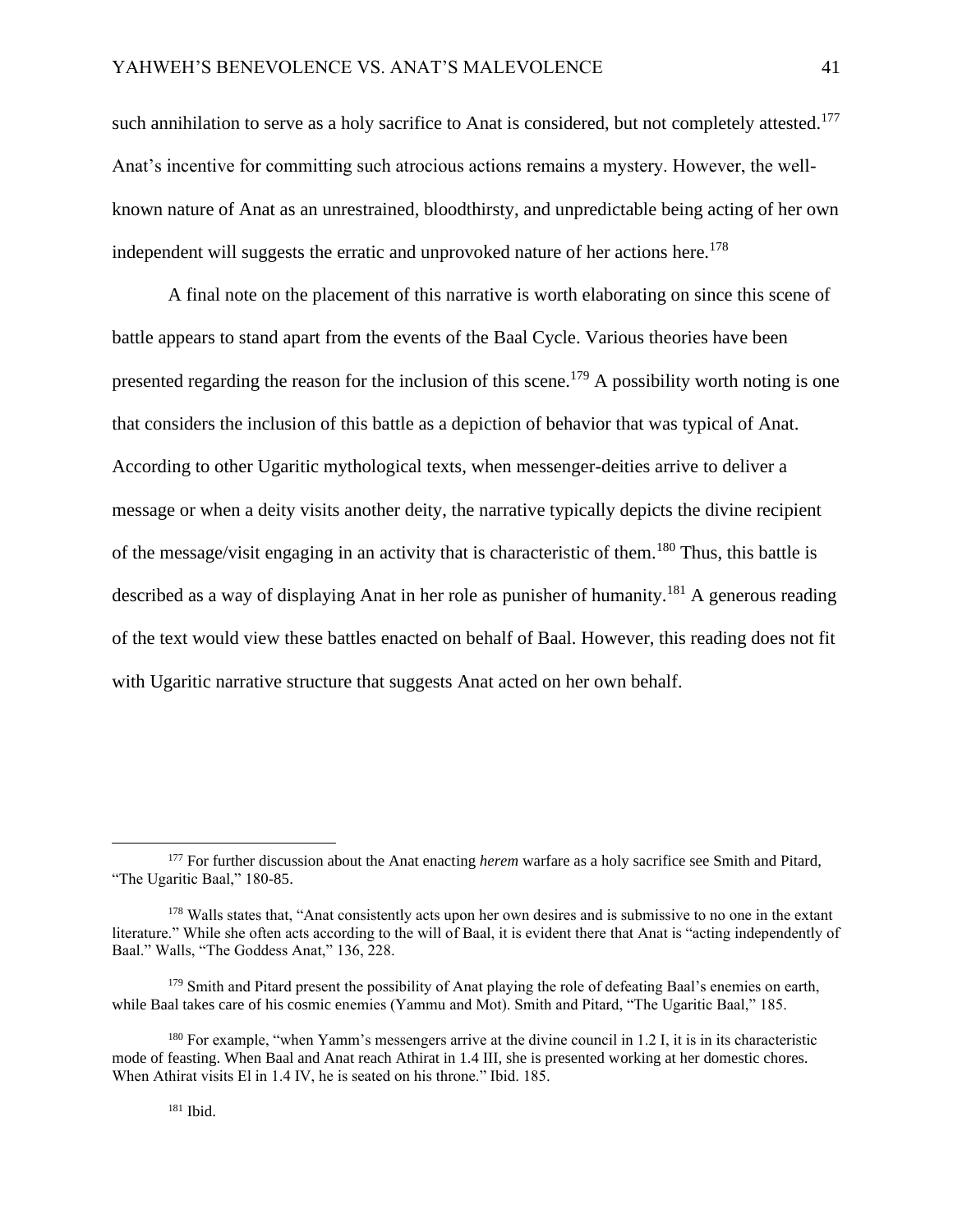# *II 30b–III 2: Anat's Self-Cleansing*

The final section of this narrative depicts Anat's cleansing of herself and her palace after the slaughter of the captives. The switch of subject and employment of passive voice here indicates another shift in perspective and topic. The purification of herself and the palace is divided into three parts: Anat's washing of the carnage from battle (lines 30b–35); her rearrangement of the chairs, tables, and footstools (lines 36–37); and her personal washing and application of cosmetics (line 38; cf. 1.3 III  $1-2$ ).<sup>182</sup> The two descriptions of cleansing at the beginning and end of this section frame the rearrangement of furniture in lines 36–37.

Lines 30b–35 depict Anat washing her palace of the blood that has been spilt in battle, which is succeeded by an anointing of oil. This symbolizes the transition from sin to purification.<sup>183</sup> Next comes an interjection describing Anat's personal cleansing of her hands, first in water (lines 32–33) and then "in the blood of the warriors" and "the gore of the fighters (lines 34–35)."<sup>184</sup> Lines 36–37 echo lines 20–22 with a description of the furniture being moved back to its original position, signaling a return to routine after the battle. Lines 38–41 returns the focus to Anat's cleansing of the palace as she "gathers water and washes" with "the dew of heavens, oil of earth, the showers of Cloud-Rider [i.e., Baal]."<sup>185</sup> Following this cleansing of the palace, the scene ends with Anat applying cosmetics to herself in lines III 1–2, which mirrors

<sup>182</sup> Ibid. 186-87.

<sup>183</sup> Ibid. 187-88.

<sup>184</sup> For further discussion on the translation here, see Smith and Pitard, "The Ugaritic Baal," 189-90.

<sup>&</sup>lt;sup>185</sup> Ibid. 191. The mention of "the showers of stars" pouring down water on earth mirror the role that stars play as instruments in Yahweh's army in Judges 5:20. For, the inclusion of the star's aid here seem to indicate their inclusion in Anat's retinue. However, they do not seem to hold any significance in the warfare of Anat as they do in the warfare of Yahweh.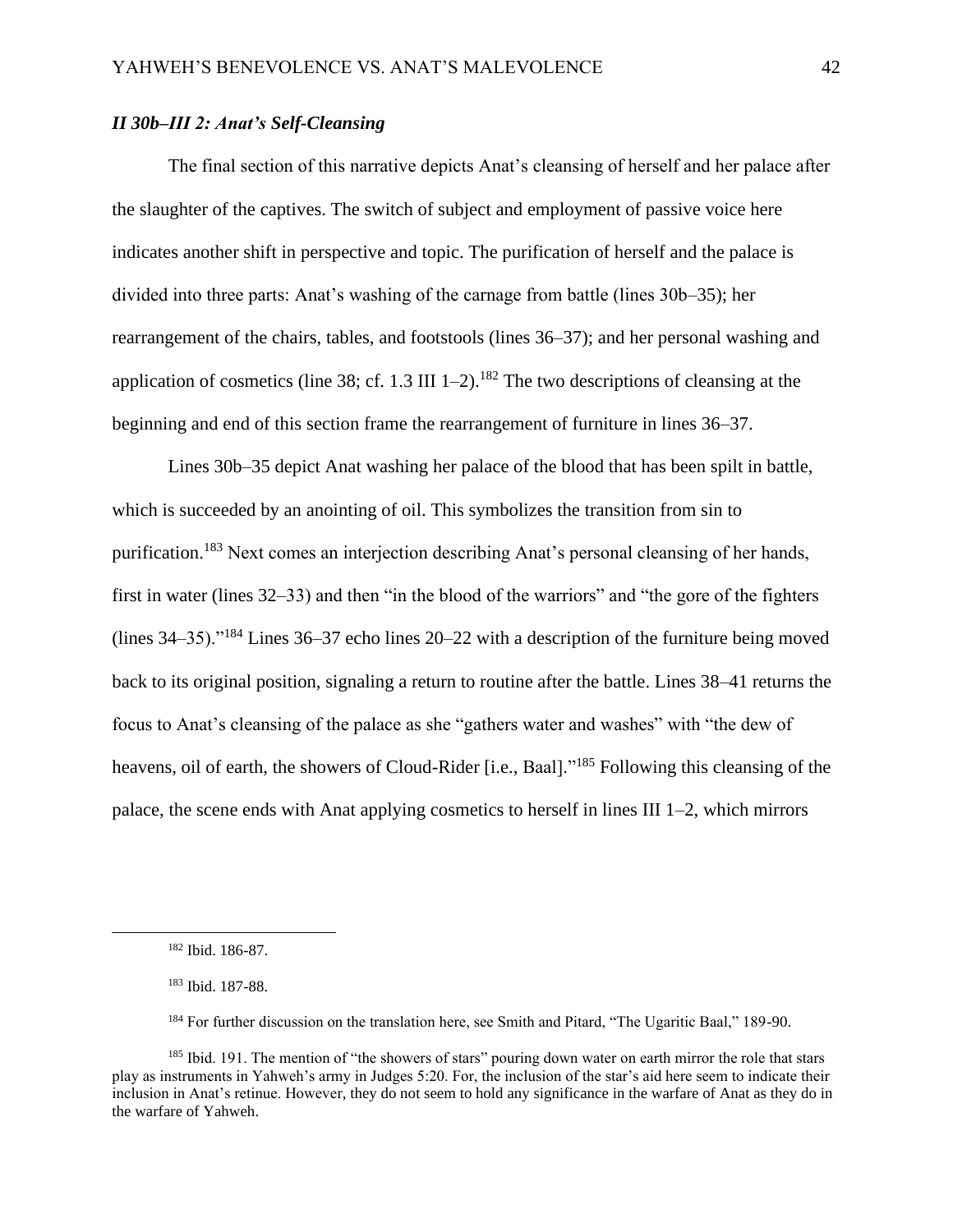similar events in II ?–3. After which another lacuna follows before transitioning into the events of the next scene.

## *Conclusion of COL ii 1 – COL iii*

Although this scene of warfare against humans remains ambiguous, observations of matters such as Anat's affinity for violence, independently determined actions, and selfish motives are evident. Her enactment of *herem* warfare on her human opponents in this battle mirrors her reputation of "smiting and attacking" for her own benefit (line 5b).<sup>186</sup> Her lack of restraint in slaughtering her victims during both battles connotes the unfulfillment of her personal desire for satiation (lines 17–18). This insatiable pursuit of satisfaction is evidenced through the intense and unrestrained nature of the first battle particularly and the second battle specifically.<sup>187</sup> This pursuit of personal gratification displays her disregard for the "the common" good."<sup>188</sup>

# **Comparative Analysis of Judges 4–5 and COL ii 1 – COL iii 2**

Judges 4–5 and COL ii 1–COL iii 2 depict two deities fighting against their enemies– Yahweh against the Canaanites and Anat against her human neighbors–as a way of accomplishing their own goals. First, in Judges 4–5, Yahweh is depicted as the ultimate Judge (11:27) and Leader of the Israelite army, acting indirectly through the actions of the main characters and Israelite army. As Judge, He delivers curses on Israel for their disobedience of the covenant (Leviticus 26; Deuteronomy 28) and on the select tribes who chose to refrain from battle (Judg 5:23). As Leader of Israel, He leads Israel in war against the Canaanites for the ways

<sup>186</sup> See footnote 133.

<sup>187</sup> See footnote 148.

<sup>188</sup> Walls, "The Goddess Anat," 244.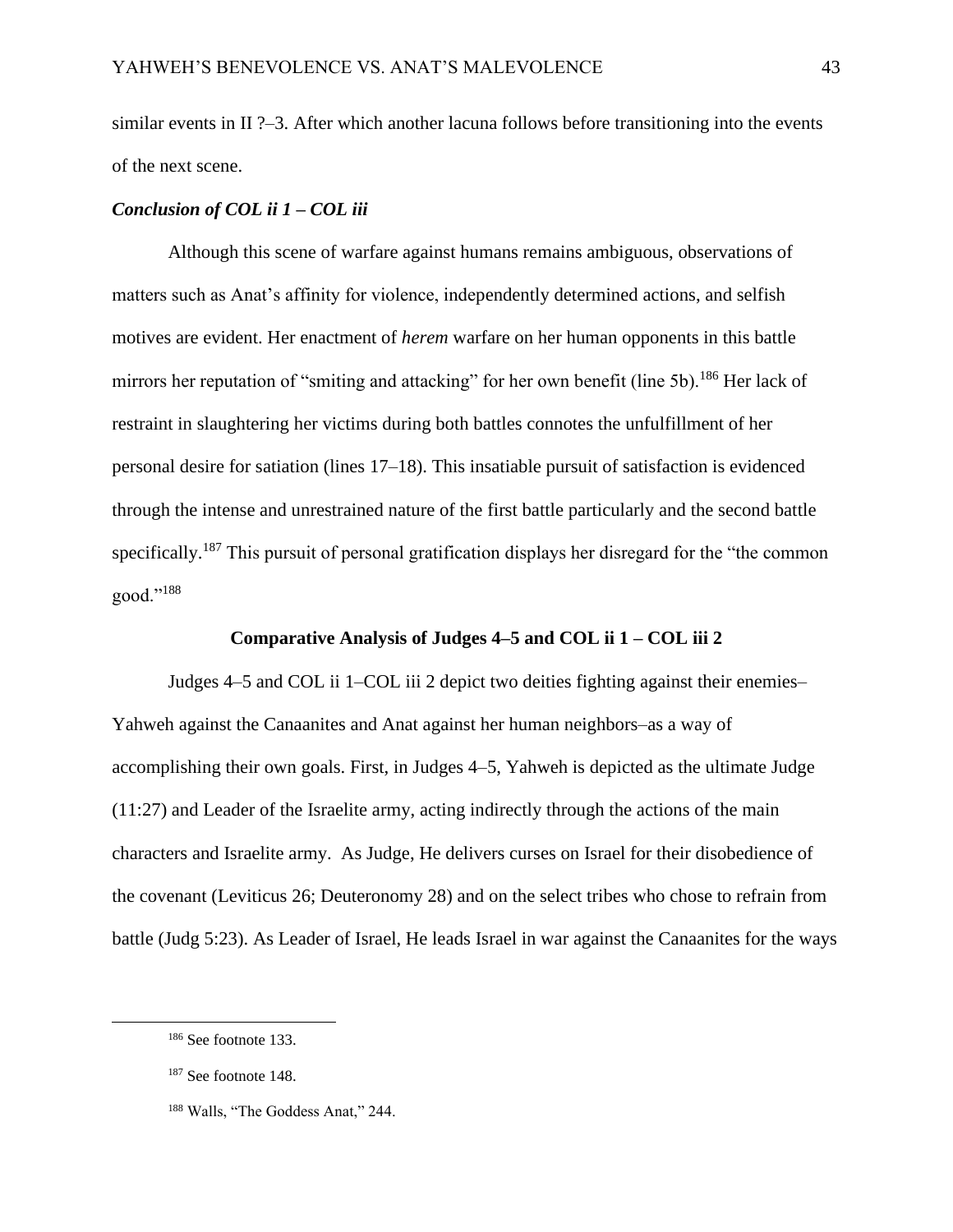in which they have oppressed Israel by possessing their land and disrupted their nations operations (Josh 1:2–4; Deut 9:1–6; Judg 5:14–18, 19–22). According to just warfare theory (*jus ad bellum* and *jus in bello*), these two reasons for war are a just cause to enact war.<sup>189</sup>

Similarly, the call for 10,000 troops to fight against Sisera's army is considered to have been a purposeful exaggeration to display the Israel's sure victory. Sasson states that Yahweh "purposely play[s] down the army he will send against Israel's foes…he could have urged the sending of a fraction of this amount and still triumph over these foes." <sup>190</sup> This instruction displays the sure victory of Israel, which is in alignment with the conditions of *jus ad bellum* that calls for a reasonable chance of success.<sup>191</sup>

Regarding the call for legitimate authority and right intention, Yahweh is clearly depicted as the leader of the nation of Israel throughout the Deborah cycle (5:31), who has a right to declare war. Likewise, right intention is adhered by the way in which Yahweh's restrained actions in battle are limited to what is necessary for the freedom of Israel, the destruction of Jabin's army and their leader. The enactment of this war as a last resort is not explicitly stated but is implied through the description of Israel's extensive time under oppression in Judges 4:3b, which states that they were oppressed "cruelly for twenty years." After twenty long years of oppression, the stubborn nation of Israel finally cried out to Yahweh for help (4:3a). To which He responded with the battle against their oppressors. Regarding the public declaration of war, it can be assumed that such a declaration was made according to Israel's guidelines for war (Deut 20:10–12) and the implication that Sisera received their declaration according to Judges 4:12.

<sup>189</sup> Helen Fowles, *The Ethics of War and Peace: An Introduction* (New York: Routledge, 2016), 52-53. Michael Walzer, *Just and Unjust Wars* (New York: Basic Books, 1977), 54.

<sup>190</sup> Sasson, *Judges,* 259.

<sup>191</sup> Fowles, *The Ethics of War*, 52.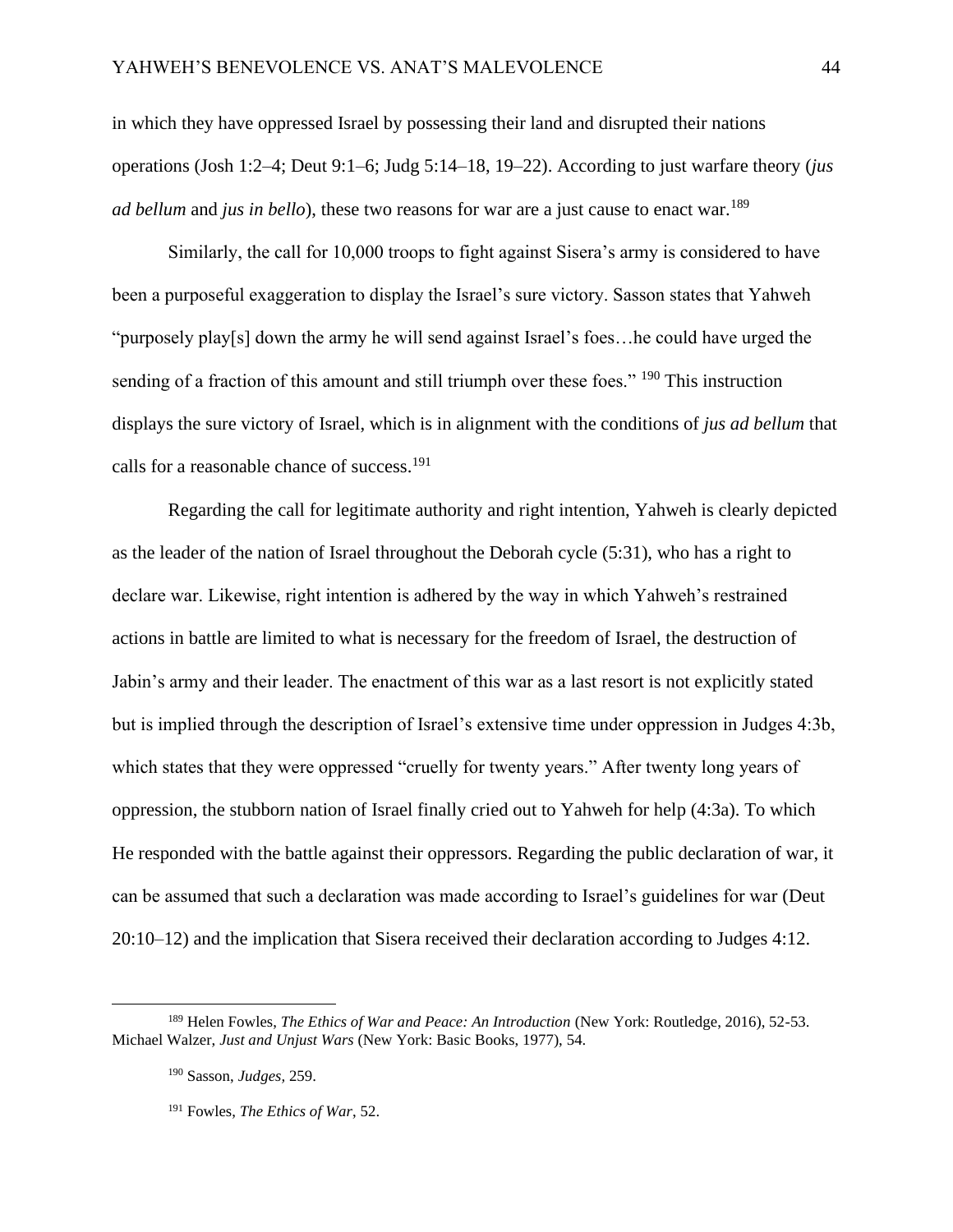Yahweh's command for *herem* warfare against Sisera's army (and Sisera himself) displays a focus on the combatant as the legitimate target of attack (according to *jus in bello*). Likewise, the swift enactment of *herem* is in alignment with military necessity, which allows for the killing of combatants, but does not allow the cruel infliction of suffering for suffering's sake.<sup>192</sup> The complete killing of Sisera's army is also in accordance with the guideline of proportionality, which means that "the harm that one inflicts must be proportionate to the good that is protected, and must be the least harmful means available of achieving the good."<sup>193</sup> In this case, the freedom of the nation of Israel from oppression is at stake. Thus, the complete destruction of Sisera's army of men that paled in comparison to Israel's army of 10,000, did not provide sufficient terms for refrain from battle. The sacrifice of a couple thousand, saved the lives of a whole nation.

Upon observation of the text in comparison with the guidelines set out by what constitutes a just war, Yahweh's actions appear to be in line with what is set out by the theory of just warfare.<sup>194</sup> Although the stipulation of last resort is a bit ambiguous, there appears to be substantial grounds for belief in such an adherence considering the fidelity towards the other guidelines.

Next, Anat's battle in COL ii 1 – COL iii 2 is enacted against her human neighbors, with ambiguous grounds for battle, making a comparison with the guidelines of just warfare theory (*jus ad bellum* and *jus in bello*) a bit more difficult. Due to the presence of a lacuna in the first 25 lines of the scene, hints at Anat's motivations for battle remain a mystery. However, the evident

<sup>&</sup>lt;sup>192</sup> D. Schindler and J. Toman, "Instructions for the Government of Armies of the United States in the Field (Lieber Code)," in *The Laws of Armed Conflicts* (Martinus Nijhoff Publishers, 1988), 3-23.

<sup>193</sup> Fowles, *The Ethics of War,* 112

<sup>194</sup> Ibid. 52, 99, 105.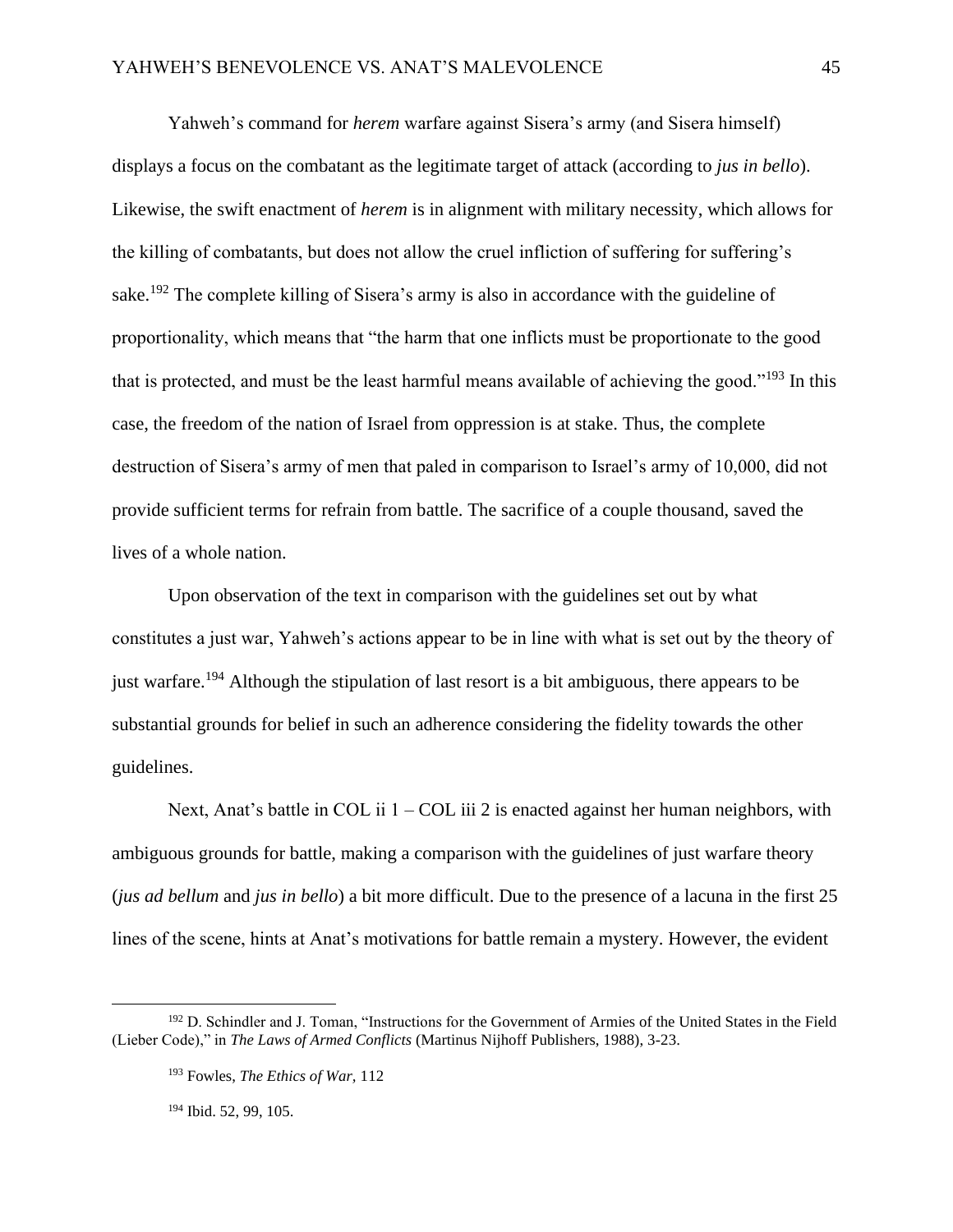depiction of Anat's bloodlust as the driving force for her actions (lines 17, 23–24, 29–30) throughout this narrative display a cause for war that does not align with what would be considered a just cause for war today.<sup>195</sup> Likewise, a consideration of proportionality in this case is important to observe. Like the case for just cause, the concept of proportionality is difficult to determine due to the missing information from the text. Without a mention of just cause, it is difficult to determine adherence to proportionality. However, considering Anat's evident drive for satiation of personal bloodlust, it can be conceived that such a motivation is at the foundation of her decision to slaughter her human opponents. A motivation that aligns with her reputation for disregarding "the common good."<sup>196</sup> This lack of just cause closely aligns with a lack of right intention, which cannot be assessed without the foundation of a just cause.<sup>197</sup>

According to the third guideline of *jus ad bellum*, there does appear to be grounds for a reasonable chance of success. Anat's superior strength is displayed through the imagery of hands and gore piled around her feet, which Smith and Pitard recognize as an illustration of Anat's power.<sup>198</sup> This illustration thus indicates a reasonable chance of success in battle. Whether or not Anat is considered a legitimate authority is more difficult to discern since this figure is meant to be the highest authority over a group of people.<sup>199</sup> Walls states that, "Anat consistently acts upon her own desires and is submissive to no one in the extant literature." While she often acts according to the will of Baal, it is sufficient to assume that in this battle she is "acting

- <sup>196</sup> Walls, "The Goddess Anat," 244.
- <sup>197</sup> Fowles, *The Ethics of War*, 63.
- <sup>198</sup> Smith and Pitard, "The Ugaritic Baal*,*" 154-55.
- <sup>199</sup> Fowles, *The Ethics of War*, 61.

<sup>195</sup> Fowles, *The Ethics of War,* 52-53.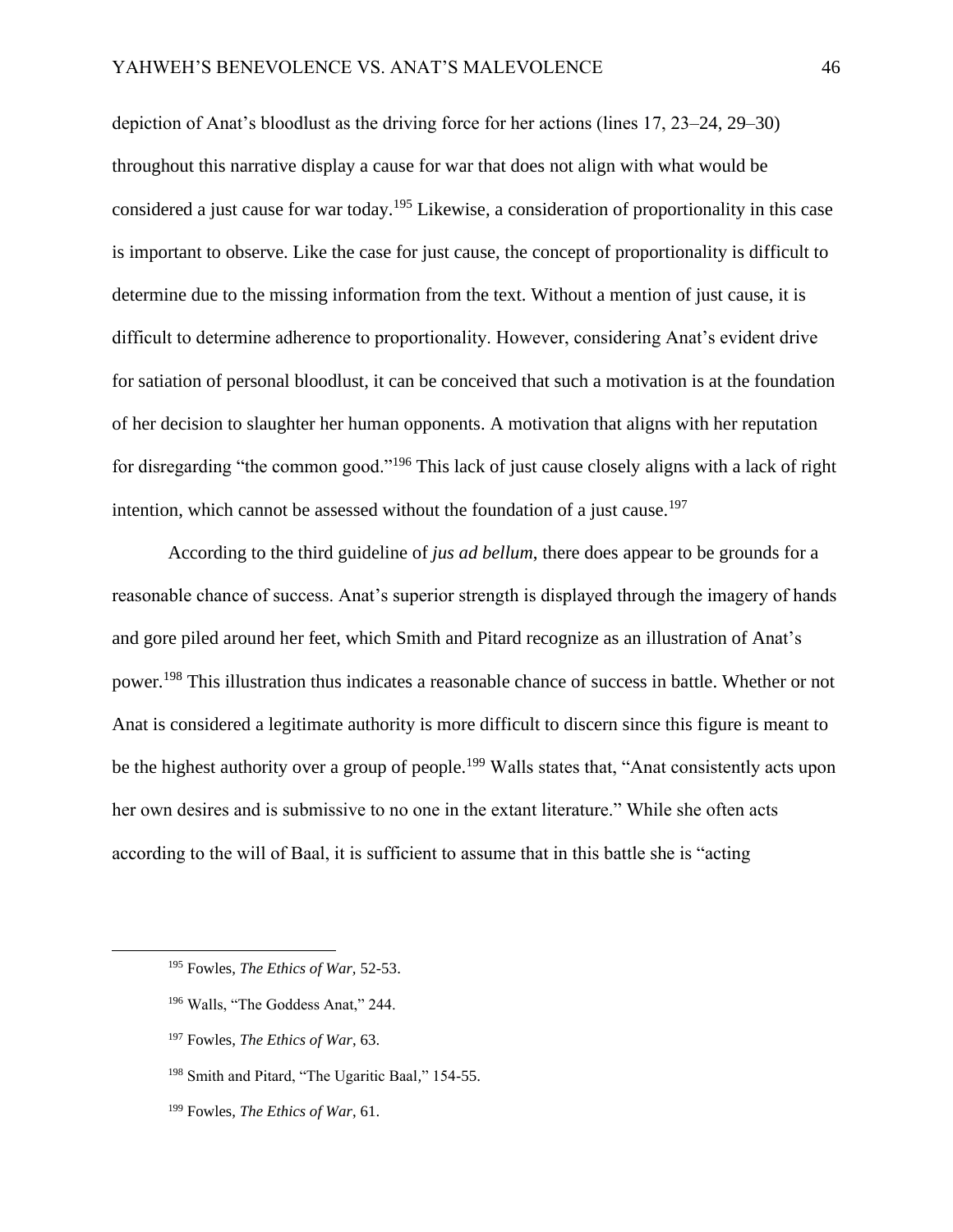independently of Baal."<sup>200</sup> Thus, her independent action does not recognize her as a legitimate authority according to *jus ad bellum.* 

Regarding the final two guidelines for *jus ad bellum*, last resort and a public declaration of war, there is little evidence supporting their presence in the motivations for this battle. Last resort is difficult to consider due to the ambiguity of events leading up to the battle. Thus, it cannot be stated for certain that actions were not done as a last resort. Concerning the required public declaration of war, it is more likely that it is absent since there is no mention of such a declaration in the lines immediately preceding the beginning of the battle (lines 1–3). However, it is likely that such a proclamation could have been included in the lacuna.

Furthermore, a consideration of Anat's adherence to the guidelines of *jus in bello* is also worth noting as well. First, Anat's actions of warfare are emphasized as being waged against human opponents. This is clear in the way that human terms are used in the description of the first battle depicting her opponents as "peoples, tribes, and clans" (*l'im*), and "humankind"  $\left( \right.$ *'adm*).<sup>201</sup> The generalized nature of these descriptions makes it difficult to determine if these individuals should be considered combatants or noncombatants. However, the description of her opponents in the second battle as "fighter(s), armies, and warriors" (lines 20–22), indicate that she is acting partially in accordance with the guidelines of *jus in bello*, which call for attack to only be directed at combatants. However, the required distinctions of a combatant (distinctive emblem, openly bearing arms, and obeying the rules of *jus in bello*)<sup>202</sup> are not explicitly described. Thus, whether her actions against these individuals are just, is difficult to determine.

<sup>201</sup> Ibid. n. 74.

<sup>200</sup> Walls, "The Goddess Anat," 136, 228.

<sup>202</sup> Fowles, *The Ethics of War*, 105-108.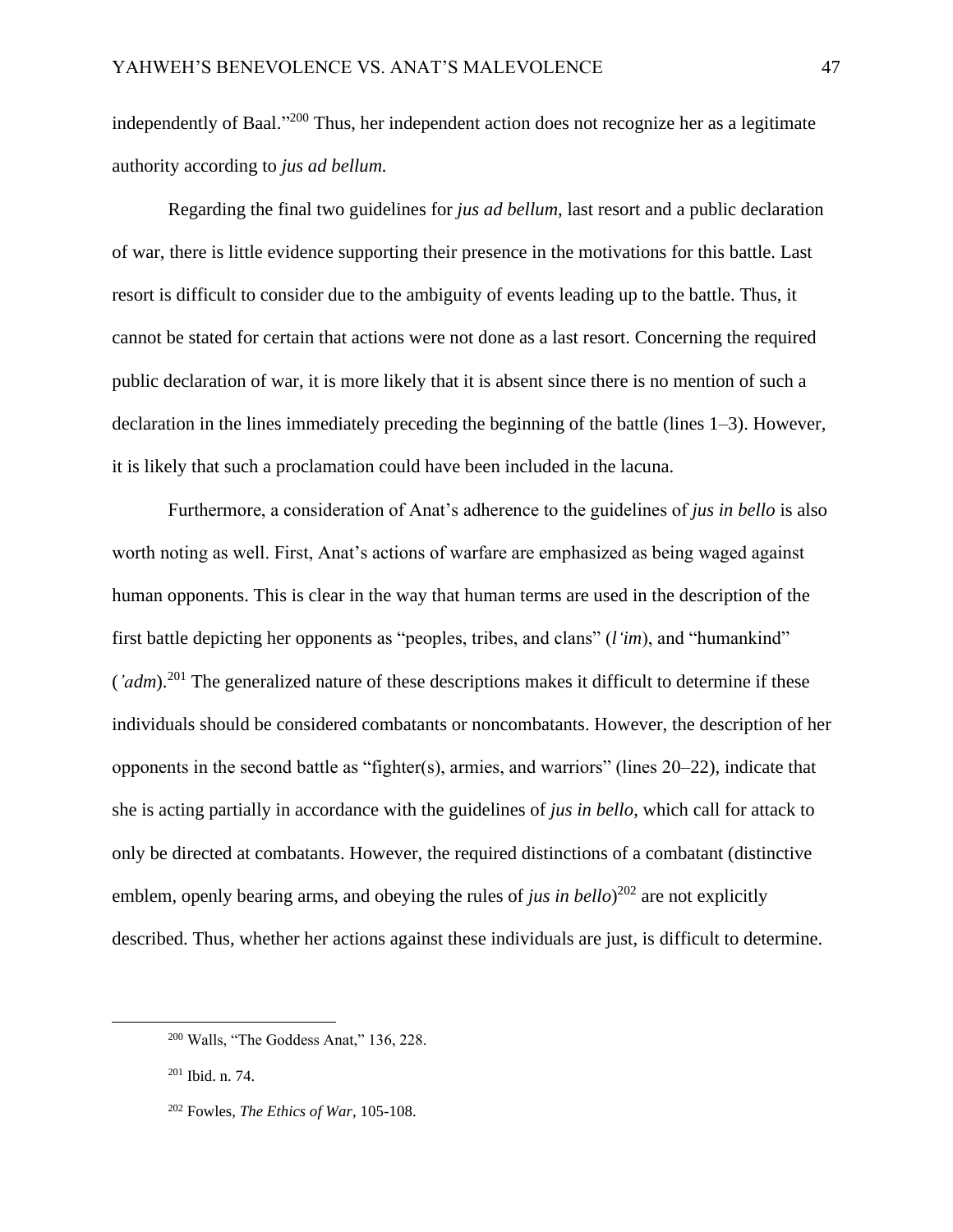The lack of certainty regarding this precludes the designation of these individuals as legitimate targets.

Moreover, an observation of the way that she wages war considering the *jus in bello* standard for legitimate tactics and humane treatment of prisoners reveals more pressing concerns. Anat observes military necessity regarding its allowance for the killing and capture of combatant enemies when she takes captive combatant survivors and kills them in her palace (lines 16–30). However, if her capture of them during war indicates they have become prisoners of war, she violates the stipulations for humane treatment of prisoners according to *jus in bello*, which calls for the adherence to the prisoner's "benevolent quarantine." *Jus in bello* bans any act of killing, torture, or "inhuman treatment" by their overseers.<sup>203</sup> Thus, in this case, Anat violates these just acts of war. Likewise, military necessity does not apply to noncombatants. If her opponents in the first battle are to be understood as noncombatants, then slaughter and humiliation of their bodies through their mutilation and public display around her neck and waste violate the stipulations of just warfare tactics against noncombatants as is outlined in the Geneva Convention, which state:

the following acts are and shall remain prohibited at any time and in any place whatsoever with respect to the above-mentioned persons [non-combatants]: (a) violence to life and person, in particular murder of all kinds, mutilation, cruel treatment and torture… (c) outrages upon personal dignity, in particular humiliating and degrading treatment;  $^{204}$ 

<sup>203</sup> Weiner, "Just Warfare Theory, 60

<sup>204</sup> International Committee of the Red Cross (ICRC), *Geneva Convention Relative to the Protection of Civilian Persons in Time of War (Fourth Geneva Convention)*, 75 UNTS 287, 1949, Article 3.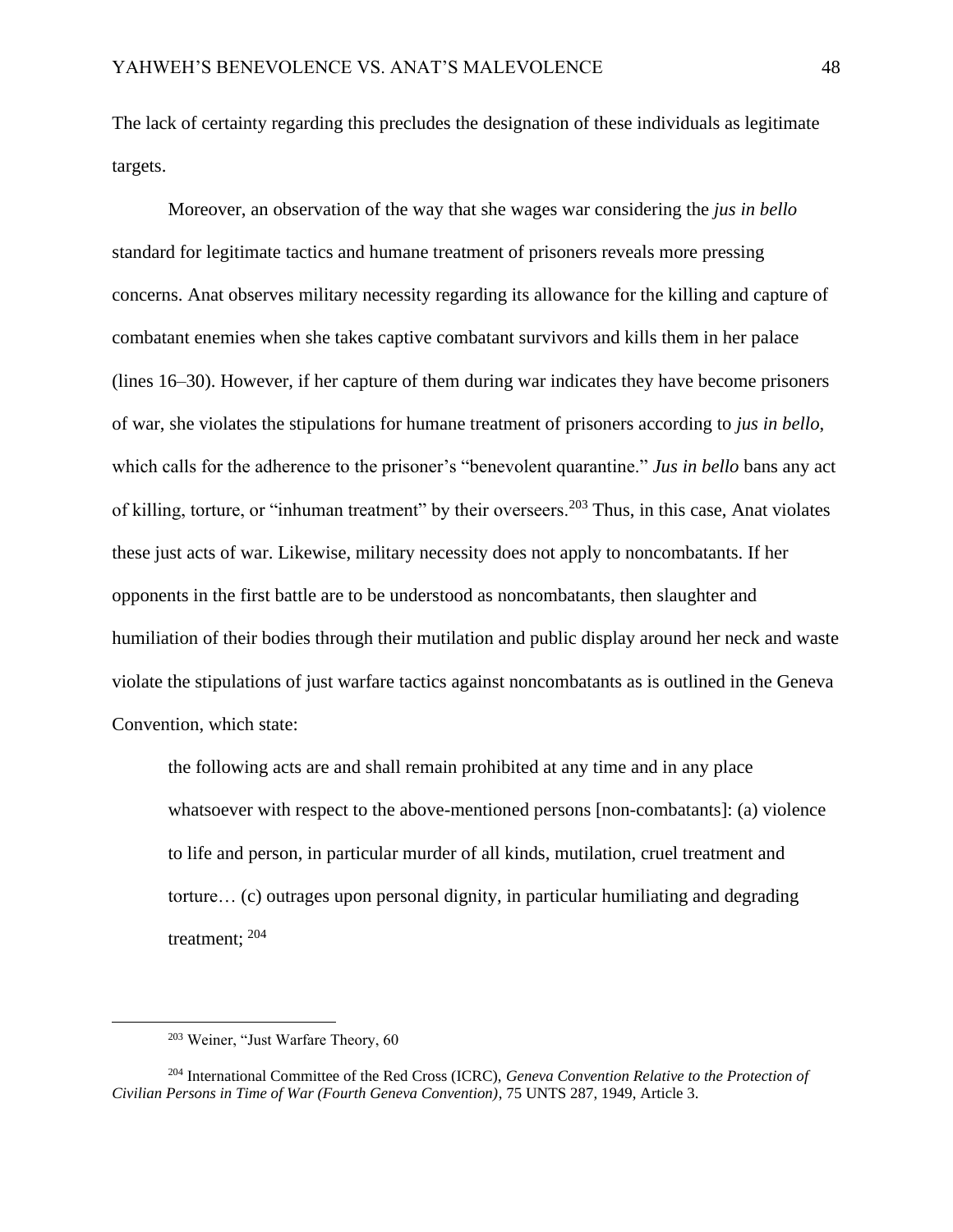The ambiguity of this battle makes it difficult to determine certain aspects of alliance or aversion to the stipulations of just war. Yet, considering observations from the text and Anat's own reputation suggest a lesser alignment with such considerations of just warfare.

#### **Conclusion**

An evaluation of these two texts in Judges 4–5 and the Baal Cycle reveal many details about the just nature of war enacted by the Israelite God Yahweh, and war waged by the Ugaritic goddess, Anat. Both accounts depict these deities as divine warriors fighting against human opponents, resulting in the annihilation of a people group (i.e. *herem* warfare). By analyzing their actions in accordance with the present-day understanding of just warfare, the reality of ancient warfare is highlighted in the ways that Yahweh's adherence to just warfare contrasts Anat's infringement to it. While plenty of inquiries into this matter remain, an analysis of both Yahweh's and Anat's actions in battle evidently depict Yahweh as supremely just and genuinely benevolent.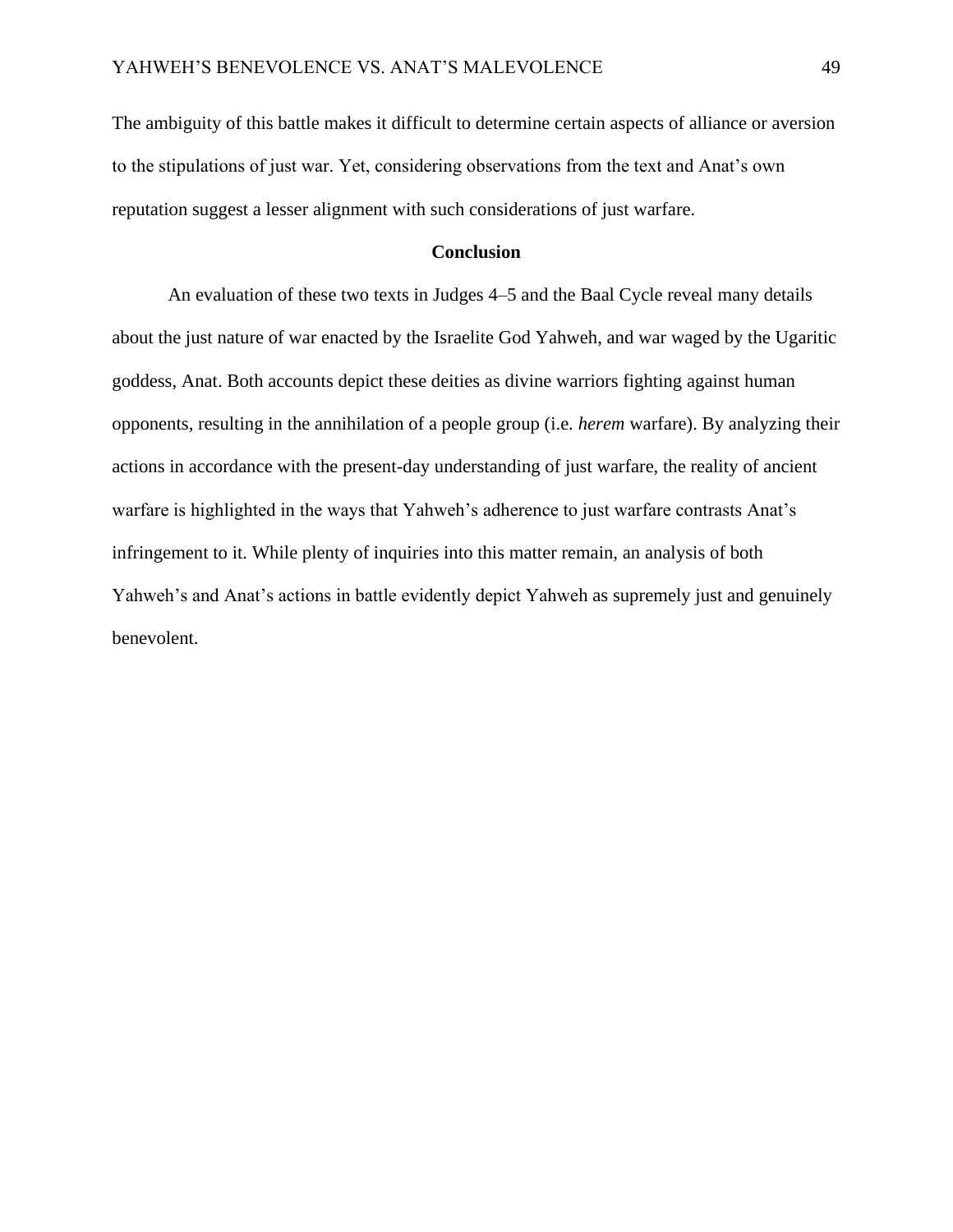#### **BIBLIOGRAPHY**

- Arneson, Richard J. "Just Warfare Theory and Noncombatant Immunity." *Cornell International Law Journal* 39, no. 3 (2006): 663-688.
- Block, Daniel I. "How Can We Bless YHWH? Wrestling with Divine Violence in Deuteronomy." Pages 31–50 in *Wrestling with the Violence of God: Soundings in the Old Testament.* BBRSSup10. Winona Lake: Eisenbrauns, 2015.
	- \_\_\_\_\_\_\_\_\_\_. *Judges, Ruth: An Exegetical and Theological Exposition of Holy Scripture.* NAC 6. Edited by E. Ray Clendenen. Nashville: B&H Publishing, 2002.
- Chisholm, Robert B., Jr. *A Commentary on Judges and Ruth*. Kregel Exegetical Library. Grand Rapids: Kregel Publications, 2013.
- Collins, John J. "The Agonistic Imagination: The Ethics of War in Deuteronomy." Pages 183-97 in *Worship,Women and War: Essays in Honor of Susan Niditch*. Brown Judaic Studies. Providence: Brown University Press, 2015.
- Douglas, J.D. et al. "Judges, Book of." Pages 786-88 in *Zondervan Illustrated Bible Dictionary*. Revised by Moisés Silva. Grand Rapids: Zondervan, 2011.
- Fowles, Helen. *The Ethics of War and Peace: An Introduction.* New York: Routledge, 2016.
- Hallo, William W. and K. Lawson Younger, ed. *Canonical Compositions from the Biblical World.* Vol. 1 of *The Context of Scripture*. Leiden: Brill, 1997.
- Lindars, Barnabas. "Deborah's Song: Women in the Old Testament." *BJRL* 65 (1982): 158–75. \_\_\_\_\_\_\_\_\_\_. *Judges 1–5: A New Translation and Commentary.* Edinburgh: T&T Clark Ltd, 1995.
- Niditch, Susan. *War in the Hebrew Bible*. New York: Oxford University Press, 1993.
- O'Connell, Robert H. "The Rhetoric of the Book of Judges." *VTSup* 63. Leiden: Brill, 1996.
- Olyan, Saul M. "The Instrumental Dimensions of Ritual Violence against Corpses in Biblical Texts." Page 125-31in *Ritual Violence in the Hebrew Bible: New Perspectives*. Oxford: Oxford University Press, 2015.
- Raaflaub, Kurt A., ed. *Peace in the Ancient World: Concepts and Theories*. West Sussex: John Wiley & Sons, 2016.
- Sasson, Jack M. *Judges 1–12*. The Anchor Yale Bible 6D*.* Edited by John J. Collins. New Haven: Yale University, 2014.